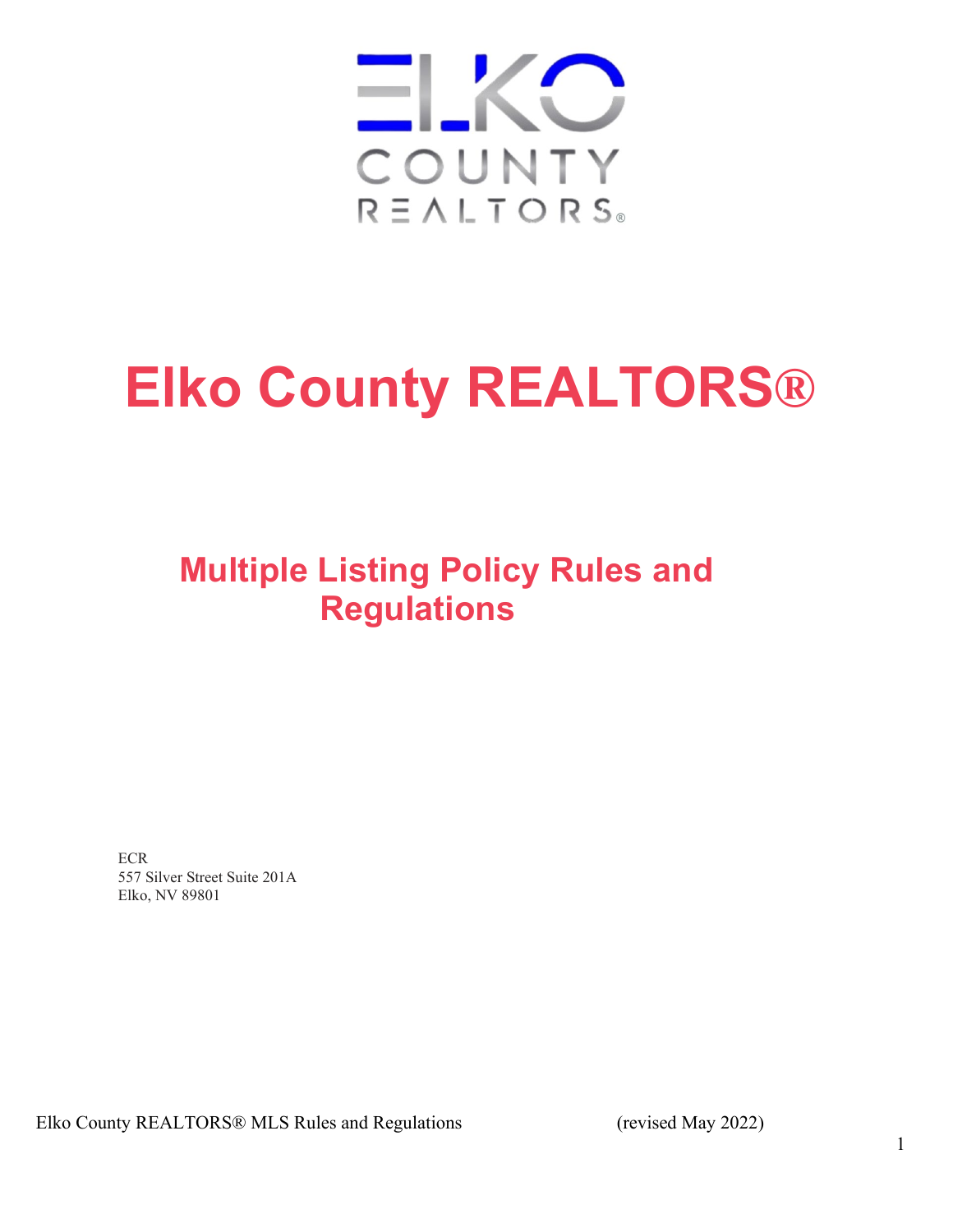## **Table of Contents**

### **Listing Procedures**

| <b>Selling Procedures</b> |  |
|---------------------------|--|
|                           |  |
|                           |  |
|                           |  |
|                           |  |
|                           |  |
|                           |  |
|                           |  |
|                           |  |
|                           |  |
|                           |  |
|                           |  |
| <b>Refusal to Sell</b>    |  |
|                           |  |

#### **Prohibitions**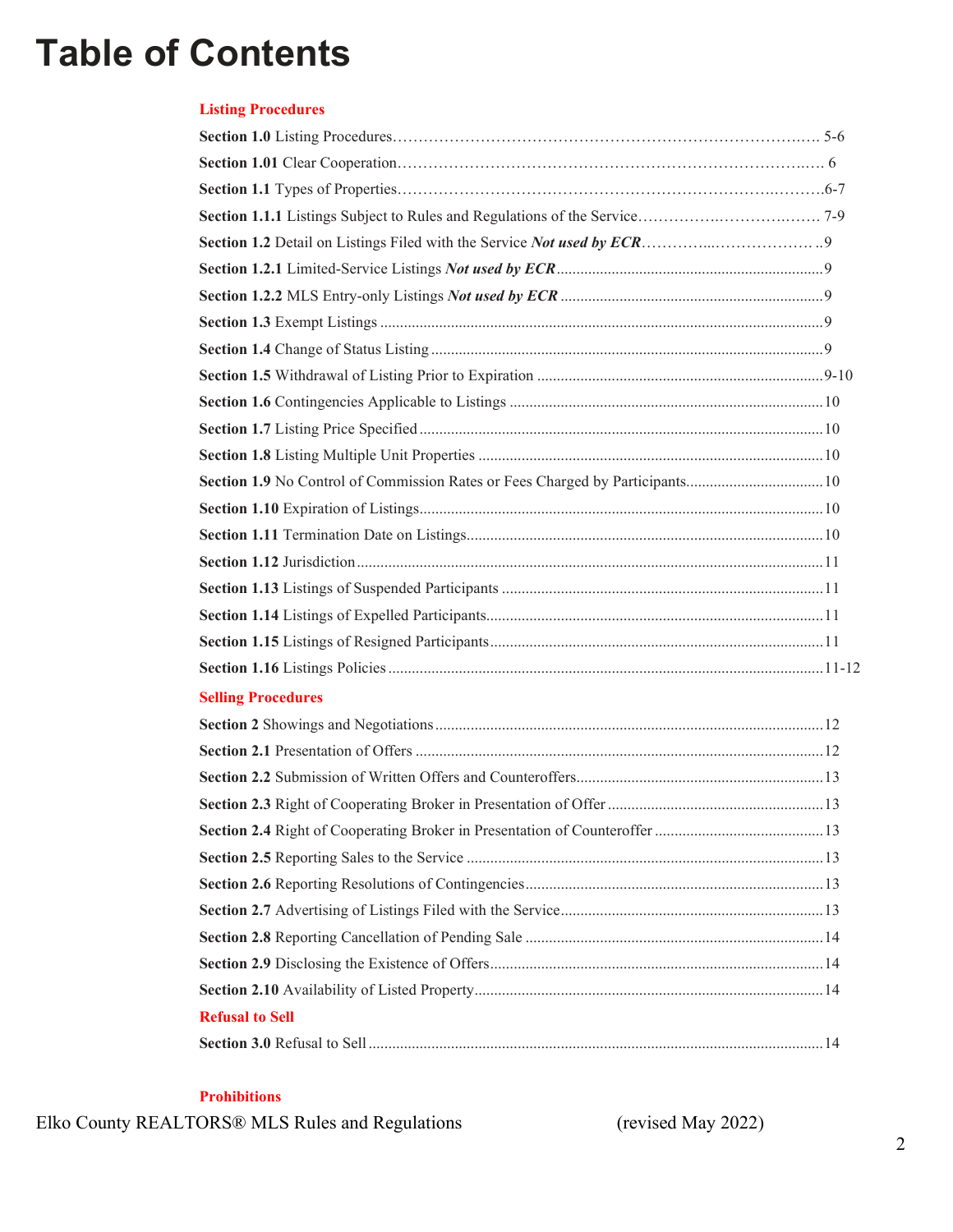| <b>Division of Commissions</b>                    |  |
|---------------------------------------------------|--|
|                                                   |  |
|                                                   |  |
|                                                   |  |
|                                                   |  |
|                                                   |  |
| <b>Service Charges</b>                            |  |
|                                                   |  |
| <b>Compliance with Rules</b>                      |  |
|                                                   |  |
|                                                   |  |
|                                                   |  |
| <b>Meetings</b>                                   |  |
|                                                   |  |
|                                                   |  |
|                                                   |  |
| <b>Enforcement of Rules or Disputes</b>           |  |
|                                                   |  |
|                                                   |  |
|                                                   |  |
|                                                   |  |
|                                                   |  |
|                                                   |  |
| <b>Confidentiality of MLS Information</b>         |  |
|                                                   |  |
|                                                   |  |
| <b>Ownership of MLS Compilation and Copyright</b> |  |
|                                                   |  |
|                                                   |  |
|                                                   |  |
| <b>Use of MLS Copyrighted Compilation</b>         |  |
|                                                   |  |
|                                                   |  |
|                                                   |  |
| <b>Use of MLS Information</b>                     |  |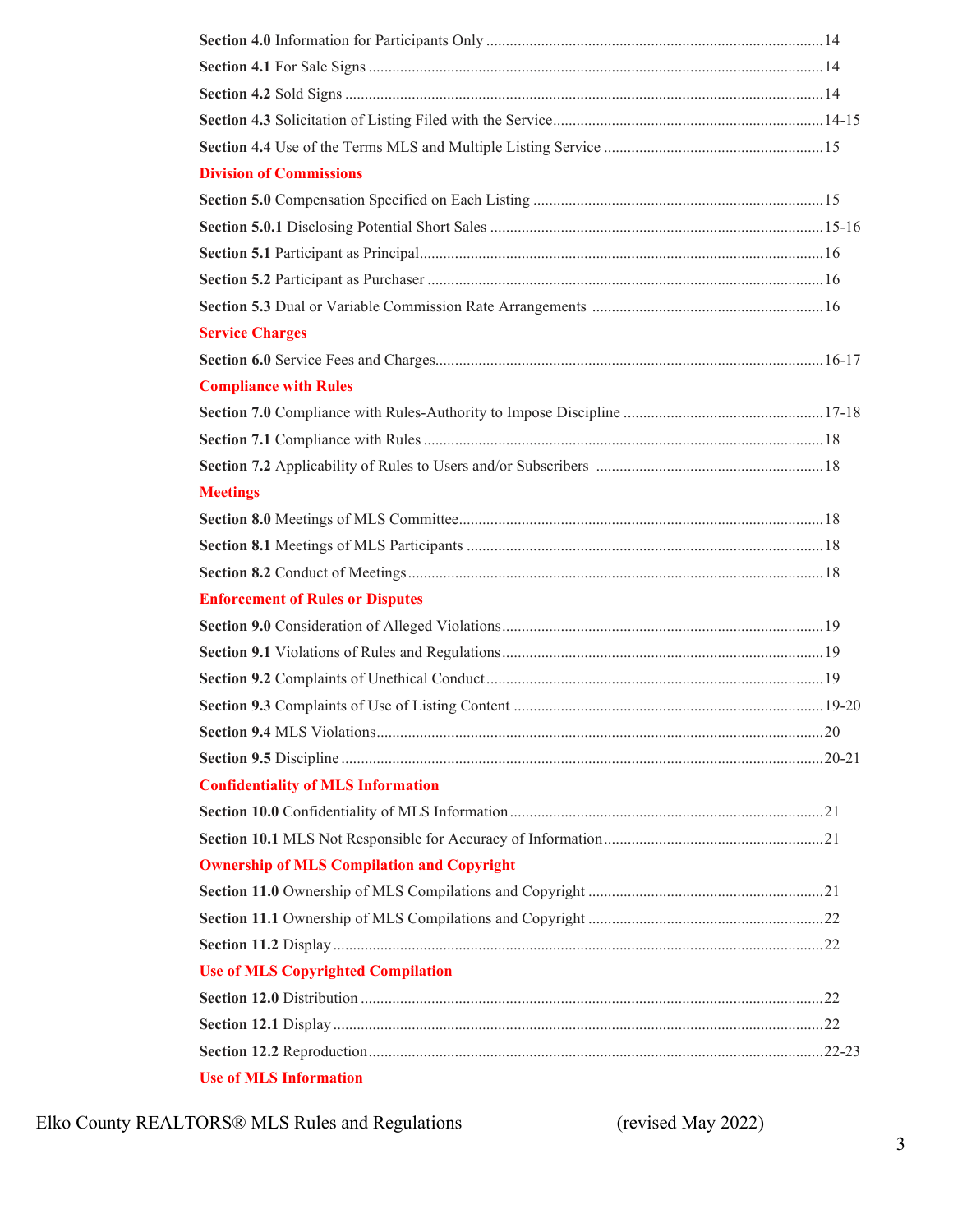| <b>Changes in Rules and Regulations</b>          |  |
|--------------------------------------------------|--|
|                                                  |  |
| <b>Arbitration of Disputes</b>                   |  |
|                                                  |  |
| <b>Standards of Conduct for MLS Participants</b> |  |
|                                                  |  |
| <b>Orientation</b>                               |  |
|                                                  |  |
| <b>Internet Data Exchange</b>                    |  |
|                                                  |  |
|                                                  |  |
|                                                  |  |
|                                                  |  |
|                                                  |  |
| <b>Virtual Office Websites (VOW's)</b>           |  |
|                                                  |  |
|                                                  |  |
| <b>Lockbox Policy</b>                            |  |
|                                                  |  |
| <b>Antitrust</b>                                 |  |
|                                                  |  |
| <b>Statistical Reporting</b>                     |  |
|                                                  |  |
| <b>Virtual Tour</b>                              |  |
|                                                  |  |
| <b>MLS Violations</b>                            |  |
|                                                  |  |
|                                                  |  |
| <b>MLS Tour</b>                                  |  |
|                                                  |  |
|                                                  |  |

(revised May 2022)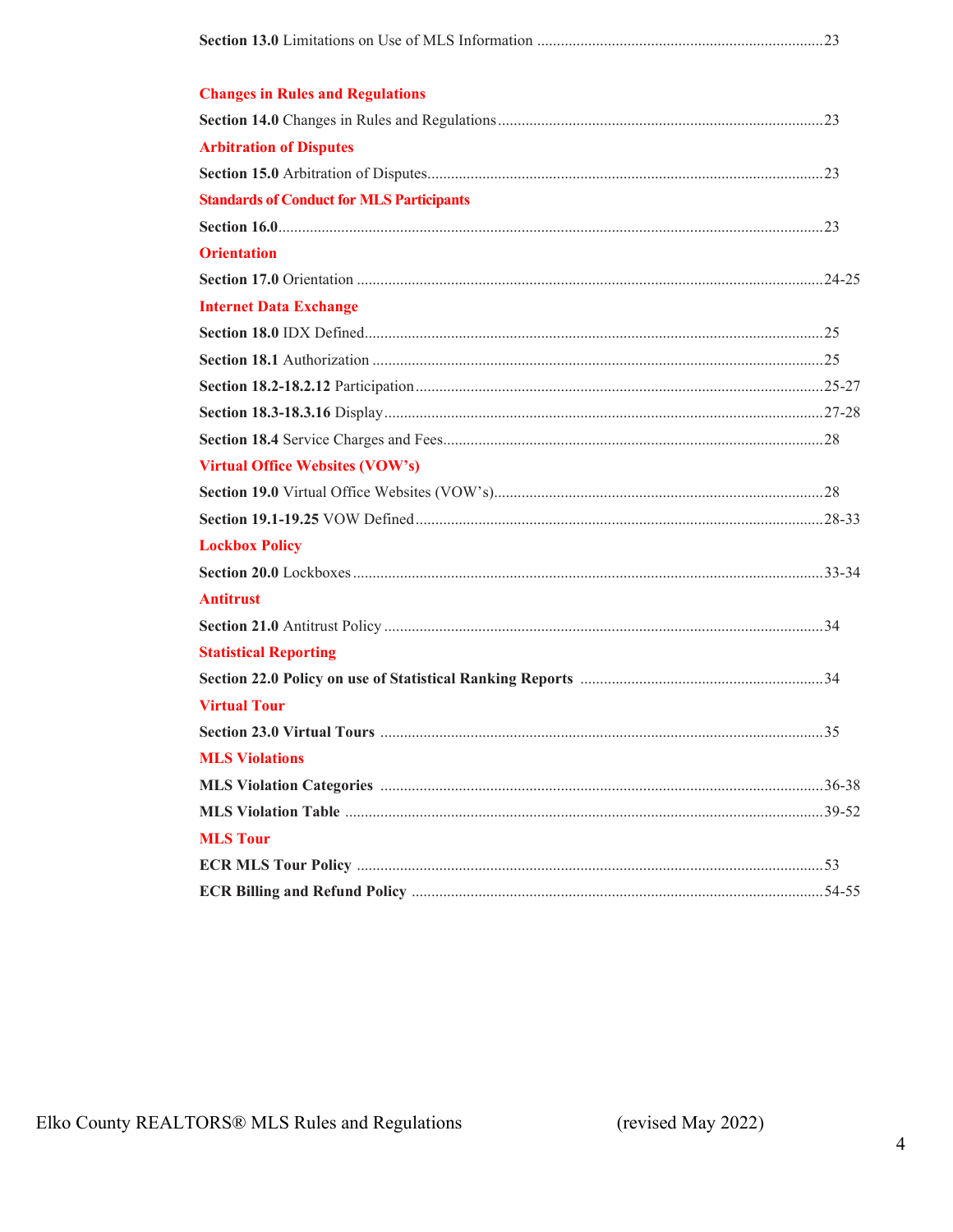## **Rules and Regulations for an MLS Operated as a Committee of an Association of REALTORs®**

## **Participation Levels:**

- **MLS-Full Participant Membership Defined:** A REALTOR® Participant who is a primary or secondary Member of Elko County Association REALTORS<sup>®</sup> organization. REALTOR. Participants shall agree in writing to abide by the Standards of Conduct for all Participants and Subscribers
- **MLS-Only Membership Defined:** A REALTOR® Participant who is a member of a Nevada or any other state REALTOR® organization. REALTOR® Participant must supply evidence satisfactory to ECR Board that they have no record of official, unsatisfied sanctions involving unprofessional conduct as a current or previous member of any REALTOR® Board/Association. REALTOR<sup>®</sup> Customer Participants and those affiliated with REALTOR® Participants shall not be eligible to vote or hold an office in the corporation. Participants shall agree in writing to abide by the Standards of Conduct for all Participants and Subscribers as detailed in the MLS Rules and Regulations.
	- $\circ$  Brokers with ECR Primary Members must hold secondary membership with ECR and are not eligible for MLS ONLY MEMBERSHIP. *(revised 3/20)*
- **Limited Subscriber Defined.** Office/Broker Administrative Staff, a Personal Assistant to a Member, and Appraiser Intern/Staff may be eligible for access to and use of MLS content via a staff ID assigned by ECR MLS. Full members who are employed to assist other members are referred to as Affiliated Licensees or Licensed Assistants. Nonlicensees or licensees who hold no membership with ECR MLS but are employed as broker administrative/clerical staff or personal assistants who are unlicensed and/or individuals seeking licensure or certification as real estate appraisers affiliated with a Participant may be eligible for access to and use of MLS content via a staff ID assigned by ECR MLS. Recurring subscription fees may be billed to the Participant at the discretion of the Board of Directors.
	- o **Limited Subscriber Access Defined**. To facilitate the daily operations of a member firm or office, the ECR MLS Committee and the ECR Board of Directors have authorized the issuing of administrative logins to the MLS System. Additionally, DESIGNATED REALTORS<sup>®</sup> (or Responsible Broker, including Appraisers) may authorize limited access for administrative staff and personal assistants that are employed by his/her agents. For purposes of this document, all logins noted will be referred to as "staff ID" users.

## **Listing Procedures & Policies**

#### **Section 1 Listing Procedures**

Listings of real or personal property of the following types, which are listed subject to a real estate broker's license, and are located within the territorial jurisdiction of the multiple listing service, and are taken by participants on *exclusive right and exclusive agency listings* shall be delivered to the multiple listing service one full business day all necessary signatures of seller(s) have been obtained: *(Amended 07/20)*

- a. Single-family homes for sale or exchange
- b. vacant lots and acreage for sale or exchange
- c. two-family, three-family, and four-family residential buildings for sale or exchange

ECR MLS may not require a participant to submit listings on a form other than the form the participant individually choosesto utilize provided the listing is of a type accepted by the service, although a property data form may be required as approved by the multiple listing service. However, the multiple listing service, through its legal counsel: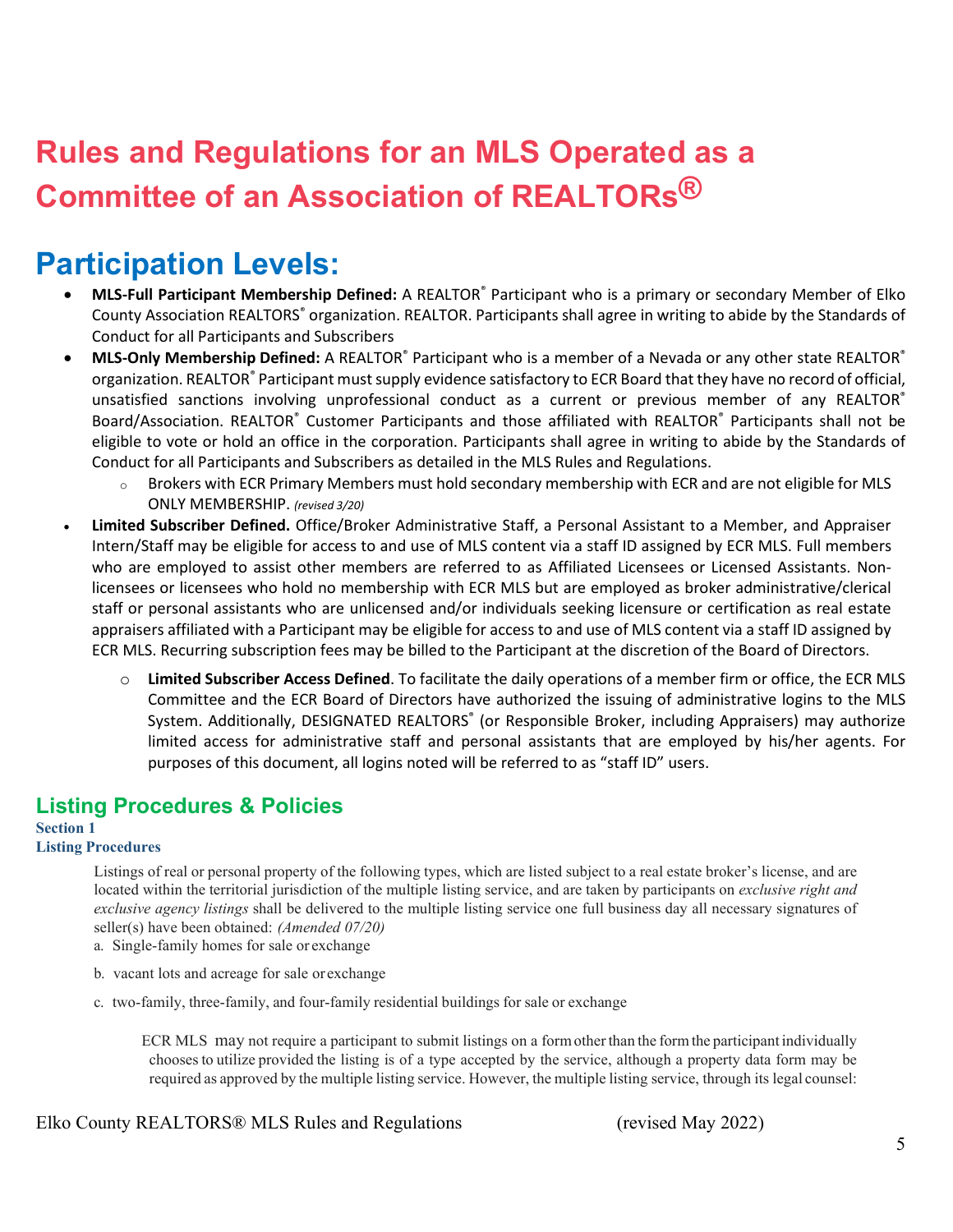- may reserve the right to refuse to accept a listing form which fails to adequately protect the interests of the public and the participants
- assure that no listing form with the multiple listing service establishes, directly or indirectly, any contractual relationship between the multiple listing service and the client (buyer orseller)

ECR MLS shall accept exclusive right-to-sell listing contracts and exclusive agency listing contracts and may accept other forms of agreement which make it possible for the listing broker to offer compensation to the other participants of the multiple listing service acting as subagents, buyer agents, or both. *(Amended 11/96)*

The listing agreement must include the seller's written authorization to submit the agreement to the multiple listing service. *(Amended 11/96)*

The different types of listing agreements include:

• exclusive right-to-sell • open • exclusive agency • net

ECR MLS, **does not accept**, **NET or OPEN LISTINGS**.

**Open listings** are not accepted, exceptwhere required by law, because the inherent nature of an open listing is such as to usually not include the authority to cooperate and compensate other brokers and inherently provides a disincentive for cooperation. *(Amended 4/92)*

The **exclusive right-to-sell** listing is the conventional form of listing submitted to the multiple listing service in that the seller authorizesthe listing broker to cooperate with and to compensate other brokers. *(Amended4/92)*

The **exclusive agency** listing also authorizes the listing broker, as exclusive agent, to offer cooperation and compensation on blanket unilateral bases, but also reserves to the seller the general right to sell the property on an unlimited or restrictive basis. Exclusive agency listings and exclusive right-to-sell listings with named prospects exemptshould be clearlydistinguished by a simple designation such as a code or symbol from exclusive right-to-sell listings with no named prospects exempt, since they can present special risks of procuring cause controversies and administrative problems not posed by exclusive right-to- sell listings with no named prospects exempt.Care should be exercised to ensure that different codes or symbols are used to denote exclusive agency and exclusive right-to-sell listings with prospect reservations. *(Amended 4/92)*

ECR MLS may, as a matter of local option, accept exclusively listed property that is subject to auction. If such listings do not show a listed price, they may be included in a separate section of the MLS compilation of current listings. *(Adopted 11/92) (NAR required)*

## **Section 1.01**

#### **Clear Cooperation**

Within one (1) business day of marketing a property to the public, the listing broker must submit the listing to the MLS for cooperation with other MLS participants. Public marketing includes, but is not limited to, flyers displayed in windows, yard signs, digital marketing on public facing websites, brokerage website displays (including IDX and VOW), digital communications marketing (email blasts), multi-brokerage listing sharing networks, and applications available to the general public. (Adopted 11/19) (NAR Required)

*Note: Exclusive listing information for required property types must be filed and distributed to other MLS Participants for cooperation under the Clear Cooperation Policy. This applies to listings filed under Section 1 and listings exempt from distribution under Section 1.3 of the NAR model MLS rules if it is being publicly marketed, and any other situation where the listing broker is publicly marketing an exclusive listing that is required to be filed with the service and is not currently available to other MLS Participants.*

#### **Section 1.1**

#### **Types of Properties**

Following are some of the types of properties that may be published through the service, including types described in the preceding paragraph that are required to be with the service and other types that may be filed with the service at the participant's option provided, however, that any listing submitted is entered into within the scope of the participant's licensure as a real estate broker, and fits within the definition provided: *(Amended 11/91)* 

• residential • vacant lot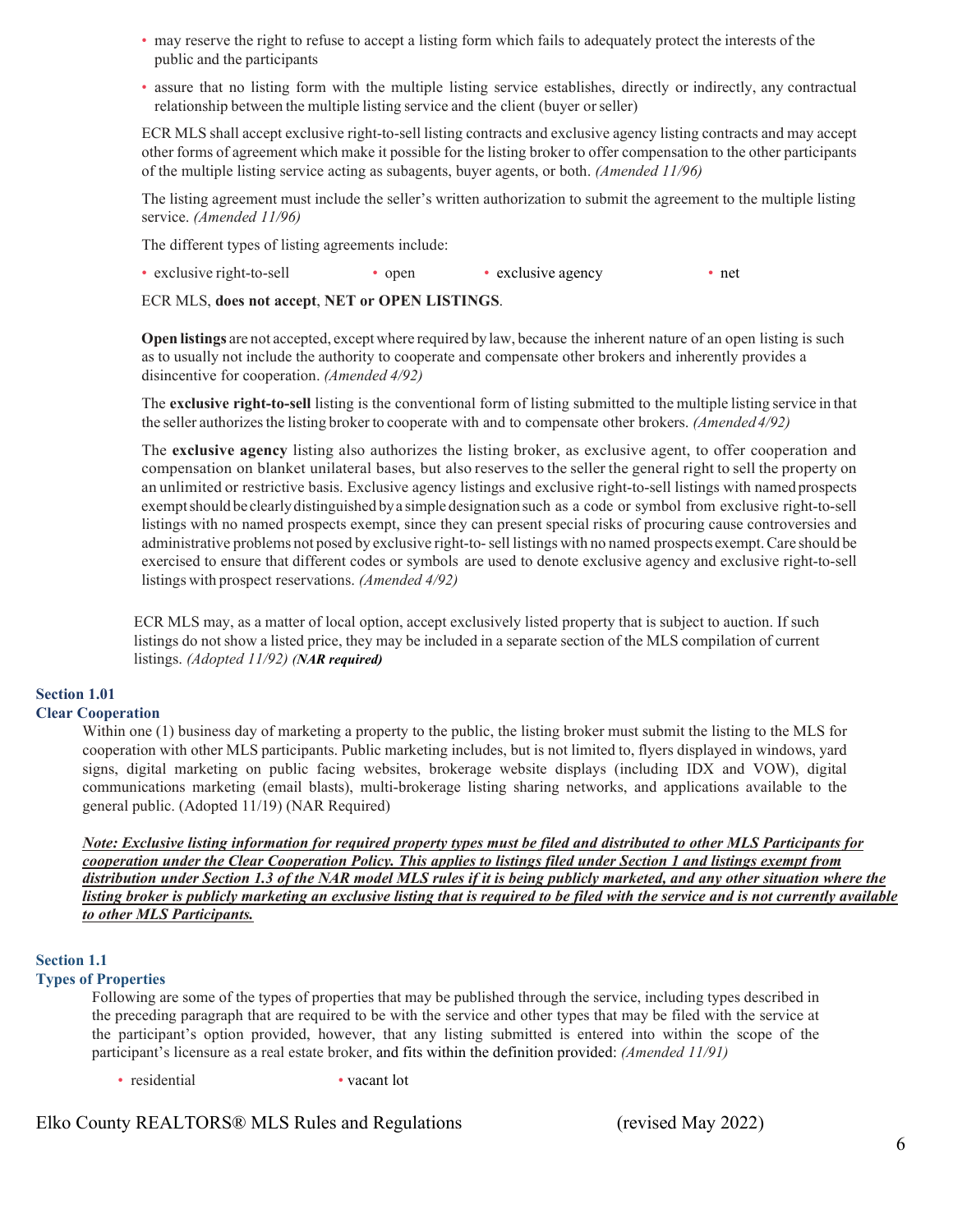- 
- 
- 
- industrial
- multi-family mobile homes
- farm and ranch mobile home parks
- commercial business opportunity

1. **Residential:** Single family residence, (stick built, manufactured or modular) without regard to owner occupancy or rental status. Attached or detached. A residential listing may include a single-family residence with an additional unit such as in-law, guest, or staff quarters, separate and on the same parcel. All Residential listings entered the MLS must include real property except Condominium/Townhomes within Cooperative Complex. (10/20/10)

2. **Multi-family:** Two or more legal (conforming) residential units on a single parcel. This does not include single ownership of multiple condos in a project or single ownership of single-family residences on separate parcels.

3. **Vacant lot**: Land without any dwelling units. This may include parcels that have obsolete structures without value.

4. **Farm and Ranch**: Any property, regardless of residence, which has a minimum of 20-acre feet and may or may not include water rights can be defined as Farm and Ranch.

5. **Business Opportunity:** A business which may include personal property and might but does not necessarily include real property.

6. **Commercial/Industrial:** Includes any office, retail, industrial property. Commercially zoned vacant land must be entered in the Vacant Land category.

7. **Lease Only**: Rent or lease of any commercial or business property

8. **Rental**: Rent or lease of any residential property.

#### **Section 1.1.1**

#### **Listings Subject to Rules and Regulations of the ECR MLS**

Any listing taken on a contract to be filed with the multiple listing service is subject to the rules and regulations of the service upon signature of theseller(s).

#### A. **Listing Input Requirements:**

1. Information shall be on current, approved forms. These forms and all subsequent change orders must be kept on file by the Participant for a minimum of one year after the listing is expired, sold, rented, canceled/withdrawn. All documentation concerning the property listing in the MLS shall be made available to the MLS Committee within 1 business day of request for audit purposes.

2. All information shall be accurate to best of the Participants knowledge (5/21)

3. Listings to be placed in the MLS shall be entered into the MLS within one full Business Day after seller(s) signature(s) are obtained after date of commencement. *(revised 11/21)* 

*a. with the exception of New Construction which must be entered within 14days.*

*b. All New Construction (presold) to be submitted into the MLS within 7days of Certificate of Occupancy by Building Department.*

4. Entry of listing shall be through an authorized user affiliated with the listing Participant.

5. Reference to a Non-Member (including but not limited to registered, temporary non-member licensee, or a general licensee) who has no membership in ECR, in any contact field including phone number, email address and/or any remarks field is prohibited.

6. Business days shall be defined as days corresponding to Monday through Saturday excluding federal holidays.

7. There is no requirement for the listing Broker to disclose the amount of total negotiated commission between the seller and the listing office.

8. Listings submitted with unauthorized contractual changes are subject to rejection.

9. MLS Remarks may only describe the physical traits of the property for sale and its vicinity and/or details relating to the transaction and must also be in compliance with State and Federal law in all matters relating to the advertisement and sale of real property.

10. Mention of affiliated real estate service providers or companies for the purpose of recommendation or seller/agent preference are not permitted. Identification of lien holder, required pre-qualification, auction website, or open escrow is permitted in Private Remarks only. Any language that may be considered advertising or steering will be found in violation of this policy.

11. Confidential information (including, but not limited to Gate Codes, Alarm system codes, lockbox codes or the location of hidden keys), or contact information of any kind, (including but not limited to names, phone numbers, web sites, email addresses) in MLS Remarks or Private Remarks sections is prohibited.

12. ECR reserves the right to refuse to accept a listing which fails to adequately protect the interests of the public and the Participants.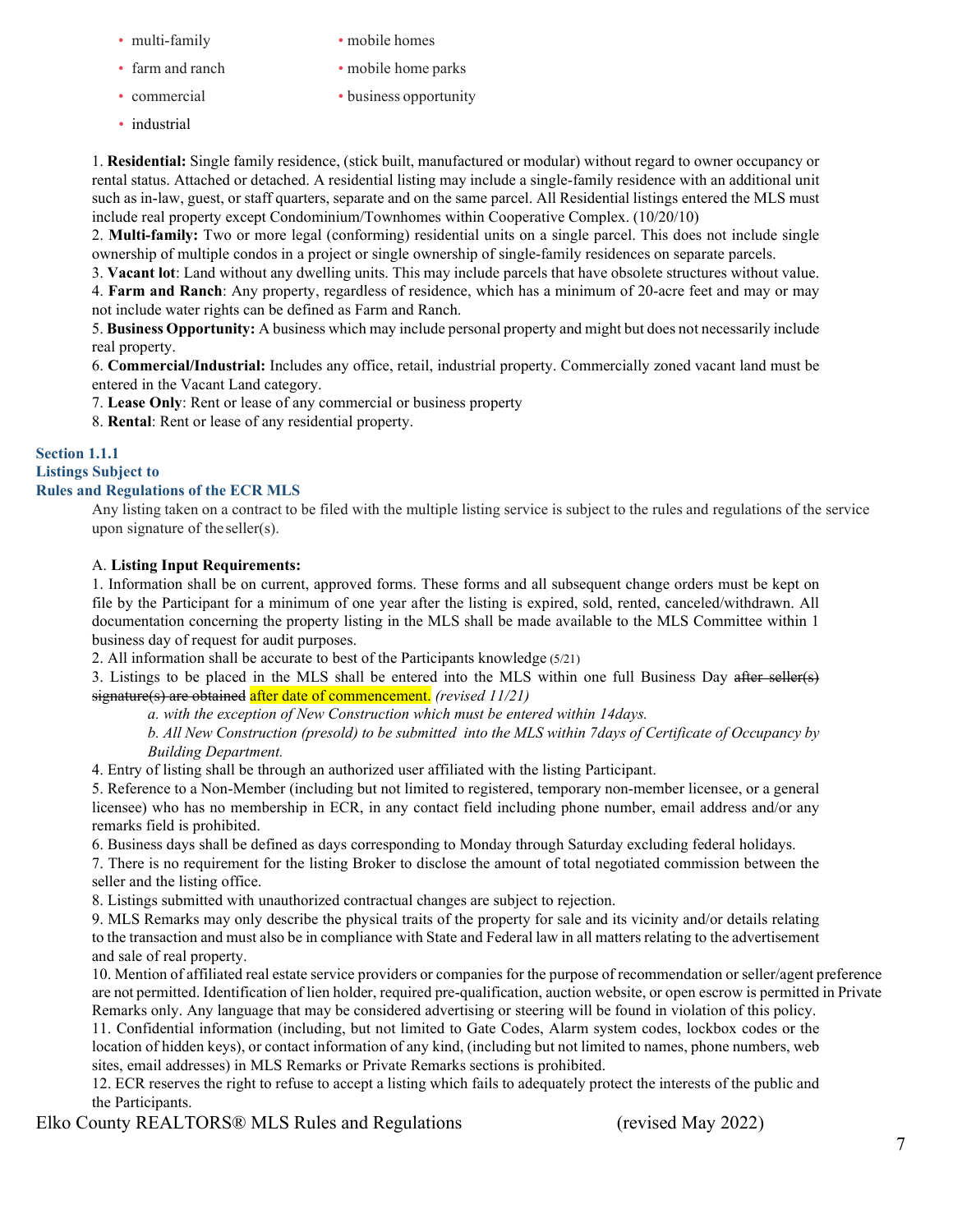#### 13. Photographs Submitted to the MLS:

a) All listings entered into ECR require a Primary Photo. (Adopted 2/13) The use of people, persons on any photo(s) submitted to the Multiple Listing service is strictly prohibited. *(adopted 06/21)*

b) Photographs of listed property shall depict the property for sale and shall not include text or pictorial overlays or marketing/promotional messages made on behalf of the listing broker or seller. Signs of listing office are not allowed. Additionally, the subject property must be prevalent in the photo. View photos must depict the actual view as seen from the property.

1.Upon Closing the main photo is required be the front of the home sold

2.New Construction upon closing requires the main photo to be of the actual home sold (Adopted 7/19) c) It is the responsibility of the listing agent to be certain that a photograph is submitted for every listing input into the MLS regardless of location except where sellers expressly direct, in writing, that photographs of their property do not appear in MLS compilation. In such cases, an alternative image (i.e., assessors plat map of property, view from property, or ECR approved image), must be upload into MLS. (Adopted 5/10) d) Copying a photograph, drawing or virtual tour from another listing for use on your own listing, regardless

of the listing status, is prohibited unless written permission is obtained from the listing agent or broker who originally provided that photo for use in MLS. A copy of the written permission must be submitted within 1 business days of ECR request.

14. **Virtual Staging:** Virtual staging is defined as using photo editing software to create a photo(s) or conceptual rendering (s) of what the interior room(s) and/or interior of the property could look like if it was staged or lived in. Virtual staging shall only be used for the interior of an existing structure or exterior limited to personal property. Disclosure of virtually staged image(s):

1. The virtually staged image(s) must have in a clear and reasonable sized font on the image the phrase "Virtually Staged" this additional watermarking is in compliance with MLS Rules and Regulations

2. The Phrase Virtually Stage" is also required in Public Remarks.

#### **Permitted Uses of Virtual Staging in the Multiple Listing Service:**

- A. Modifying photo(s)/rendering(s) to include personal property items not conveyed with the real property is permitted. Permitted personal property modifications include but are not limited to, applying digital photos(s) of furniture, mirrors, artwork, plants etc. into a photo of a room(s).
- B. Removing existing furniture from a photo(s) and replacing it with digital images of furniture, mirrors, artwork, plants. Etc.
- C. Exterior photos limited to personal property, (example patio furniture)

#### D. Building rendering acceptable to under construction properties **Permitted Uses of Virtual Staging in the Multiple Listing Service**

- **A.** No permanent fixtures of the interior shall be removed, altered or added.
- B. Modifying photo(s)/rendering(s) to include visual elements not within the property owner's control is strictly prohibited. (Example: editing in a view of a strip, mountain, golf, and /or popular views that are not physically possible from the specified location in the real world)
- C. Modifying photo(s)/rendering(s) to exclude negative visual elements is strictly prohibited. (Example: holes in the wall, exposed wiring, damaged flooring, power lines, cell towers etc.)
- D. No branding is permitted on any photo(s) or virtual tour that has been virtually staged.
- E. The use of people or person on any photo(s) submitted to the Multiple Listing Service is strictly prohibited. (See MLS Rules and Regulations Section 1.1.1 #13)

#### B. **Required information on Listings:**

Elko County REALTORS® MLS Rules and Regulations (revised May 2022) 1. All properties which are to be sold or which may be sold separately must be listed individually.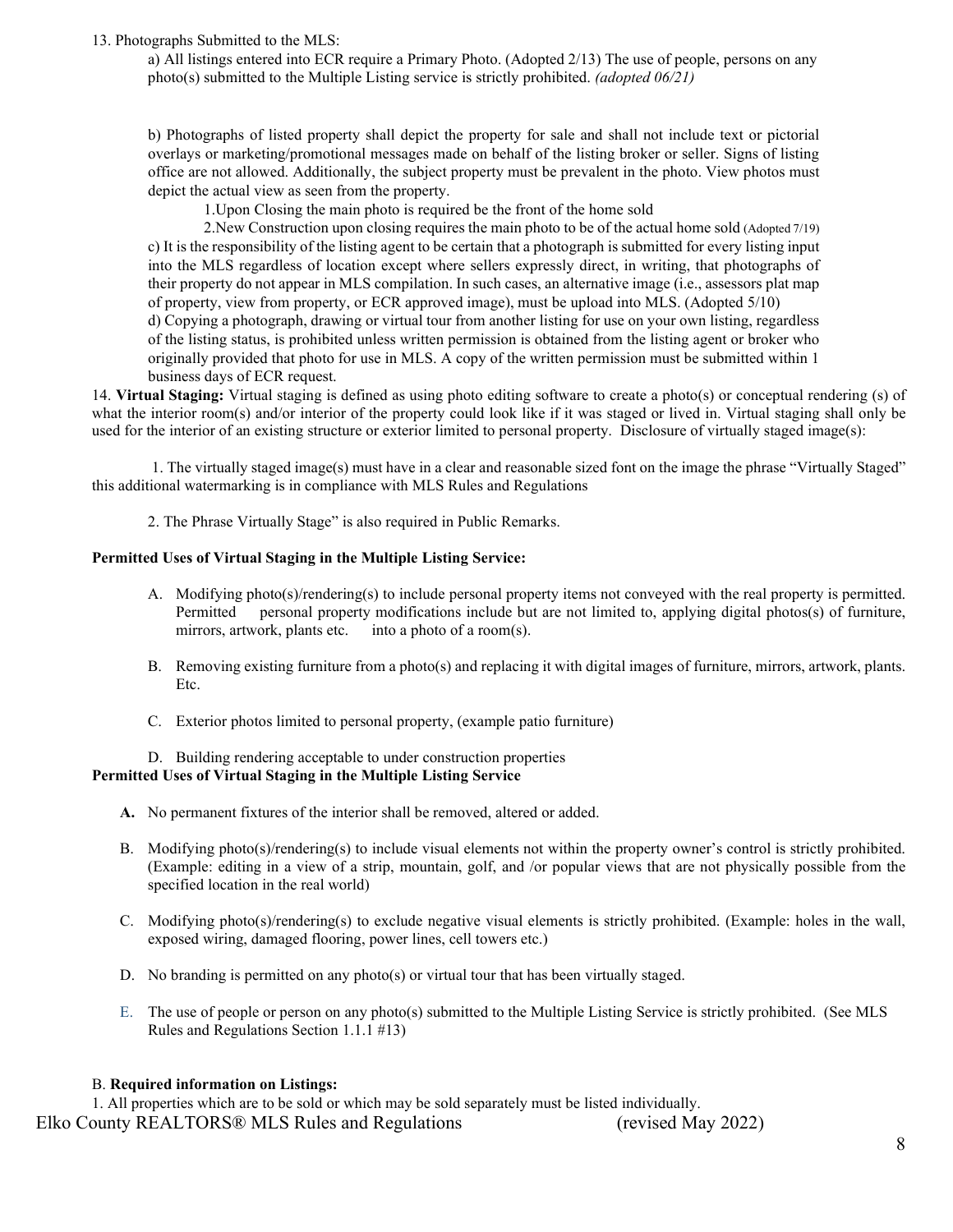2. All properties which are to be rented or which may be rented separately must be listed individually.

3. All listings shall bear a definite and final termination date, price, and address. The full gross listing price stated in the listing contract must be included in the information published in the MLS compilation of current listings unless the property is subject to auction. *(revised 8/19)*

4. All additional listing requirements deemed necessary by the MLS Committee.(5/21)

5. Information which a seller wishes to be withheld because of concern about confidentiality may be omitted, provided that a waiver signed by the seller is filed with the listing form at the ECR office.

Note 1: the actual status of a listing is not considered confidential as it relates to this section.

6. Copies of the listing contract, listing input form, and any related change orders must be provided to the MLS Committee within 24hrs of request for audit purposes

#### **Section 1.2 Detail on Listings Filed with the Service** *NOT USED BY ECR* **Section 1.2.1 Limited-Service Listings:** *NOT USED BY ECR*

**Section 1.2.2** MLS Entry-onlyListings: *NOT USED BY ECR* 

#### **Section 1.3**

#### **Exempt Listings**

If the seller refuses to permit the required listing to be disseminated by ECR MLS, the participant may then take the listing (office exclusive) and such listing shall be filed with ECR office but not disseminated to the participants. Filing of the listing should be accompanied by waiver signed by the seller that he does not desire the listing to be disseminated by the service. A copy of the waiver signed by the seller that he understands the potential benefits of the Multiple Listing Service but does not desire that listing to be disseminated through ECR MLS, shall be submitted to the MLS within 1 business day of owner's signature(s) on the Listing Contract. *(NAR required)*

#### **Section 1.4**

#### **Change of Status of Listing**

Any change in listed price, any contingency or conditions of any term or other change in the original listing agreement shall be made only when authorized in writing by the seller and shall be entered into the MLS system within one full business day (excepting weekends, holidays, and postal holidays) after the seller(s) signature(s) are obtained. *(revised 7/20)*

#### **Status Change Definitions:**

**Active:** Listings that are available and have a valid listing contract per MLS rules.

**Pending-No Show:** Listings with an accepted purchase offer that have not yet Closed (Under Contract).

**Pending-Show:** Listings that are Pending but have short term contingencies (such as a 72-hour clause), a high probability of falling through, or the seller insists that you keep showing and taking backup offers. Please disclose the details of the contingencies so buyers and buyer's agents can determine if they want to view the property or make an offer on it.

**Active-Hold No Show:** Listings that are "On Market" with a valid listing contract, but that are not currently allowing showings. The listing agent should specify the reason for no showings in the Status Remarks field when showing will be available. The status of Active- Hold No Show listings is automatically changed to Expired in the MLS when the property reaches the expiration date. *(06/21)*

**Expired:** The MLS requires the listing agent to enter the Expiration date for each listing. Expiration dates are confidential while the listing is Active, Pending, or Withdrawn and can only be seen by agents who have permission to edit the listing. If an Active listing is not renewed, it is automatically Expired in the MLS when it reaches the Expiration Date. Pending listings do not expire. **Withdrawn:** Listings that are being taken "Off Market" - but the seller is still under contract with the listing office. The status of Withdrawn listings is automatically changed to Expired in the MLS when the property reaches the expiration date.

**Canceled:** Listings where the Seller is being released from the listing contract (or the listing contract was Canceled).

**Closed:** Listings that have closed escrow. The listing agent is responsible to report all sold listings within 1 full business day and give proper credit to the buyer office and buyer agent. If you are the buyer agent and the listing agent is not a member of the MLS, you can enter the listing as a pre-sold comp once it closes. Choose "Other Non-MLS" as the listing agent. *(3/25/21)* **Rented:** Listings that have been rented or leased and are no longer available.

**Deleted:** The only valid reason to delete a listing is if it was accidentally duplicated. Please contact the MLS or the MLS Provider if you have a valid reason to delete a listing. When listings are deleted, they are purged to the archive database and will still be searchable under the status of "Deleted". *(revised 10/20)*

#### **Section 1.5**

#### **Withdrawal of Listing Prior to Expiration**

Listings of property may be withdrawn from the multiple listing service by the listing broker before the expiration date of the listing agreement, provided notice is filed with the service, including a copy of the agreement between the seller and the listing broker which authorizes the withdrawal.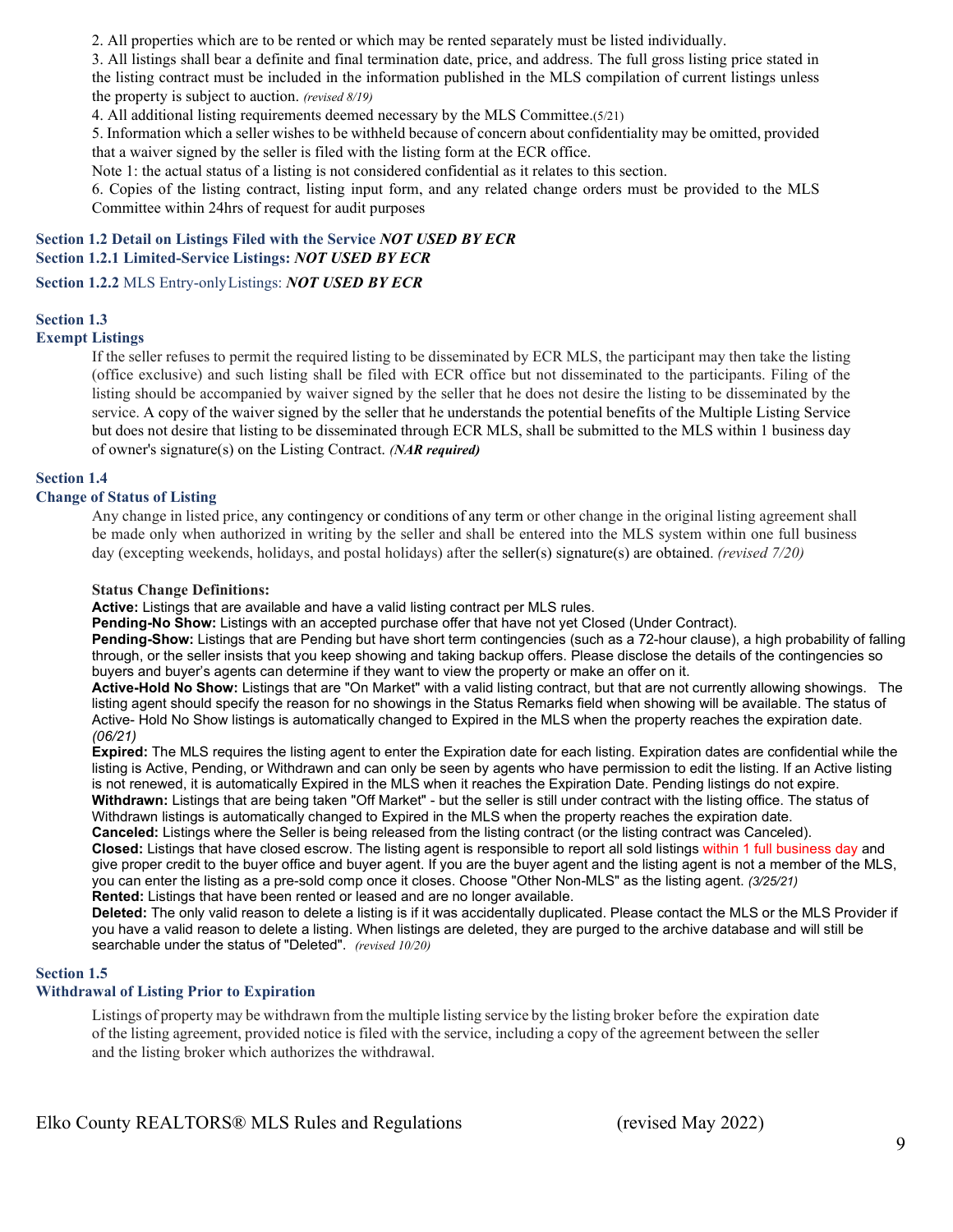Sellers do not have the unilateral right to require an MLS to withdraw a listing without the listing broker's concurrence. However, when a seller(s) can document that his or her exclusive relationship with the listing broker has been terminated, the multiple listing service may remove the listing at the request of the seller. *(Adopted 11/96) (NAR required)*

1. A listing may be canceled/withdrawn by the listing Participant before the expiration date on the listing agreement provided the Listing Participant and seller(s) have signed an agreement authorizing cancellation; the change in status must be entered into the MLS system within one full business day of signatures. *(revised 7/20)*

2. Sellers do not have the unilateral right to require an MLS to withdraw a listing without the listing broker's concurrence. However, when a seller(s) can document that his exclusive relationship with the listing broker has been terminated, ECR MLS may remove the listing at the request of the seller.

3. Off-market status shall be defined as follows:

a) Hold No Show: Temporarily off the market, unavailable to show but still under the control of listing broker

b) Withdrawn: Seller no longer wants to sell; contract between listing broker and seller no longer valid; Listing terminated.

4. Any listing entered into ECR MLS automatically terminates at the expiration thereof unless renewed; renewal must be entered into the MLS on/or before the expiration date.

5. ECR MLS staff will not delete or erase a listing and its history from the MLS system under any circumstance other than the removal of an accidental duplication or re-list that occurred within five (5) days of the original listing input date. The request for deletion under these circumstances must be received on a properly executed listing change form with the signature of the listing agent, listing broker or both.

#### **Section 1.6**

#### **Contingencies Applicable to Listings**

Any contingency or conditions of any term in a listing shall be specified and noticed to the participants, only when authorized in writing by the seller and shall be entered into the MLS system within twenty- four (24) hours (excepting weekends, holidays, and postal holidays) after the seller(s) signature(s) are obtained.

#### **Section 1.7**

#### **Listing Price Specified**

The full gross listing price stated in the listing contract will be included in the information published in the MLS compilation of current listings unless the property is subject to auction. *(Amended 11/92) (NAR required)*

#### **Section 1.8**

#### **Listing Multiple Unit Properties**

All properties which are to be sold or which may be sold separately must be indicated individually in the listing and on the property data form.

#### **Section 1.9**

#### **No Control of Commission Rates or Fees Charged by Participants**

ECR does not control, recommend, suggest, or maintain commission rates or fees for services to be rendered by participants. Further, the ECR does not control, recommend, suggest, or maintain the divisionof commissionsor feesbetweencooperatingparticipantsorbetweenparticipants and nonparticipants. *(NAR required)*

#### **Section 1.10**

#### **Expiration of Listings**

Listings with the ECR MLS will automatically be removed from the compilation of current listings on the expiration date in the agreement, *(Amended 11/01)*

If notice of renewal or extension is received after the listing has been removed from the compilation of current listings, the extension or renewal will be published in the same manner as a new listing. Extensions and renewals of listings must be signed by the seller(s) and filed with the service. *(Amended 11/01) (NAR required)*

#### **Section 1.11**

#### **Termination Date on Listings**

Listings filed with the ECR MLS shall bear a definite beginning and termination date, as negotiated between the listing broker and the seller. *(NAR required)*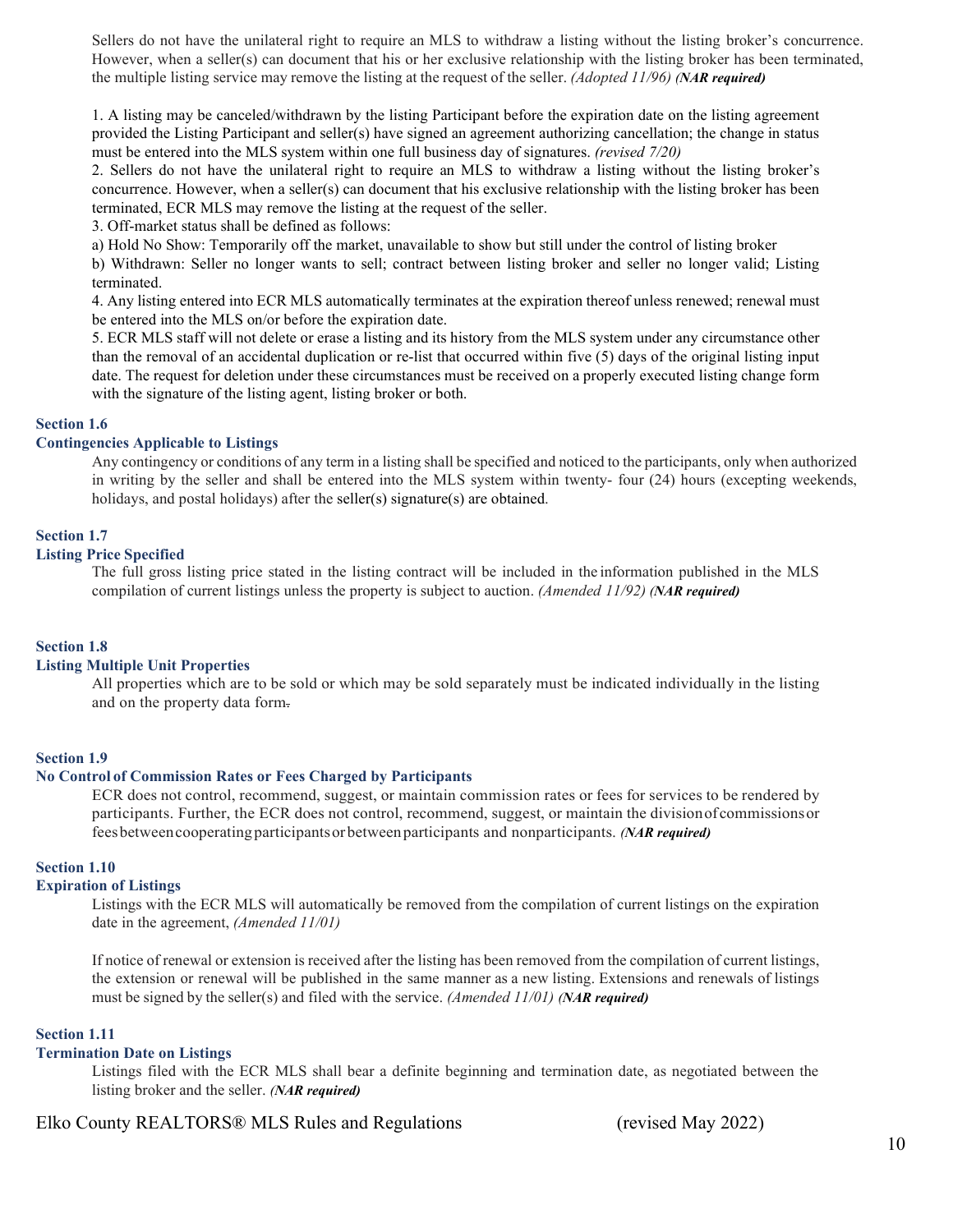#### **Section 1.12 Jurisdiction**

Only listings of the designated types of property located within the service area of the MLS are

required to be submitted to the service. Listings of property located outside the MLS's service area will accepted if submitted voluntarily by a participant but cannot be required by the service. *(Amended 11/17)*

#### **Section 1.13**

#### **Listings ofSuspended Participants**

When a participant of the service is suspended from the MLS for failing to abide by a membership duty (i.e., violation of the Code of Ethics, Association bylaws, MLS bylaws, MLS rules and regulations, or other membership obligations except failure to pay appropriate dues, fees, or charges), all listings currently filed with the MLS by the suspended participant shall, at the participant's option, be retained in the service until sold, withdrawn or expired, and shall not be renewed or extended by the MLS beyond the termination date of the listing agreement in effect when the suspension became effective. If a participant has been suspended from the Association (except where MLS participation without Association membership is permitted by law) or MLS (or both) for failure to pay appropriate dues, fees, or charges, an Association MLS is not obligated to provide MLS services, including continued inclusion of the suspended participant's listings in the MLS compilation of current listing information. Prior to any removal of a suspended participant's listings from the MLS, the suspended participant should be advised, in writing, of the intended removal so that the suspended participant may advise his clients. *(NAR required)*

#### **Section 1.14**

#### **Listings of Expelled Participants**

When a participant of the service is expelled from the MLS for failing to abide by a membership duty (i.e., violation of the Code of Ethics, Association bylaws, MLS bylaws, MLS rules and regulations, or other membership obligations except failure to pay appropriate dues, fees, or charges), all listings currently ed with the MLS by the expelled participant shall, at the participant's option, be retained in the service untilsold, withdrawn, or expired, and shall not be renewed or extended by the MLS beyond the termination date of the listing agreement in effect when the expulsion became effective. If a participant has been expelled from the Association (except where MLS participation without Association membership is permitted by law) or MLS (or both) for failure to pay appropriate dues, fees, or charges, an Association MLS is not obligated to provide MLS services, including continued inclusion of the expelled participant's listings in the MLS compilation of current listing information. Prior to any removal of an expelled participant's listings from the MLS, the expelled participant should be advised, in writing, of the intended removal so that the expelled participant may advise his clients. (*NAR required)*

#### **Section 1.15**

#### **Listings of Participants**

When a participant of the service resigns from the MLS, the MLS is not obligated to provide services, including continued inclusion of the resigned participant's listings in the MLS compilation of current listing information. Prior to any removal of a resigned participant's listings from the MLS, the resigned participant should be advised, in writing, of the intended removal so that the resigned participant may advise his clients.

#### **Section 1.16 Listing Policies**

#### **(New) Section 1.16, Property Addresses**

At the time of filing a listing, participants and subscribers must include a property address available to other participants and subscribers, and if an address doesn't exist a parcel identification number can be used. Where an address or parcel identification number are unavailable, the information filed with the MLS must include a legal description of the property sufficient to describe its location. **M**

#### **1. Listing of Subdivisions/Developments with Unrecorded Maps**

A. Listings may not be entered into the MLS until the final map (with Parcel Numbers) has been recorded on the development/subdivision.

#### **2. Listing Must Include Real Property**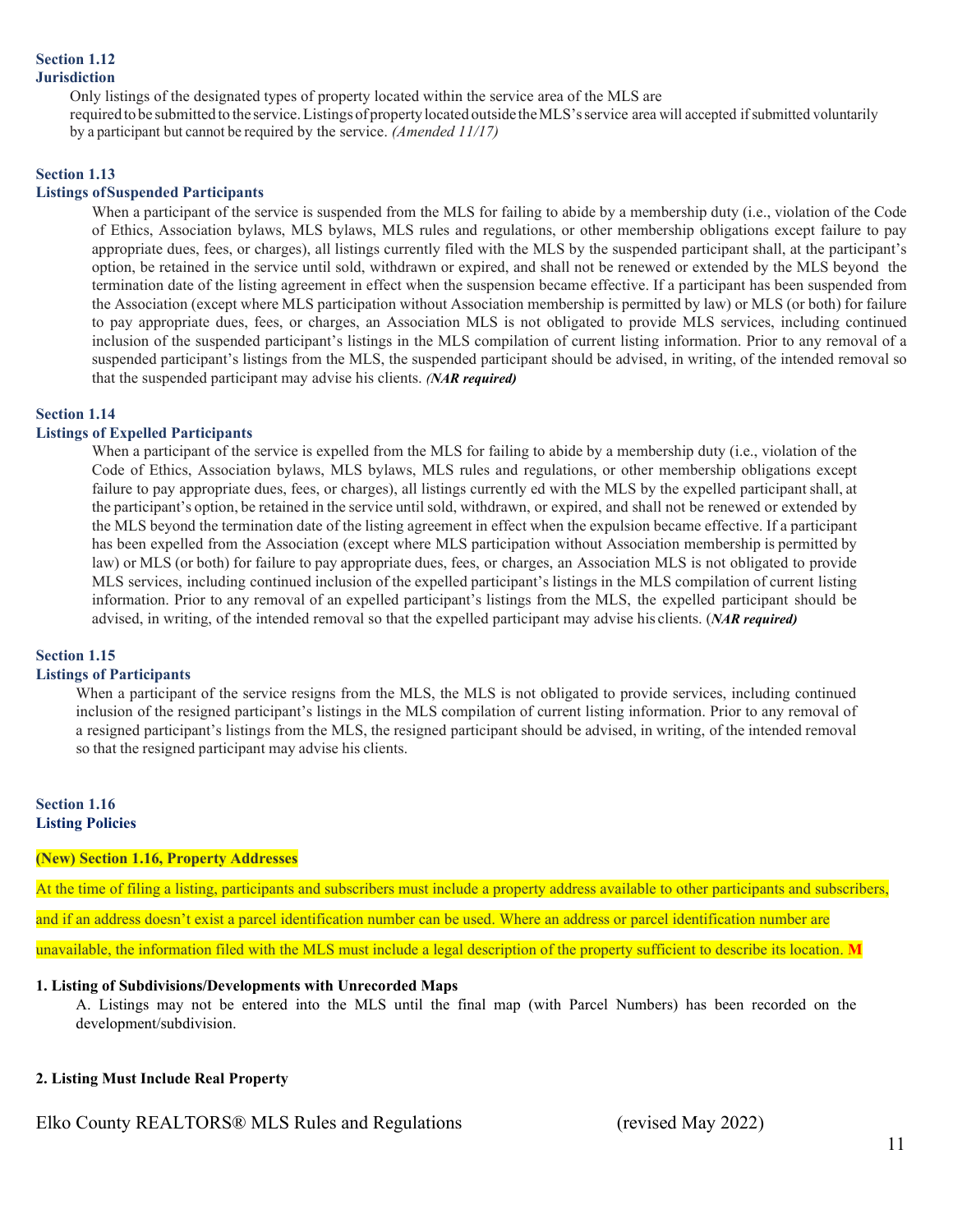A. With the exception of an actual Business Opportunity, all listings entered into the MLS must include real property with the exception of actual Business Opportunity and Residential Condominium/Townhomes within Cooperative Complex.

a. Disclosure of Cooperative Complex should be added to Private Remarks to explain that the unit does not include real property and ownership will transfer via stock certificate rather than deed.

B. Listings that are "Water Rights Only" may not be added into the MLS due to the complexity of determining if they are or are not real property (County and State definitions vary).

C. Listings that only include the structure may not be added into the MLS as there is no real property included. (example: structure/home must be removed from current land to another location).

D. Listings that are for "coverage" or "frontage" may not be entered into the MLS as they do not actually include real property.

#### **3. Listing "Reservations" and "Referral Fees"**

A. Lot or Home reservation listings may not be entered into the MLS as there is no "compensation" to the buyer's broker. B. Listings that include only a "referral fee" may not be entered into the MLS as there is no actual "compensation" to the buyer's broker and no cooperation.

#### **4. Active but Not Available for Showings**

A. If a property is listed as active in the MLS but cannot one full business day, the private remarks of the listing must include the actual date when the property will be available to be shown. *(revised 07/20)*

#### **5.Coming Soon:**

| A. Coming Soon may not be used in any manner in which to circumvent the MLS, market the property to a select group of                         |
|-----------------------------------------------------------------------------------------------------------------------------------------------|
| people, pressure a buyer to use the listing broker for the transaction. This is a violation of NAR Code of Ethics, real estate                |
| <u>license laws and consumer protection laws.</u>                                                                                             |
| <del>B. There is no such thing as "Coming Soon" listings. There must be a seller signed contract to be deemed valid. If the contract is</del> |
| signed and showings are allowed on a future date, the listing must be entered as active into the MLS and noted in the private                 |
| remarks no showings until start date stated on contract.                                                                                      |
| <del>C. If Listing contract is executed, listing agent may withhold listing information from MLS system only if MLS waiver has been</del>     |
| executed and received by ECR office within one full business day of listing execution.                                                        |
| D. If Listing contract is executed, and MLS waiver has been executed and received by ECR office, listing agent may not                        |
| advertise or promote listing as this is an Article 12 code of ethics violation.                                                               |
| <del>E. Advertisement of "Coming Soon" listing will result in \$1,000 fine.<i>(revised 06/21)</i> (removed</del>                              |
|                                                                                                                                               |

#### **6. Modular Homes Must be in Site Built Housing Section**

B. Modular listings must be entered in the site-built section of the residential property class, since this is how the properties are recognized by Elko County Assessor and how the properties are recorded for tax purposes. C. Modular Homes must be disclosed in the public remarks section of the MLS.

#### **7. Disclosure of Variable Commission Rate or Sliding Scale Compensation Calculation**

A. Listings with "Variable Commission" must be disclosed in the MLS.

B. Listings flagged in the system with, or "Sliding Scale" compensation must also include full disclosure of the method of calculation of the scale in the private remarks.

## **Selling Procedures**

#### **Section 2**

#### **Showings and Negotiations**

Appointments for showings and negotiations with the seller, for the purchase of listed property with the ECR MLS, shall be conducted through the listing broker, except under the following circumstances:

a. the listing broker gives the cooperating broker authority to show and/or negotiate directly, or

*b.* after reasonable effort, the cooperating broker cannot contact the listing broker or his representative; however, the listing broker, at his option, may preclude such direct negotiations by cooperating brokers. *(Amended 4/92) (NAR required)*

#### **Section 2.1**

#### **Presentation ofOffers**

The listing broker must make arrangements to present the offer as soon as possible or give the cooperating broker a satisfactory reason for not doing so. *(Amended 4/9) 2(NAR required)*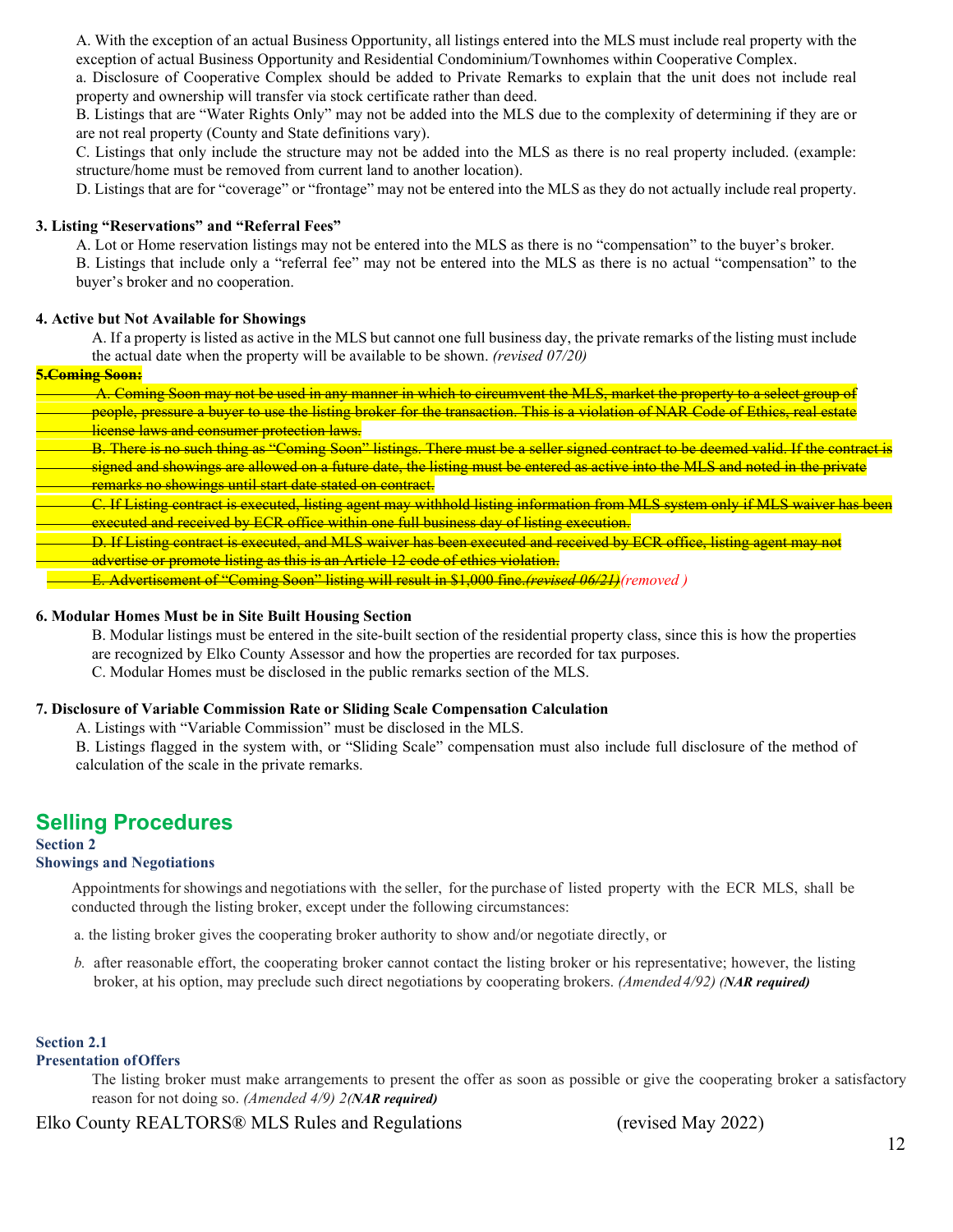#### Section 2.2 **Submission of Written Offers and Counteroffers**

The listing broker shall submit to the seller all written offers until closing unless precluded by law, government rule, regulation, or agreed otherwise in writing between the seller and the listing broker. Unless the subsequent offer is contingent upon the termination of an existing contract, the listing broker shall recommend that the seller obtain the advice of legal counsel prior to acceptance of the subsequent offer.

Participants representing buyers or tenants shall submit to the buyer or tenant all offers and counteroffers until acceptance and shall recommend that buyers and tenants obtain legal advice where there is a question about whether a pre-existing contract has been terminated. *(Amended 11/05) (NAR required)*

#### **Section 2.3**

#### **Right of Cooperating Broker in Presentation of Offer**

Cooperating participants or their representatives have the right to participate in the presentation of any offer they secure to purchase or lease to the seller or lessor. They do not have the right to be present at any discussion or evaluation of the offer by the seller or lessor and the listing broker. However, if a seller or lessor gives written instructions to a listing broker that cooperating brokers may not be present when offers they procure are presented, cooperating brokers have the right to a copy of those instructions. This policy is not intended to affect listing brokers' right to control the establishment of appointments for presentation of offers. *(Amended 4/92)*

Where the cooperating broker is not present during the presentation of the offer, the cooperating broker can request in writing, and the listing broker must provide, as soon as practical, written affirmation stating that the offer has been submitted to the seller, or written notification that the seller has waived the obligation to have the offer presented. (*Adopted 11/18) (NAR required)*

#### **Section 2.4**

#### **Right of Listing Broker in Presentation of Counteroffer**

The listing broker or his representative has the right to participate in the presentation of any counteroffer made by the seller or lessor. He does not have the right to be present at any discussion or evaluation of a counteroffer by the purchaser or lessee (except when the cooperating broker is a subagent). However, if the purchaser or lessee gives written instructions to the cooperating broker that the listing broker is not present when a counter- offer is presented, the listing broker has the right to a copy of the purchaser's or lessee's written instructions. *(Adopted 11/93) (NAR required)*

#### **Section 2.5**

#### **Reporting Sales to the Service**

Status changes, including final closing of sales and sales prices, shall be reported to the multiple listing service by the listing broker within one full business day after they have occurred. If negotiations were carried on under Section 2 a. or b. hereof, the cooperating broker shall report accepted offers and prices to the listing broker within one full business day after occurrence and the listing broker shall report them to the MLS within one full business day after receiving notice from the cooperating broker. *(Amended 11/11)*

**Note:** As established in the Virtual Office Website ("VOW") policy, sale prices can only be categorized as confidential in states where the actual sale prices of completed transactions are not accessible from public records. (Adopted 11/11) *(NAR required)*

#### **Section 2.6**

#### **Reporting Resolutions of Contingencies**

The listing broker shall report to the ECR MLS within one full business day that a contingency on file with the ECR MLS has been fulfilled or renewed, or the agreement cancelled. *(NAR required)*

#### **Section 2.7**

#### **Advertising ofListings Filed with theService**

 A listing shall not be advertised by any participant other than the listing broker without the prior consent of the listing broker. *(NAR required)*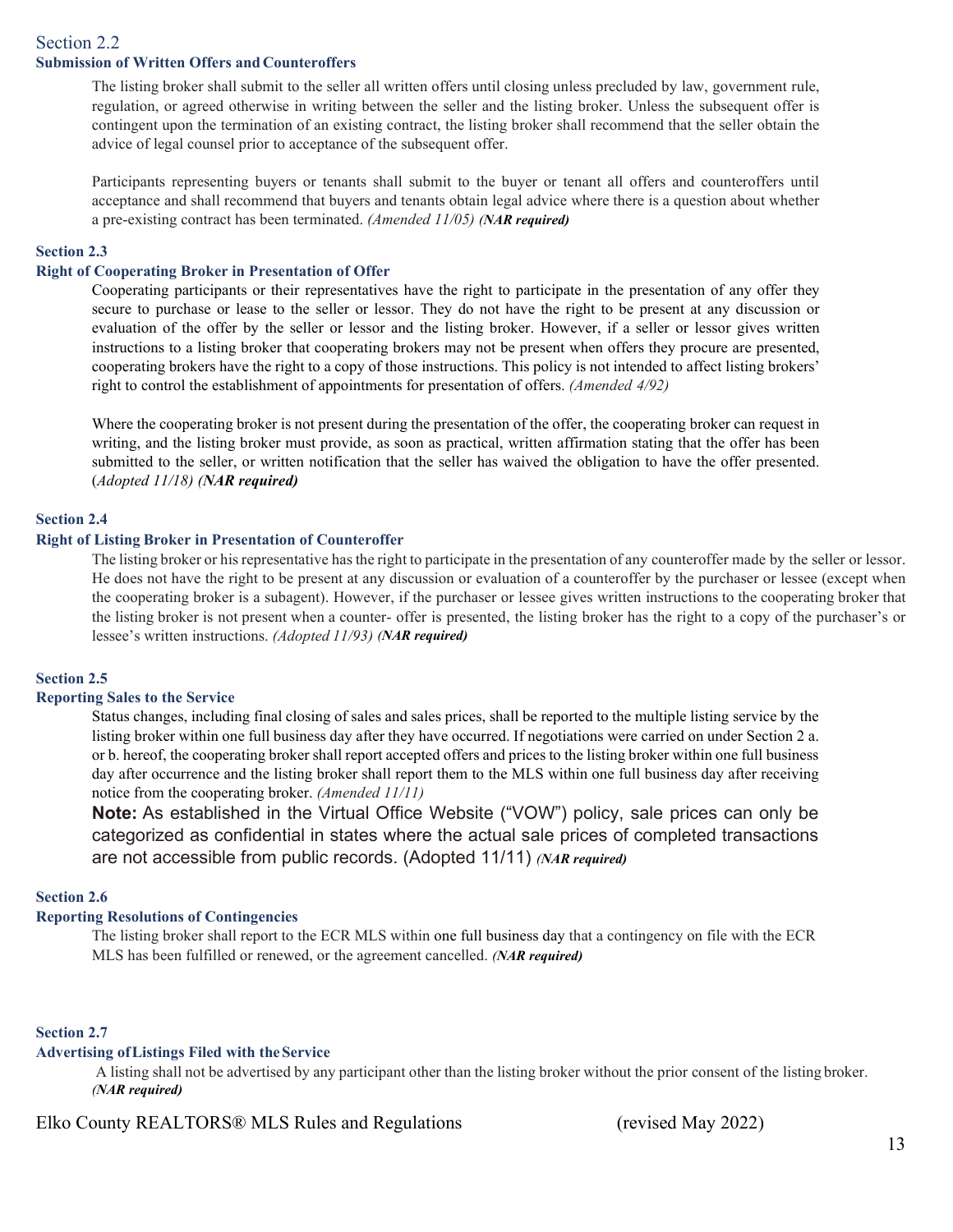#### **ReportingCancellation of Pending Sale**

The listing broker shall update ECR MLS the cancellation of any pending sale, and the listing shall be reinstated within one full business day. *(NAR required) (revised 07/20)*

#### **Section 2.9**

#### **Disclosing the Existence of Offers**

Listing brokers, in response to inquiries from buyers or cooperating brokers shall, with the seller's approval, disclose the existence of offers on the property. Where disclosure is authorized, the listing broker shall also disclose, if asked, whether offers were obtained by the listing licensee, or by a cooperating broker. *(Amended 11/08)*

#### **Section 2.10**

#### **Availability of Listed Property**

Listing brokers shall not misrepresent the availability of access to show or inspect listed property. *(Adopted 11/05)*

## **Refusal to Sell**

#### **Section 3**

#### **Refusal to Sell**

If the seller of any listed property filed with the ECR MLS refuses to accept a written offer satisfying the terms and conditions stated in the listing, must be withdrawn immediately.

## **Prohibitions**

#### **Section 4**

#### **Information for Participants Only**

Any listing with the service shall not be made available to anyone who is not a broker or a member of the MLS without the prior consent of the listing broker. *(NAR required)*

Any ECR MLS data that is printed, emailed, or shared for public view must be displayed as an MLS CLIENT VIEW only and must not be displayed as CONFIDENTIAL OR AGENT ONLY VIEW or any other MLS Detail format that displays private remarks on the information sheet.

**Sharing a Password to Access MLS or Allowing Unauthorized Use/Access to MLS**. Only active members of ECR MLS may access the MLS System, each with his/her authorized login and password. This also includes improper use of the MLS by an agent/broker staff member/assistant either with the agent/broker's password or an approved staff login account. The responsible broker will be responsible for fines and/or hearings resulting from misuse by his/her staff member or an agent's assistant with an approved login account.

#### **Section 4.1**

#### **For Sale Signs**

Only the for-sale sign of the listing broker may be placed on a property. *(Amended 11/89) (NAR required)*

Listing Office Signs are not allowed to be visible in any photos displayed on the MLS.

#### **Section 4.2**

#### **Sold Signs**

Prior to closing, only the sold sign of the listing broker may be placed on a property, unless the listing broker authorizes the cooperating (selling) broker to postsuch a sign. *(Amended 4/96) (NAR required)*

Brokerage signs must be removed from property within 1 business day of close of escrow or expiration of listing.

**Section 4.3 Solicitation of Listing Filed with the Service**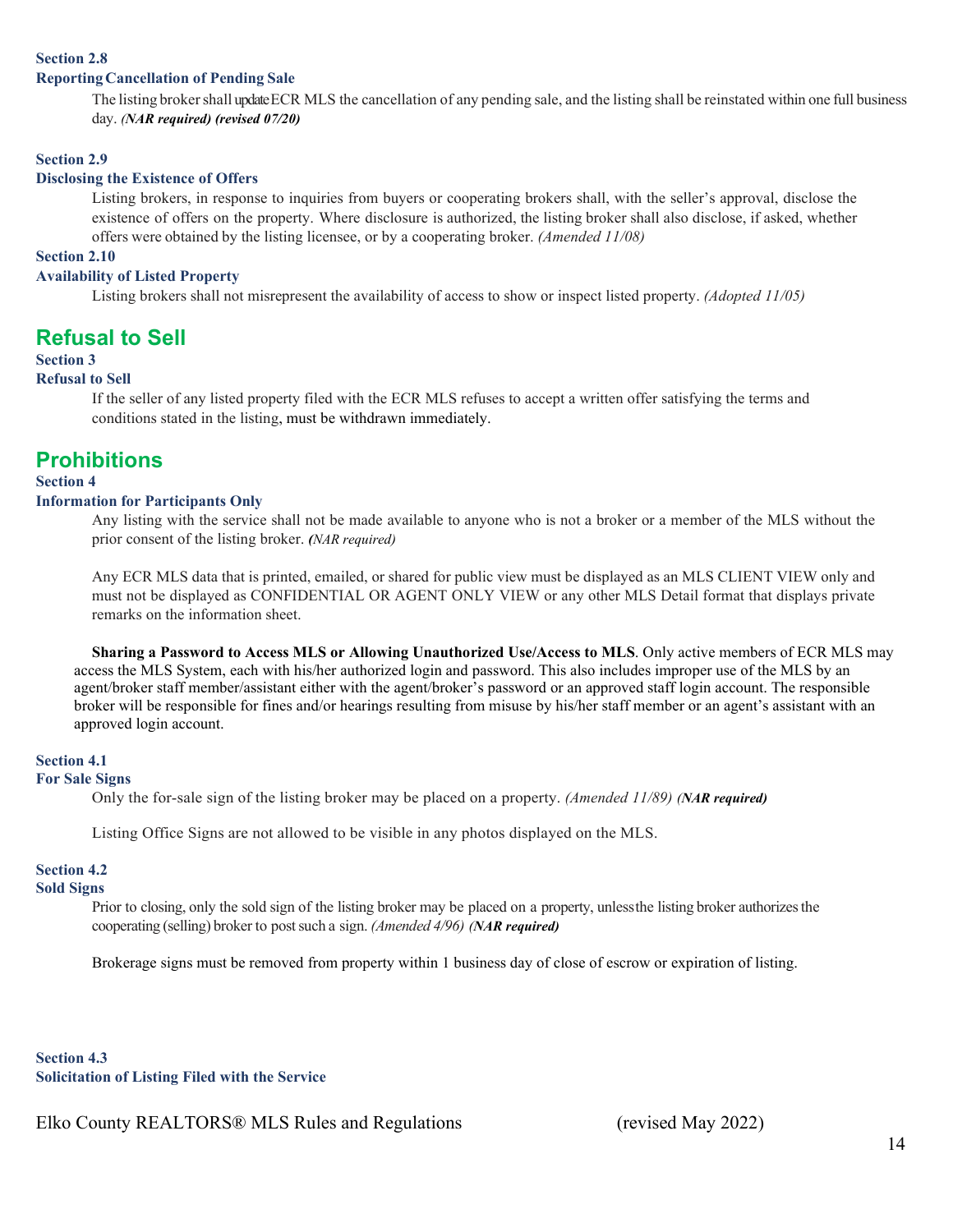Participants shall not solicit a listing on property with the service unless such solicitation is consistent with Article 16 of the REALTORs<sup>®</sup>' Code of Ethics, its Standards of Practice, and its Case Interpretations.

#### **Section 4.4**

#### **Use of the Terms MLS and Multiple Listing Service**

No MLS participant, subscriber or licensee affiliated with any participantshall, through the name of their URLs, their e-mail addresses, their website addresses, or in any other way represent, suggest, or imply that the individual is an MLS, or that they operate an MLS. Participants, subscribers, and licensees affiliated with participantsshall not represent, suggest, or imply that consumers or others have direct access to MLS databases, or that consumers or others can search MLS databases available only to participants and subscribers. This does not prohibit participants and subscribers from representing that any informationtheyare authorizedunderMLSrulestoprovidetoclientsorcustomersisavailable on their websites or otherwise. *(Adopted 11/07)* 

#### **(New) Section 4.5, Services Advertised as "Free"**

MLS participants and subscribers must not represent that their brokerage services to a client or customer are free or available at no cost to their clients, unless the participant or subscriber will receive no financial compensation from any source for those services. **M**

## **Division of Commissions**

#### **Section 5 Compensation Specified on Each Listing**

In filing a property with the ECR MLS the participant ofthe service ismaking blanket unilateral offers of compensation to the other MLS participants and shall therefore specify on each listing filed with the service, the compensation being offered to the other MLS participants. Specifying the compensation on each listing is necessary,becausethecooperatingbrokerhastheright to knowwhathiscompensationshallbe prior to his endeavor to sell\* *(Amended 11/96)*

\*The compensation on listings with the multiple listing service shall appear in one of two forms. The essential and appropriate requirement by an Association multiple listing service is that the information to be published shall clearly inform the participants as to the compensation they will receive in cooperative transactions, unless advised otherwise by the listing broker, in writing, in advance of submitting an offer to purchase. The compensation specified on listings published by the MLS shall be shown in one of the following forms:

1.by showing a percentage of the gross selling price

*2.*by showing a definite dollar amount *(Amended 5/10)*

The listing broker retains the right to determine the amount of compensation offered to other participants (acting as subagents, buyer agents, or in other agency or nonagency capacities defined by law) which may be the same or different. *(Amended 11/96)*

This shall not preclude the listing broker from offering any MLS participant compensation other than the compensation indicated on any listing published by the MLS, provided the listing broker informs the other broker, in writing, in advance of submitting an offer to purchase, and provided that the modification in the specified compensation is not the result of any agreement among all or any other participants in the service. Any superseding offer of compensation must be expressed as either a percentage of the gross sales price or as a flat dollar amount. (Amended 5/10)

#### **Section 5.0.1**

#### **Disclosing Potential Short Sales**

Participants must disclose potential short sales (defined as a transaction where title transfers, where the sale price is insufficient to pay the total of all liens and costs of sale and where the seller does not bring sufficient liquid assets to the closing to cure all deficiencies) when reasonably known to the listing participants. *(Amended 5/09) (NAR required)*

When disclosed, participants may, at their discretion, advise other participants whether and how any reduction in the gross commission established in the listing contract, requiredbythelender as a conditionofapprovingthe sale,willbeapportioned between listing and cooperating participants. *(Adopted 5/09)*

Where participants communicate to other participants how any reduction in the gross commission established in the listing contract required by the lender as a condition of approving the sale will be apportioned between the listing and cooperating participants, listing participants shall disclose to cooperating participantsin writing the total reduction in the gross commission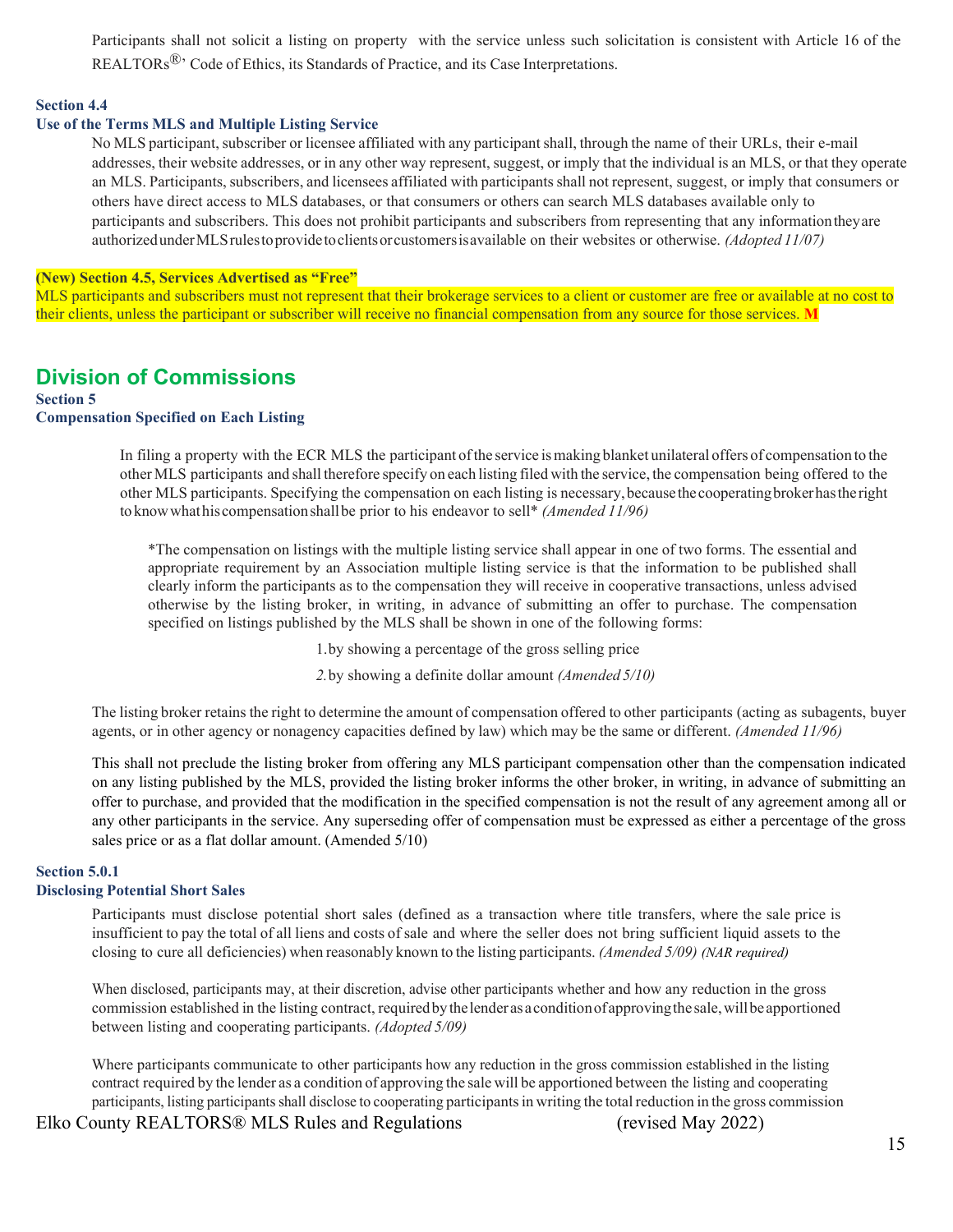and the amount by which the compensation payable to the cooperating broker will be reduced within 24 hours of receipt of notification from the lender. *(Adopted 5/10)*

#### **Section 5.1**

#### **Participant as Principal**

If a participant or any licensee (including licensed and certified appraisers, has any ownership interest in a property, the listing of which is to be disseminated through the multiple listing service, that person shall disclose that interest when the listing is with the multiple listing service and such information shall be disseminated to all multiple listing service participants. *(NAR required)*

#### **Section 5.2**

#### **Participant asPurchaser**

If a participant or any licensee (including licensed and certified appraisers) affiliated with a participant wishes to acquire an interest in property listed with another participant, such contemplated interest shall be disclosed, in writing, to the listing broker not later than the time an offer to purchase is submitted to the listing broker. *(Adopted 2/92) (NAR required)*

#### **Section 5.3**

#### **Dual or Variable Rate Commission Arrangements**

The existence of a dual or variable rate commission arrangement. The listing broker shall, in response to inquiries from potential cooperating brokers, disclose the differential that would result in either a cooperative transaction or, alternatively, in a sale/lease that results through the efforts of the seller/landlord. If the cooperating broker is a buyer/tenant representative, the buyer/tenant representative must disclose such information to their client before the client makes an offer to purchase or lease. *(Amended 5/01) (NAR required)*

**The ECR MLS rules do not dictate the compensation offered to cooperating brokers by the listing broker.**  *(Amended 4/92)*

#### *(New) Section 5.4, Display of Listing Broker's Offer of Compensation*

*Participants and subscribers who share the listing broker's offer of compensation for an active listing must display the following disclaimer or something similar.*

*The listing broker's offer of compensation is made only to participants of the MLS where the listing is filed. M* 

## **Service Fees and Charges**<br>Section 6

#### **Service Fees and Charges**

The following service charges for operation of the multiple listing service are in effect to defray the costs of the service and are subject to change from time to time in the manner prescribed:

**Initial Participation Fee:** An applicant for participation in the service shall pay an application fee of \$300.00 with such fee to accompany the application.

**Note:** The initial participation fee shall approximate the cost of bringing the service to the participant.

Monthly fees shall be established by the Board of Directors. The Board of Directors shall, at least annually, review the financial position of the MLS and, if applicable, adjust or change the monthly service fees to members.

**Recurring Participation Fee:** The annual participation fee of each participant shall be an amount equal to \$780/yr. *(\$390/bi-Annual*) times each salesperson and licensed or certified appraiser, appraiser intern who has access to and use of the service, whether licensed as a broker, sales licensee, or licensed or certified appraiser, appraiser intern who is employed by or affiliated as an independent contractor with such participant. Payment of such fees shall be made on or before the first day of the fiscal year of the multiple listing service. Fees shall not be prorated on a monthly basis.

However, MLSs must provide participants the option of a no-cost waiver of MLS fees, dues, and charges for any licensee or licensed or certified appraiser who can demonstrate subscription to a different MLS or CIE where the principal broker participates. MLSs may, at their discretion, require that broker participants sign a certification for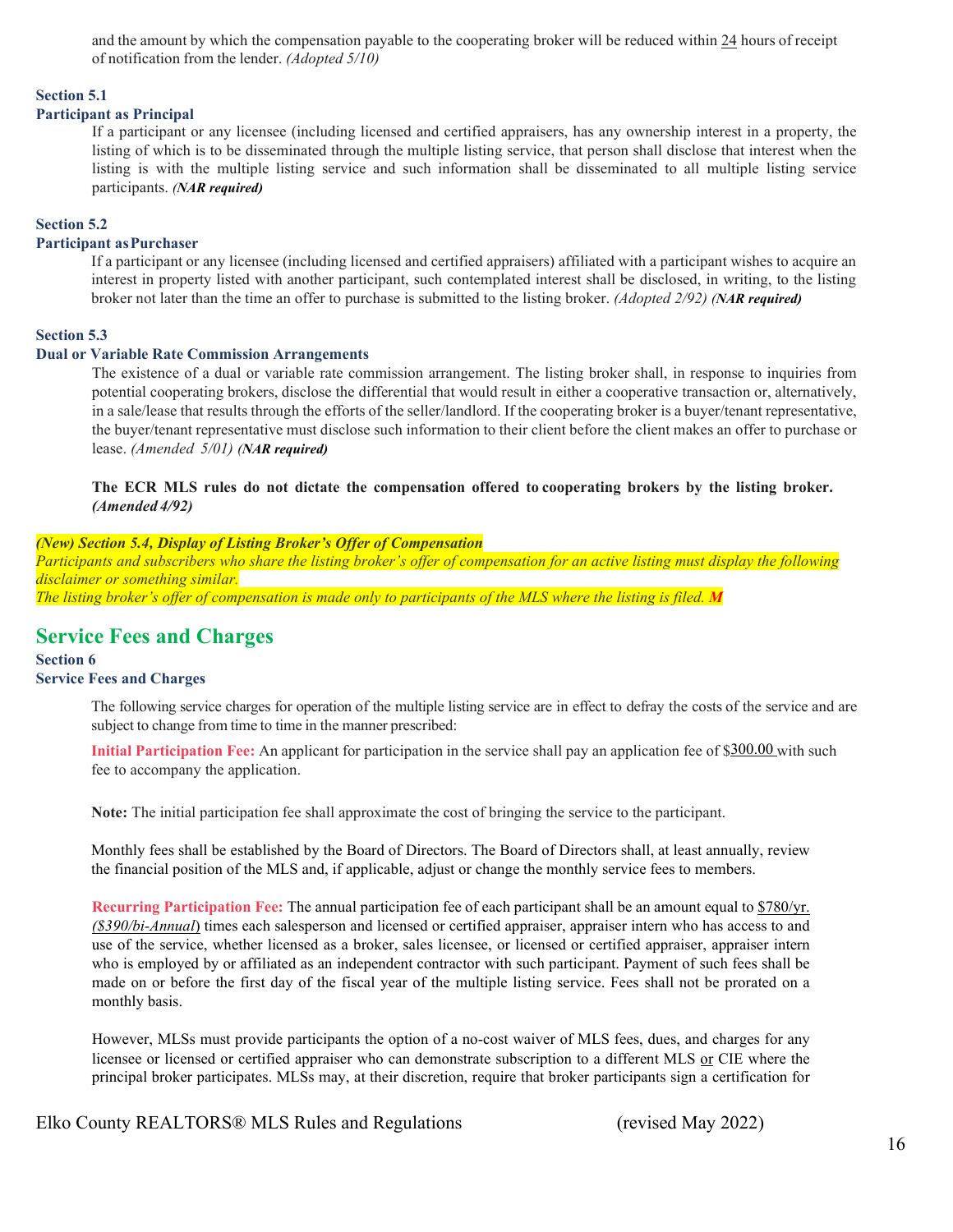nonuse of its MLS services by their licensees, which can include penalties and termination of the waiver if violated (*Amended 5/18 and 8/18*). *(NAR required)*

#### **Waivers of MLS Fees, Dues, and Charges**:

1. Recurring MLS fees, dues and charges may be based upon the total number of real estate brokers, sales licensees and licensed or certified real estate appraisers affiliated with or employed by an MLS Participant when related to the operation of a computerized MLS system that provides information and services in addition to the compilation of current listing information.

2. However, an MLS Participant may not be assessed any charges with respect to any individual who is engaged solely and exclusively in a specialty of the real estate business separate and apart from listing, selling, or appraising the type of properties which are required to be filed with the MLS.

**Exemption of Monthly Fees**: Exemption from the monthly fees can be granted by the Board of Directors to an MLS subscriber in good standing with the Association.

#### **Life-Time Member Exemption:**

a) Applicant must be 65 years of age or older and have been a member of his/her Association for at least 25 years.

b) The application for exemption must be reviewed and submitted to the Association's Board of Directors with a recommendation for action.

c) If the exemption is approved, the applicant will not receive any MLS services.

d) If it is determined that the REALTOR® has become active, the Board of Directors may revoke the Lifetime Member exemption and billing for the member will resume. (\*Active shall be considered as anyone showing or selling resulting from the use of the MLS.)

e.) If a Life-Time Member is a Designated Broker that Broker must be an active paying MLS member.

#### **Timeliness of Payments/Fees**

- 1. All fees are billed no later than the  $20^{th}$  of the month prior to due date (June  $20^{th}$  and December  $20^{th}$  reflecting our semi-annual billing).
- 2. Invoices are due and payable by the first of the month following the billing (July  $1<sup>st</sup>$  and January  $1<sup>st</sup>$ ).
- 3. All invoices outstanding will be late on the  $11<sup>th</sup>$  of the month due (July  $11<sup>th</sup>$  and January  $11<sup>th</sup>$ ).
- 4. If payment is not received by the  $15<sup>th</sup>$  of the month due, a \$50.00 late fee will be assessed.
- 5. If payment is mailed and postdated by the  $10<sup>th</sup>$  of the month and received prior to the  $15<sup>th</sup>$  no late fee will be assessed.
- 6. If payment has not been received by the  $20<sup>th</sup>$  of the month due the MLS service will be suspended, a late fee and reinstatement fee will be charged for reconnection of MLS services. All fees including MLS Dues, Late Fee, Reinstatement Fee will need to be paid in full prior to reactivation of MLS service.
	- a. If at the time of suspension, the member has active or pending listings those listings will be automatically defaulted to the listing broker name.
	- b. All Brokers will be notified of member dues that are late or suspended.
	- c. Notification prior to suspension of services shall be by email.
- 7. Refunds of prepaid dues are allowed with the following qualifications only: if the member is in good standing at time of resignation from the association and the association has not been billed for services. *(revised 8/19)*

## **Compliance with Rules**

**Section 7** 

#### **Compliance with Rules—Authority to Impose Discipline**

By becoming and remaining a participant or subscriber in this MLS, each participant and subscriber agrees to be subject to the rules and regulations and any other MLS governance provision. The MLS may, through the administrative and hearing procedures established in these rules, impose discipline for violations of the rules and other MLS governance provisions. Discipline that may be imposed may only consist of one or more of the following:

- a. letter of warning
- b. letter of reprimand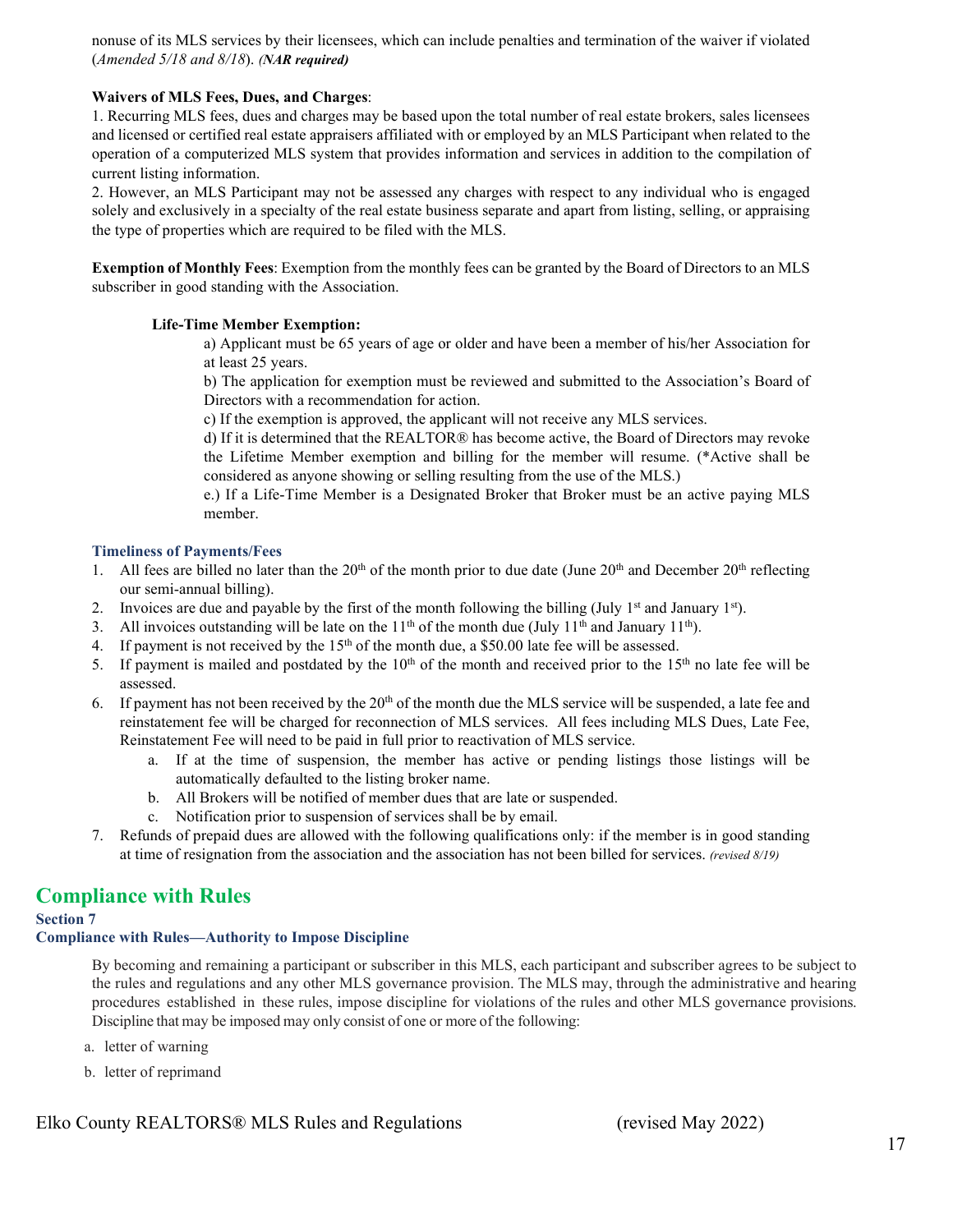- c. attendance at MLS orientation or other appropriate courses or seminars which the participant or subscriber can reasonably attend taking into consideration cost, location, and duration
- d. appropriate, reasonable fine not to exceed \$15,000
- e. suspension of MLS rights, privileges, and services for not less than thirty (30) days not more than one (1) year
- *f.* termination of MLS rights, privileges, and services with no right to reapply for a specified period not to exceed three (3) years. *(Revised 11/14) (NAR required)*

#### **Section 7.1**

#### **Compliance withRules**

The following action may be taken for noncompliance with the rules:

- a. for failure to pay any service charge or fee within one (1) month of the date due, and provided that at least ten (10) days' notice has been given, the service shall be suspended until service charges or fees are paid in full
- b. Every Broker/Agent belonging to ECR Association, must notify the association at the same time of notifying the division of new and changing members. A) When complicating NRED form 504 for new and dissociation changes. B) Upon involuntary or voluntary inactive noticed to NRED required on form 506. C) Upon termination required by NRED on form 505. D) Anytime to do so within 30 days in any instanced listed will results in fine of \$,1000.00. Continuous violation may result in the Broker losing all ECR privileges. All fees associated with the above changes shall be paid at the time of notice to ECR.
- c. The AE, MLS Committee Chair, President shall have the right to request and audit listing/selling documents. Agents must respond to request within 1 business day.
- d. Failure to comply with any other rule, the provisions of Sections 9 and 9.1 shall apply

#### **Section 7.2 Applicability of Rules to Users and/or Subscribers**

Non-principal brokers, sales licensees, appraisers, and others authorized to have access to information published by the MLS are subject to these rules and regulations and may be disciplined for violations thereof provided that the user or subscriber has signed an agreement acknowledging that access to and use of MLS information is contingent on compliance with the rules and regulations. Further, failure of any user or subscriber to abide by the rules and/or any sanction imposed for violations thereof can subject the participant to the same or other discipline. This provision does not eliminate the participant's ultimate responsibility and accountability for all users or subscribers affiliated with the participant. (Adopted 4/92)

## **Meetings**

#### **Section 8**

#### **Meeting of MLS Committee**

The ECR MLS committee shall meet for the transaction of its business at a time and place to be determined by the committee or at the call of the chairperson.

MLS Meetings are held the first Tuesday of the month at 11:00am at the ECR Office or at any other regular or designated time by the committee chairperson.

Absence from any two (2) meetings without an excuse deemed valid by the MLS Committee Chair shall be construed as the committee member resignation.

#### **Section 8.1**

#### **Meetings of MLS Participants**

The committee may call meetings of the participants in the service to be known as meetings of the multiple listing service.

#### **Section 8.2**

#### **Conduct of the Meetings**

The chairperson or vice chairperson shall preside at all meetings or, in their absence, a temporary chairperson from the membership of the committee shall be named by the chairperson or, upon his failure to do so, by the committee.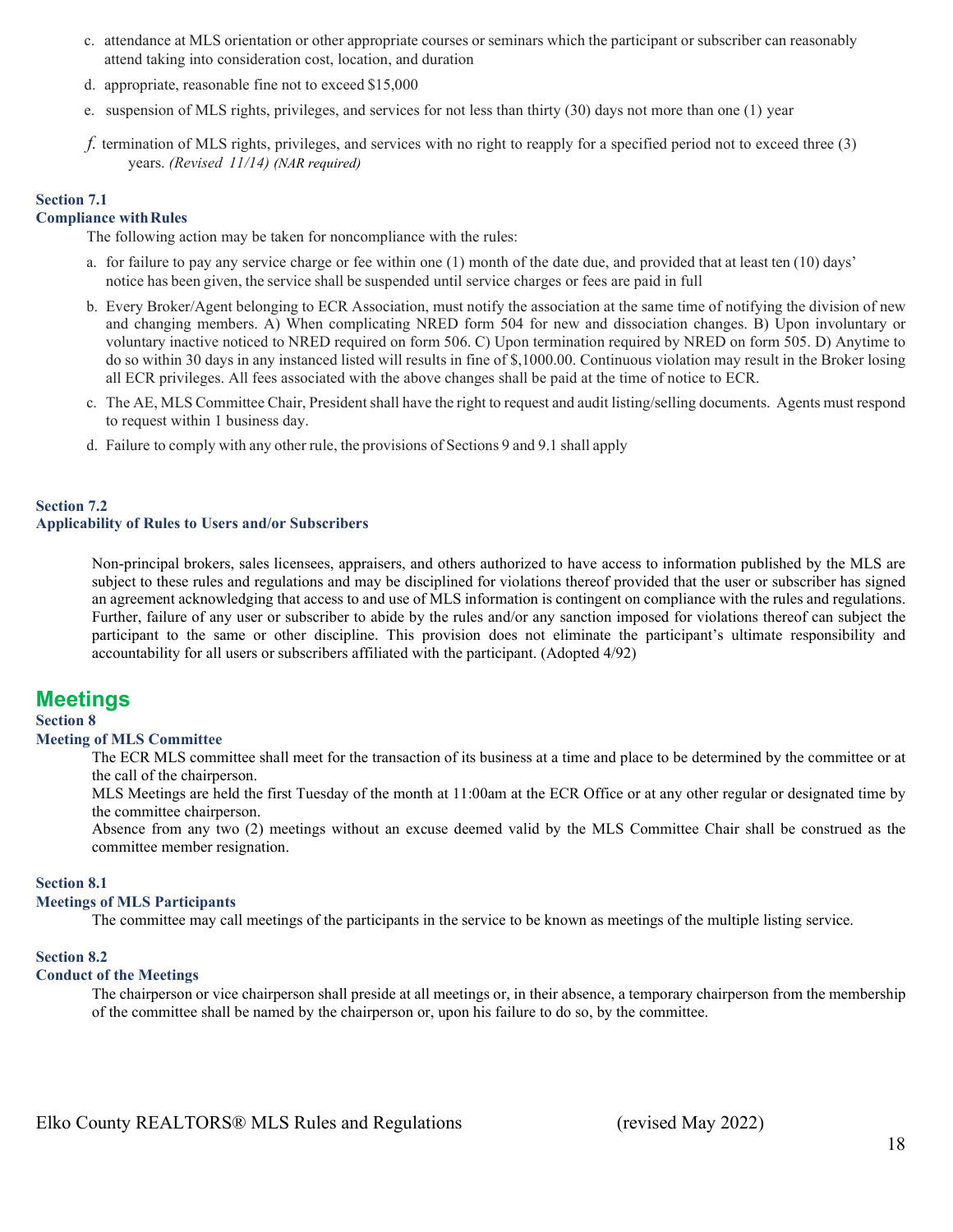## **Enforcement of Rules or Disputes**

#### **Section 9**

#### **Consideration of Alleged Violations**

The committee shall give consideration to all written complaints having to do with violations of the rules and regulations. By becoming and remaining a participant, each participant agrees to be subject to these rules and regulations, the enforcement of which are at the sole discretion of the MLS Committee (Board of Directors). (Amended 5/18) *(NAR required)*

#### **Section 9.1 Violation of Rules and Regulations**

In any Instance where a participant in an association multiple listing service is charged with a violation of the MLS bylaws or Rules and regulations of the service, and such charge does not include alleged violations of the Code of Ethics of the Standards of Conduct for MLS participants, or a request of arbitration, the MLS may impose administrative sanctions. Recipients of an administrative sanction may request a hearing before the professional standards committee of the association.

MLS Participants and Subscribers can receive no more than three (3) administrative sanctions in a calendar year before they are required to attend a hearing for their actions and potential violations of MLS rules, except that the MLS may allow more administrative sanctions for violations of listing information provided by Participants and Subscribers before requiring a hearing. That a copy of all administrative sanctions against a subscriber be sent to the subscriber's participant and that the participant be required to attend hearing(s) of a subscriber who has received more than three (3) administrative sanctions within a calendar year. Elko County of Association reserves the right to charge an administrative fee of up to \$500.00, in addition to any discipline imposed, used to cover the cost of holding the hearings.

ECR MLS committee has a procedure established to conduct hearings, the decision of the multiple listing committee may be appealed to the board of directors of Elko County association of REALTORS® within twenty (20) days of the tribunal's decision being rendered. Alleged violations involving unethical conduct shall be referred to the association's grievance committee for processing in accordance with the professional standards procedures of the association. If the charge alleges a refusal to arbitrate, such charge shall be referred directly to the board of directors of the association of REALTORS®. (Amended 2/98)

#### **Section 9.2**

#### **Complaints of Unethical Conduct**

All other complaints of unethical conduct shall be referred by the committee to the secretary of the association of REALTORS® for appropriate action in accordance with the professional standards procedures established in the association's bylaws. (Amended 11/88) *(NAR required)*

#### **Section 9.3**

#### **Complaints of Unauthorized Use of Listing Content**

Any participant who believes another participant has engaged in the unauthorized use or display of listing content, including photographs, images audio or video recordings, virtual tours, shall send notice of such alleged unauthorized use to the MLS. Such notice shall be in writing, specially identify the allegedly unauthorized content, and be delivered to the MLS not more than sixty (60) days after the alleged misuse was first identified. No participant may purse action over the alleged unauthorized use and display of listing content in a court of law without first completing the notice and response procedures outlined in this Section 9.3 of the MLS Rules.

Upon receiving a notice, the Committee (Board of Directors) will send the notice to the participant who is accused of unauthorized use. Within ten (10) days from receipt, the participant must either: 1) remove the allegedly unauthorized content, or 2) provide proof to the Committee (Board of Directors) that the use is authorized. Any proof submitted will be considered by the Committee (Board of Directors), and a decision of whether it establishes authority to use the listing content will be made within thirty (30) days.

If the Committee (Board of Directors) determines that the use of the content was unauthorized, the Committee (Board of Directors) may issue a sanction pursuant to Section 7 of the MLS Rules, including a request to remove and/or stop the use of the unauthorized content within ten (10) days after transmittal of the decision. If the unauthorized use stems from a violation of the MLS Rules, that too will be considered at the time of establishing an appropriate sanction.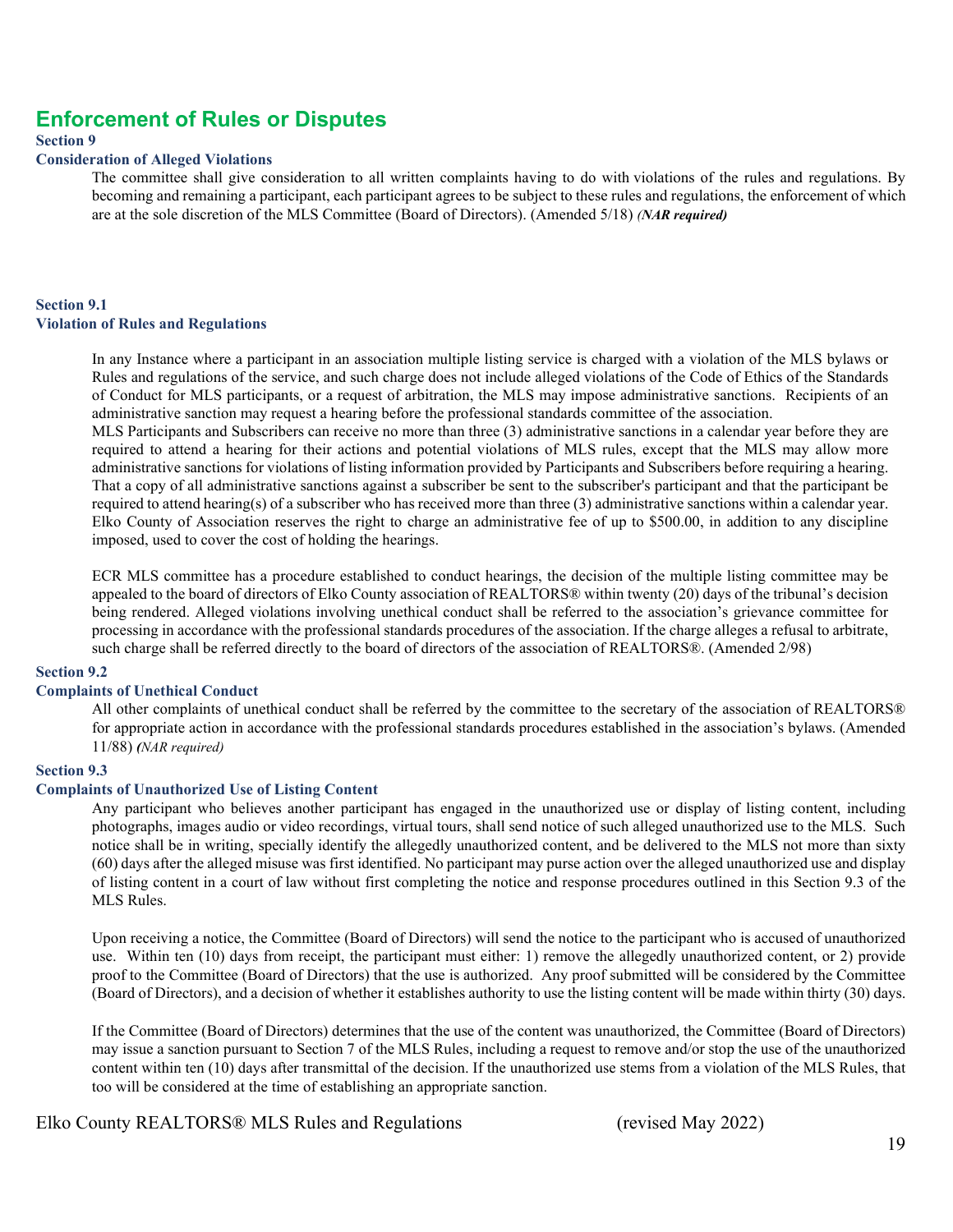If after ten (10) days following transmittal of the Committee's (Board of Directors) determination the alleged violation remains uncured (i.e., the content is not removed or the rules violation remains uncured), then the complaining party may seek action through court of law. (*Adopted 5/18*) *(NAR required)*

#### **Section 9.4**

#### **MLS Rules Violation**

MLS Participants may not take legal action against another participant for alleged rules violation(s) unless the complaining participant has first exhausted the remedies provided in these rules (*Adopted 5/18*) *(NAR required)*

#### **Section 9.5**

#### **Discipline**

**A. Authority to Impose Discipline:** By becoming and remaining a participant or subscriber in this MLS, each participant and subscriber agrees to be subject to the rules and regulations and any other MLS governance provision. The MLS may, through the administrative and hearing procedures established in these rules, impose discipline for violations of the rules and other MLS governance provisions. Discipline that may be imposed may only consist of one or more of the following:

- a. letter of warning
- b. letter of reprimand

c. attendance at MLS orientation or other appropriate courses or seminars which the participant or subscriber can reasonably attend taking into consideration cost, location, and duration

d. appropriate, reasonable fine not to exceed \$15,000

e. probation for a stated period of time not less than thirty (30) days nor more than one (1) year

f. suspension of MLS rights, privileges, and services for not less than thirty (30) days nor more than one (1) year

g. termination of MLS rights, privileges, and services with no right to reapply for a specified period not to exceed three (3) years (Revised 11/14)

**Probation** is not a form of discipline. When a participant (or subscriber, where appropriate) is placed on probation the discipline is held in abeyance for a stipulated period of time not longer than one (1) year. Any subsequent finding of a violation of the MLS rules during the probationary period may, at the discretion of the Board of Directors, result in the imposition of the suspended discipline. Absent any subsequent findings of a violation during the probationary period, both the probationary status and the suspended discipline are considered fulfilled, and the individual's record will reflect the fulfillment. The fact that one or more forms of discipline are held in abeyance during the probationary period does not bar imposition of other forms of discipline which will not be held in abeyance. (Revised 5/14)

#### **The following action may be taken for noncompliance with the rules:**

a. failure to pay any service charge or fee within one (1) month of the date due, and provided that at least ten (10) days' notice has been given, the service shall be suspended until service charges or fees are paid in full b. for failure to comply with any other rule

**B. Compliance with Rules and Regulations:** Non-principal brokers, sales licensees, appraisers, and others authorized to have access to information published by the MLS are subject to these rules and regulations and may be disciplined for violations thereof provided that the user or subscriber has signed an agreement acknowledging that access to and use of MLS information is contingent on compliance with the rules and regulations. Further, failure of any user or subscriber to abide by the rules and/or any sanction imposed for violations thereof can subject the participant to the same or other discipline. This provision does not eliminate the participant's ultimate responsibility and accountability for all users or subscribers affiliated with the participant.

**C. Written Complaints for MLS Rules & Regulations:** The MLS Committee shall review all written complaints from Participants regarding possible violations of MLS Rules and Regulations.

1. **Participants and Subscribers:** If the alleged offense is a violation of the Rules and Regulations of ECR MLS and does not involve a charge of alleged unethical conduct, or an alleged violation of one or more of the provisions of the rules and regulations or a request for arbitration, it will be administratively considered. If a violation is determined, the MLS Committee may direct the imposition of sanction, provided the recipient of such sanction may request a hearing. Requests for a hearing must be submitted within twenty (20) days following receipt of the sanction. Absent a request for a hearing, the sanction imposed by the Board of Directors shall be final.

2. **Investigation of Complaints**: Prior to issuing a sanction, the Board of Directors may ascertain any information necessary to verify facts relative to the alleged offense. Such investigation may include an inquiry conducted at a regular or special meeting of the Board of Directors, provided the respondent(s) receive not less than 10 days written notification of such inquiry.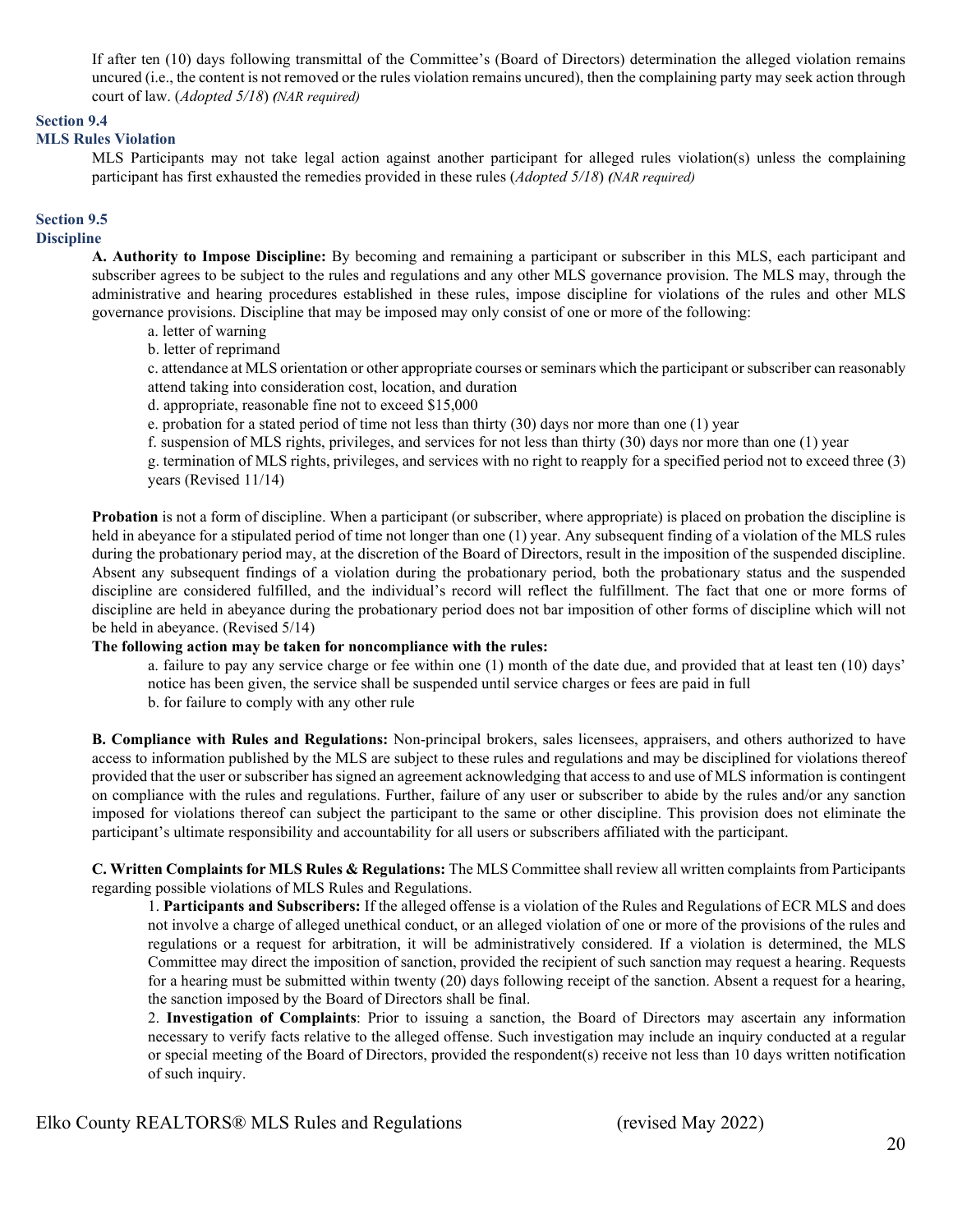3. **Conducting a Hearing:** In conducting the hearing, the Board of Directors shall not be bound by the rules of evidence applicable in courts of law but shall afford all parties a full opportunity to be heard, present witnesses and offer evidence, subject to the Board of Directors judgment as to its relevance. The hearing process and imposition of additional sanctions shall be conducted in accordance with the National Association of REALTORS® Code of Ethics and Arbitration Manual and Handbook on Multiple Listing Policy as they relate to Multiple Listing Services.

#### **D. Other Complaints**:

1. All other complaints of unethical conduct against REALTOR® members shall be referred to the Association Board of Directors in which that member holds membership or to the MLS Committee as identified on the MLS participant's (respondent's) MLS application for appropriate action in accordance with the professional standards procedures established by the Bylaws of that Association. The complainant has choice of venue relative to where the allegation is filed if more than one association retains jurisdiction over the respondent. The MLS, the Participant identifies on his or her application will dictate which association his or her users and subscribers will have hearings unless the complainant decides to pursue an ethics complaint against a REALTOR non-principal in the respondent's primary or secondary association. If the charge alleges a refusal to arbitrate, such charge shall be referred directly to the MLS participant's primary or secondary Board of Directors or to the MLS association's Board of Directors responsible for processing the allegation at the complainant's direction. Requests for arbitration may be filed given the complainants choice at either the MLS Participant's primary or secondary Association of REALTORS or the MLS association identified on the MLS application.

2. Alleged violations of the MLS rules and regulations and requests to arbitrate involving a Non-member Participant or their users/subscriber as respondents will be heard at the MLS association that the MLS participant (respondent) chose on their application. Discipline that may be imposed on nonmember Participants and their users/subscribers may be the same as, but shall not exceed, the discipline that may be imposed on REALTOR® members. If such individuals are found in violation of the Rules and Regulations of the ECR MLS, they may be assessed an administrative processing fee not to exceed \$500.00.

3.When requested by a complainant, MLSs must provide a process for processing complaints without revealing the complainant's identity. If the complaint is forwarded to hearing, then the MLS Committee, Grievance Committee, MLS staff or other representative must serve as the complainant when the original complainant does not consent to participating in the process or the disclosure of his or her name. …M

## **Confidentiality of MLS Information**

#### **Section 10**

#### **Confidentiality of MLS Information**

Any information provided by the multiple listing service to the participants shall be considered official information of the service. Such information shall be considered confidential and exclusively for the use of participants and real estate licensees affiliated with such participants and those participants who are licensed or certified by an appropriate state regulatory agency to engage in the appraisalofreal propertyandlicensedorcertifiedappraisersaffiliatedwith such participants. *(Amended 4/92) (NAR required)*

#### **Section 10.1**

#### **MLS NotResponsible for Accuracy of Information**

The information published and disseminated by the service is communicated verbatim, without change by the service, as filed with the service by the participant. The service does not verify such information provided and disclaims any responsibility for its accuracy. Each participant agrees to hold the service harmless against any liability arising from any inaccuracy or inadequacy of the information such participant provides.

#### **Section 11**

By the act of submitting any property listing to the MLS, the participant represents and warrants that he or she is fully authorized to license the property listing content as contemplated by and in compliance with this section and these rule and regulations, and also thereby does grant to the MLS license to include the property listing content in its copyrighted MLS compilation and also in any statistical report on comparable. Listing content includes, but is not limited to, photographs, images, graphics, audio and video recordings, virtual tours, drawings, descriptions, remarks, narratives, pricing information, and other details or information related to the listed property. (*Amended 5/18*) *(NAR required)*

Each participant who submits listing content to the MLS agreed to defend and hold the MLS and every other participant harmless from and against any liability or claim arising from any inaccuracy of the submitted listing content or any inadequacy of ownership license, or title to the submitted listing content. (*Adopted 5/18*) *(NAR required)*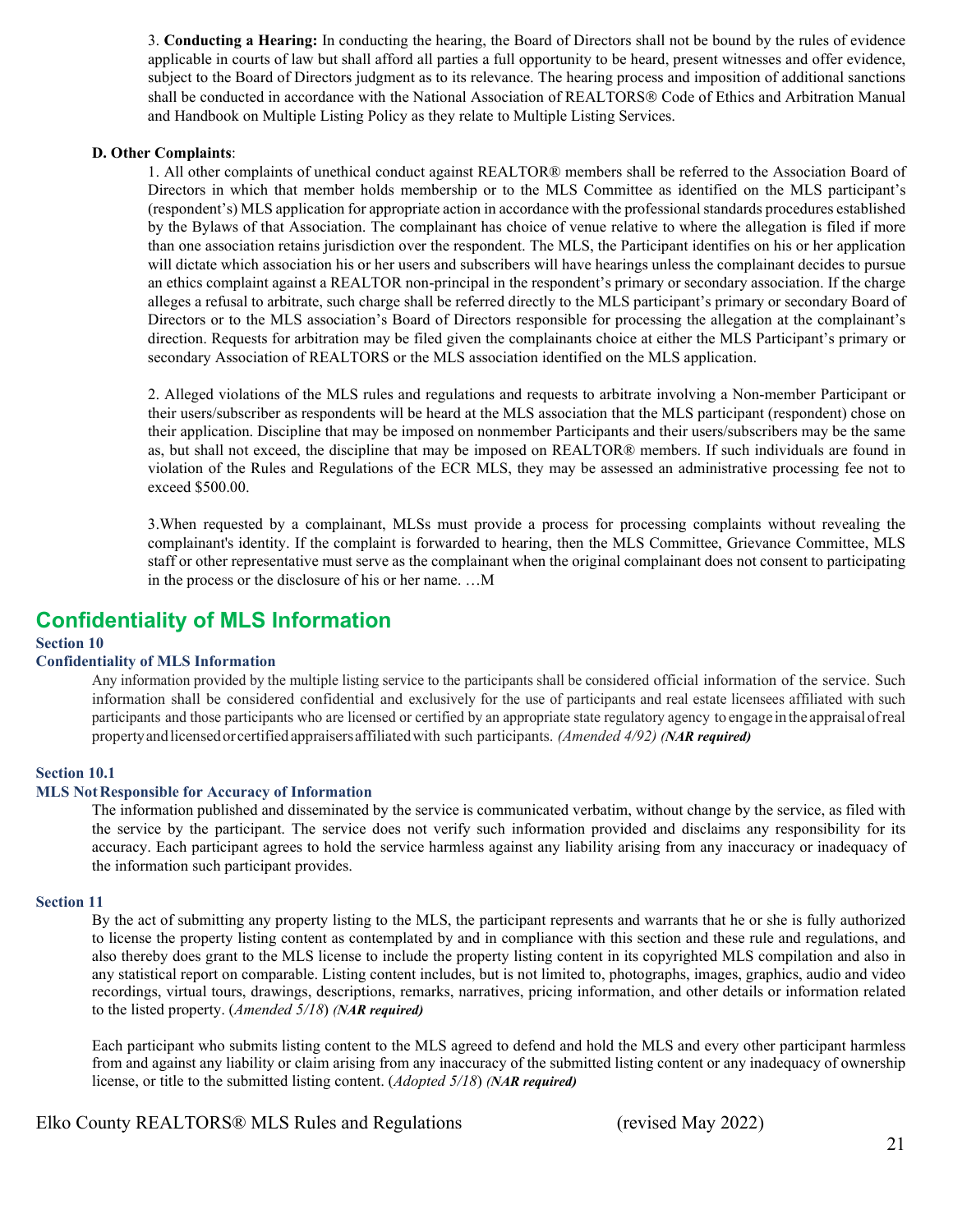#### **Section 11.1**

All right, title, and interest in each copy of every multiple listing compilation created and copyrighted by the Elko County Association of REALTORS® and in the copyrights therein, shall at all times remain vested in the Elko County Association of REALTORS®.

#### **Section 11.2**

#### **Display**

Each participant shall be entitled to lease from the Elko County Association of REALTORS® a number of copies of each MLS compilation sufficient to provide the participant and each person affiliated as a licensee (including licensed or certified appraisers, appraiser intern) with such participant with one copy of such compilation. The participant shall pay for each such copy the rental fee set by the association.

Participants shall acquire by such lease only the right to use the MLS compilation in accordance with these rules. *(NAR required)*

## **Use of Copyrighted MLS Compilation**

## **Section 12**

#### **Distribution**

Participants shall, at all times, maintain control over and responsibility for each copy of any MLS compilation leased to them by the association of REALTORS®, and shall not distribute any such copies to persons other than subscribers who are affiliated with such participant as licensees, those individuals who are licensed or certified by an appropriate state regulatory agency to engage in the appraisal of real property, and any other subscribers as authorized pursuant to the governing documents of the MLS. Use of information developed by or published by an association multiple listing service is strictly limited to the activities authorized under a participant's licensure(s) or certification, and unauthorized uses are prohibited. Further, none of the foregoing is intended to convey participation or membership or any right of access to information developed or published by an association multiple listing service where access to such information is prohibited by law. (Amended 4/92)

#### **Section 12.1**

#### **Display**

Participants and those persons affiliated as licensees with such participants shall be permitted to display the MLS compilation to prospective purchasers only in conjunction with their ordinary business activities of attempting to locate ready, willing, and able buyers for the properties described in said MLS compilation. *(NAR required)*

### **Section 12.2**

#### **Reproduction**

Participants or their affiliated licensees shall not reproduce any MLS compilation or any portion thereof, except in the following limited circumstances:

Participants or their affiliated licensees may reproduce from the MLS compilation and distribute to prospective purchasers a reasonable\* number of single copies of property listing data contained in the MLS compilation which relate to any properties in which the prospective purchasers are or may, in the judgment of the participant or their affiliated licensees, be interested.

Reproductions made in accordance with this rule shall be prepared in such a fashion that the property listing data of properties other than that in which the prospective purchaser has expressed interest, or in which the participant or the affiliated licensees are seeking to promote interest, does not appear on such reproduction.

Nothing contained herein shall be construed to preclude any participant from utilizing, displaying, distributing, or reproducing property listing sheets or other compilations of data pertaining exclusively to properties currently listed for sale with the participant.

Any MLS information, whether provided in written or printed form, provided electronically, or provided in any other form or format, is provided for the exclusive use of the participant and those licensees affiliated with the participant who are authorized to have access to such information. Such information may not be transmitted, retransmitted, or provided in any manner to any unauthorized individual, office, or firm.

None of the foregoing shall be construed to prevent any individual legitimately in possession of current listing information, sold information, comparable, or statistical information from utilizing such information to support valuations on particular properties for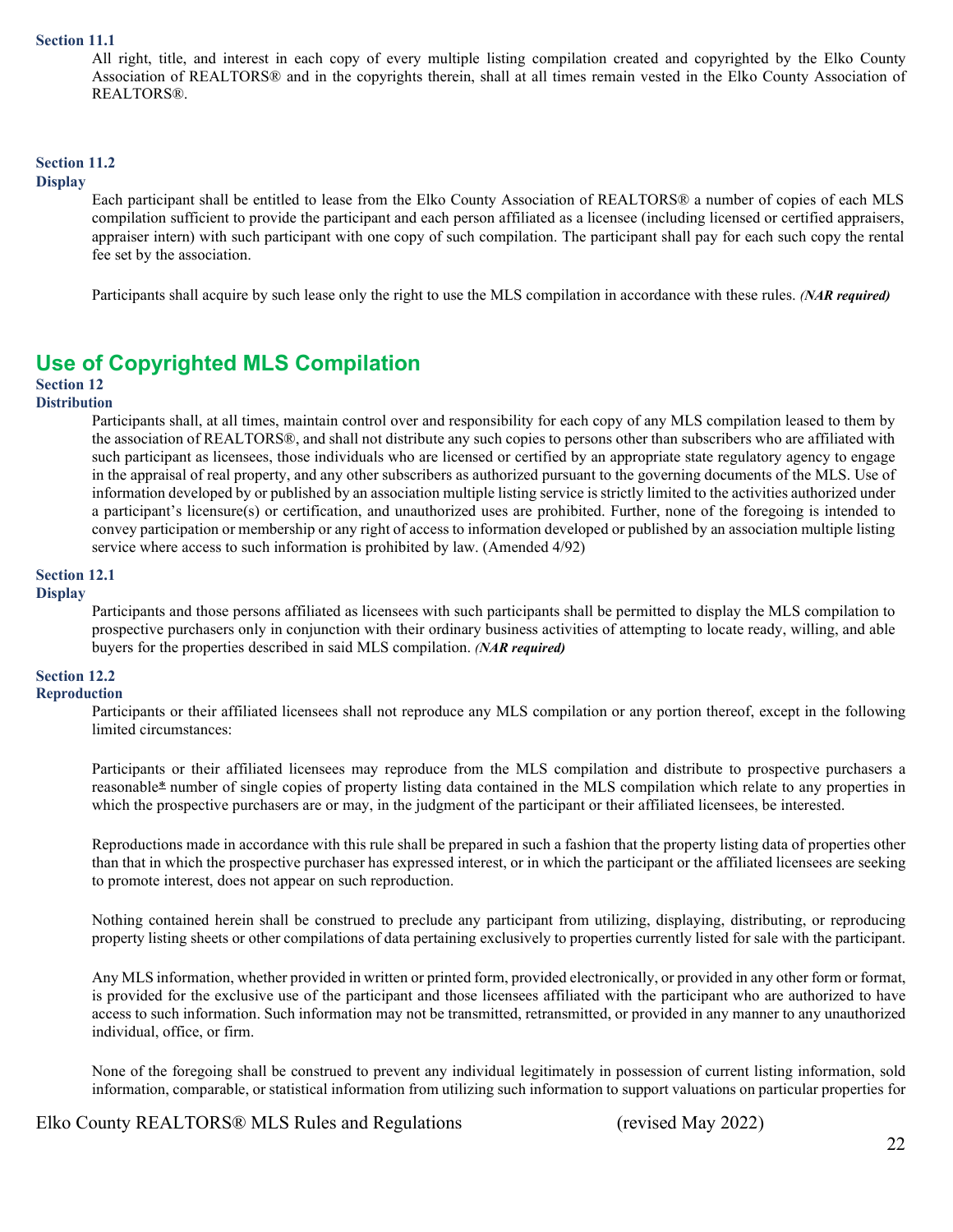clients and customers. Any MLS content in data feeds available to participants for real estate brokerage purposes must also be available to participants for valuation purposes, including automated valuations. MLSs must either permit use of existing data feeds, or create a separate data feed, to satisfy this requirement. MLSs may require execution of a third-party license agreement were deemed appropriate by the MLS. MLSs may require participants who will use such data feeds to pay the reasonably estimated costs incurred by the MLS in adding or enhancing its downloading capacity for this purpose. Information deemed confidential may not be used as supporting documentation. Any other use of such information is unauthorized and prohibited by these rules and regulations. *(Amended 05/14) (NAR required)*

## **Use of MLS Information**

**Section 13** 

#### **Limitations on Use of MLS Information**

Information from MLS compilations of current listing information, from statistical reports, and from any sold or comparable report of the association or MLS may be used by MLS participants as the basis for aggregated demonstrations of market share or comparisons of firms in public mass-media advertising or in other public representations. This authority does not convey the right to include in any such advertising or representation information about specific properties which are listed with other participants, or which were sold by other participants (as either listing or cooperating broker).

However, any print or non-print forms of advertising or other forms of public representations based in whole or in part on information supplied by the association or its MLS must clearly demonstrate the period of time over which such claims are based and must include the following, or substantially similar, notice:

*Based on information from the Elko County Association of REALTORS® (alternatively, from the Elko County MLS) for the period (date) through (date). (Adopted 11/97) (NAR required)*

## **Changes in Rules and Regulations**

#### **Section 14**

#### **Changes in Rules and Regulations**

Amendments to the rules and regulations of the service shall be by a majority vote of the members of the ECR MLS committee, subject to approval by the Board of Directors of the association of REALTORS®. *(NAR required)*

By becoming and remaining a participant, each participant agrees to mediation prior to arbitration, disputes involving contractual issues and questions, and specific non-contractual issues and questions defined in Standard of Practice 17-4 of the Code of Ethics with MLS participants in different firms arising out of their relationships as MLS participants subject to the following qualifications:

a) If all disputants are members of the same association of REALTORS® or have their principal place of business within the same association's territorial jurisdiction, they shall arbitrate pursuant to the procedures of that association of REALTORS®.

b) If the disputants are members of different associations of REALTORS® or if their principal place of business is located within the territorial jurisdiction of different associations of REALTORS®, they remain obligated to arbitrate in accordance with the procedures of the Nevada Association of REALTORS®. (Amended 11/97)

**Interboard Arbitration Procedures:** Arbitration shall be conducted in accordance with any existing interboard agreement or, alternatively, in accordance with the interboard arbitration procedures in the Code of Ethics and Arbitration Manual of the NATIONAL ASSOCIATION OF REALTORS®. Nothing herein shall preclude participants from agreeing to arbitrate the dispute before a particular association of REALTORS®. (Amended 11/98) *(NAR required)*

**Awards:** The obligation to arbitrate includes the duty to either 1) pay an award to the party(ies) named in the award or 2) deposit the funds with the Professional Standards Administrator to be held in an escrow or trust account maintained for this purpose. Failure to satisfy the award or deposit the funds with the association within ten (10) days may be considered a violation of the MLS rules and may subject the participant to disciplinary action at the sole discretion of the MLS. (Adopted 11/15)

## **Standards of Conduct for MLS Participants\***

**Section 16 (see NAR Code of Ethics)**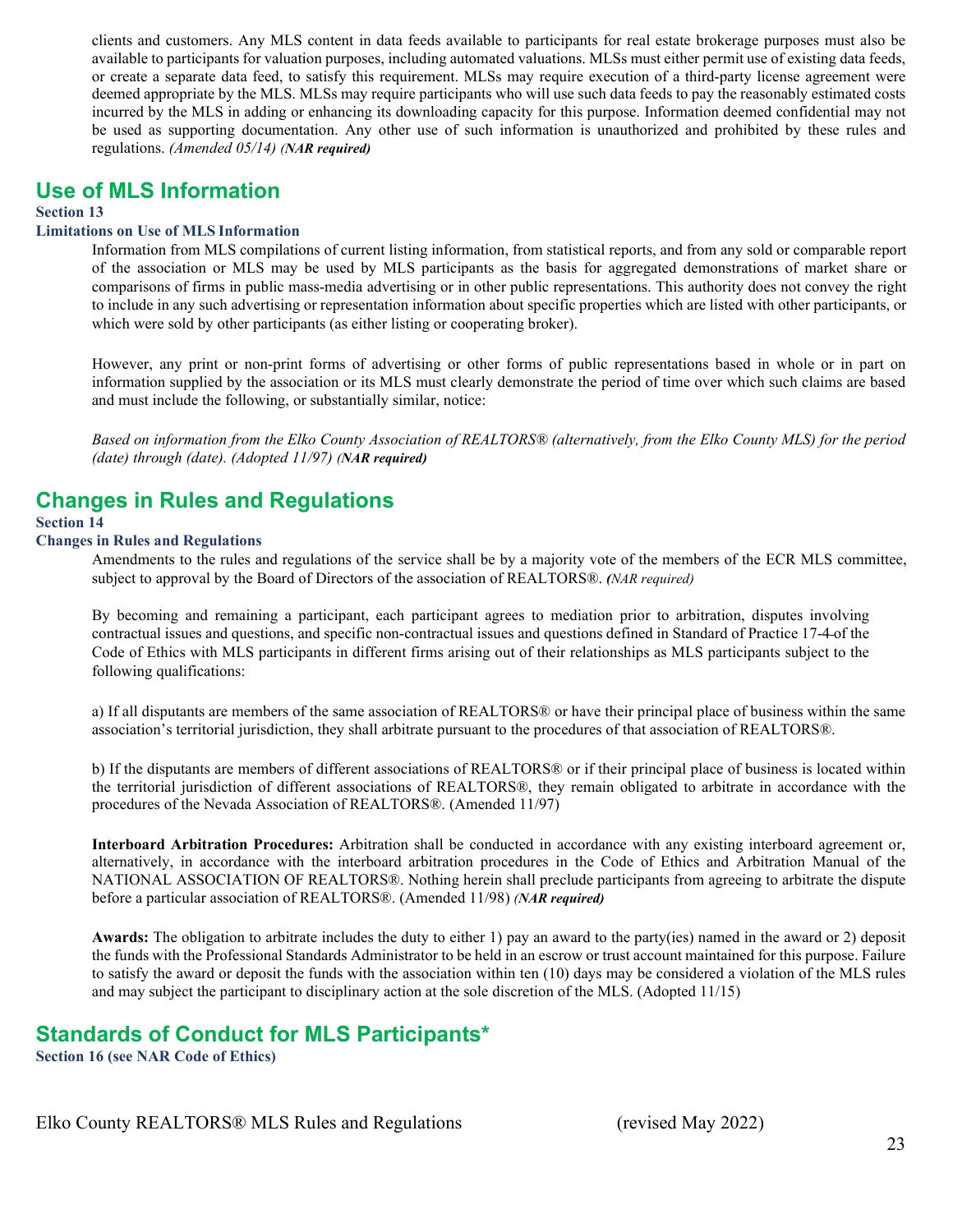## **Orientation**

#### **Section 17 Orientation**

**Purpose of MLS Orientation:** To provide a training session for new MLS members with a focus on the Rules, Regulations, and related policies. Particular attention to be paid to the citation policy, hearing process, value of MLS, protecting access, allowable use of MLS content, etc.

Any applicant for MLS participation and any licensee (including licensed or certified appraisers) affiliated with an MLS participant who has access to and use of MLS-generated information shall complete an orientation program of no more than four (4) classroom hours devoted to the MLS rules and regulations and computer training related to MLS information entry and retrieval and the operation of the MLS within one hundred eighty (180) days after access has been provided. (Amended 11/04) *(NAR required)*

Participants and subscribers may be required, at the discretion of the MLS, to complete additional training of not more than four (4) classroom hours in any twelve (12) month period when deemed necessary by the MLS to familiarize participants and subscribers with system changes or enhancements and/or changes to MLS rules or policies. Participants and subscribers must be given the opportunity to complete any mandated orientation and additional training remotely. (Amended11/17)

#### **Section 17.1**

#### **Who Must Attend:**

A. Any new member participant (including appraiser, appraiser/intern) or subscriber must attend the MLS Orientation session within one hundred eighty (180) days of application with the local Association of REALTORS®.

B. Any member who has been on "exempt" status but re-activates MLS services must attend the MLS Orientation session if: a) he/she has been on exempt status for more than two years; or b) he/she has been on exempt status for less than two years but did not attend the MLS Orientation prior to becoming exempt.

C. Any new broker staff or broker/agent personal assistant requesting access to MLS must complete the MLS Orientation session within one hundred eighty (180) days of authorization to access to MLS.

D. There will be no exceptions to this requirement. The class is mandatory, regardless of the geographic location of the member's place of business or his/her current participation in another MLS.

#### **Section 17.2**

#### **Who May Attend**

A. Brokers, agents, or their current respective staff members may attend to learn more about the policies and procedures of ECR MLS.

#### **Section 17.3**

#### **Penalty for Not Attending**

- A. Attendance at an Orientation session is mandatory and if the member does not complete the course within the required one hundred eighty (180) days, MLS access and services will be suspended until the member completes the course.
- B. Once suspended, the member's status with ECR MLS will change to non-member and his/her broker will be billed for any outstanding balances not made current within 90 days of licensee suspension.
- C. If a broker staff member or broker/agent personal assistant does not complete the course within the required one hundred eighty (180) days, MLS access will be suspended until the course is completed.

#### **Section 17.4**

#### **Reactivation of Services**

If a member's services have been suspended, his/her services (including but not limited to those noted in Section 17.3 A above) and membership status will be restored upon completion of the orientation session and payment of the current service reactivation fee and any other outstanding financial obligations to ECR.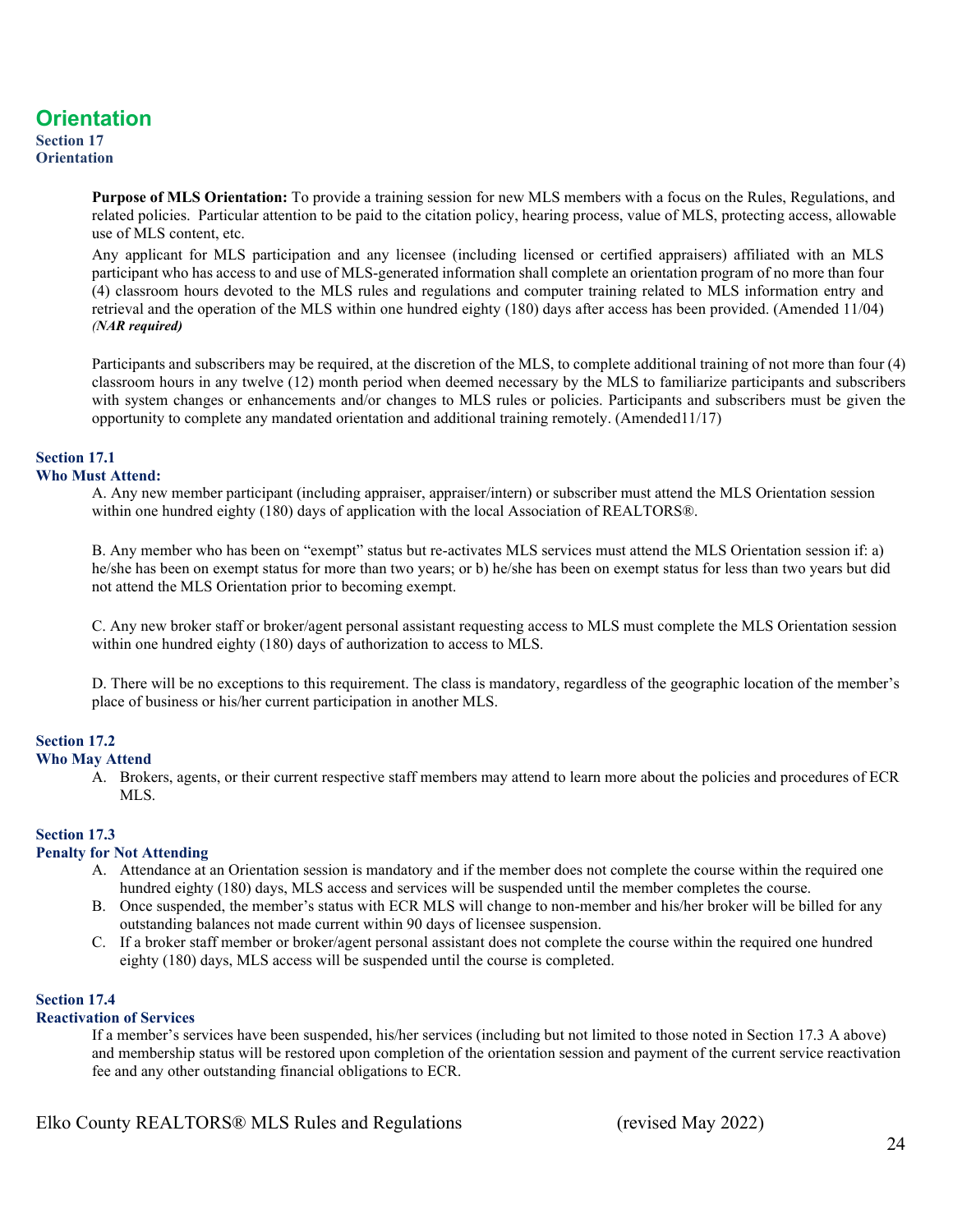A. There will be no additional cost to new members or broker/agent staff members who are required to attend the session.

B. There will be no cost to optional attendees who make a reservation and attend the session.

#### **Section 17.7**

#### **Frequency and Location of Orientation Sessions**

- a) ORIENTATION and MLS COURSES. All applicants must attend the first Orientation and MLS Course given after application is made *(if the REALTOR® has thoroughly considered whether the best interest of the clients would be better served by the participating in ELKO COUNTY REALTORS® MLS and has chosen to participate in ELKO COUNTY REALTORS® MLS).* Final membership will not be given until the applicant has attended an Orientation. The applicant must notify the Board of Directors, in writing in advance if he/she will be unable to attend a class. An unexcused absence from an Orientation shall be grounds for requiring the individual to re-apply in the manner of a new applicant and subject to the same application fees and charges. The applicant may appeal the decision of the Board of Directors, in writing, based on any unanticipated emergency.
	- b) Voluntary participation in ELKO COUNTY REALTORS® MLS requires that a **Mandatory** orientation class be attended. The applicant must notify the Board of Directors, in writing in advance if they will be unable to attend a class. Failure to satisfy this requirement will result in denial of access to the MLS until at which time the orientation requirement has been satisfied and any reinstatement fees are paid in full. The applicant may appeal the decision of the Board of Directors, in writing, based on any unanticipated emergency. Attendance by all members is encouraged. Attendance at a location is not related to the geographic location of the member's REALTOR® Association. Members may attend online or in person but must complete the course within 180 days of joining. Signed certification of completion of required.

## **Internet Data Exchange (IDX)**

## **Section 18**

## **IDX Defined**

IDX affords MLS participants the ability to authorize limited electronic display and delivery of their listings by other participants via the following authorized mediums under the participant's control: websites, mobile apps, and audio devices. As used throughout these rules, "display" includes "delivery" of such listing. (Amended 5/17) *(NAR required)*

#### **Section 18.1**

#### **Authorization**

Participants' consent for display of their listings by other participants pursuant to these rules and regulations must be established in writing. If a participant withholds consent on a blanket basis to permit the display of that participant's listings, that participant may not download, frame, or display the aggregated MLS data of other participants. \**(NAR required)*

*\*Even where participants have given blanket authority for other participants to display their listings through IDX, such consent may be withdrawn on a listing-by-listing basis where the seller has prohibited all Internet display or other electronic forms of display or distribution. (Amended 05/17)*

#### **Section 18.2**

#### **Participation**

Participation in IDX is available to all MLS participants who are REALTORS® who are engaged in real estate brokerage and who consent to display of their listings by other participants. (*Amended 11/09*) *(NAR required)*

#### **Section 18.2.1**

Participants must notify the MLS of their intention to display IDX information and must give the MLS direct access for purposes of monitoring/ensuring compliance with applicable rules and policies. (Amended 05/12). *(NAR required)*

#### **Section 18.2.2**

MLS participants may not use IDX-provided listings for any purpose other than display as provided for in these rules. This does not require participants to prevent indexing of IDX listings by recognized search engines. (Amended 05/12) *(NAR required)*

#### **Section 18.2.3**

Listings, including property addresses, can be included in IDX displays except where a seller has directed their listing broker to withhold their listing or the listing's property address from all display on the Internet (including, but not limited to, publicly accessible websites or VOWs) or other electronic forms of display or distribution. (Amended 05/17) *(NAR required)*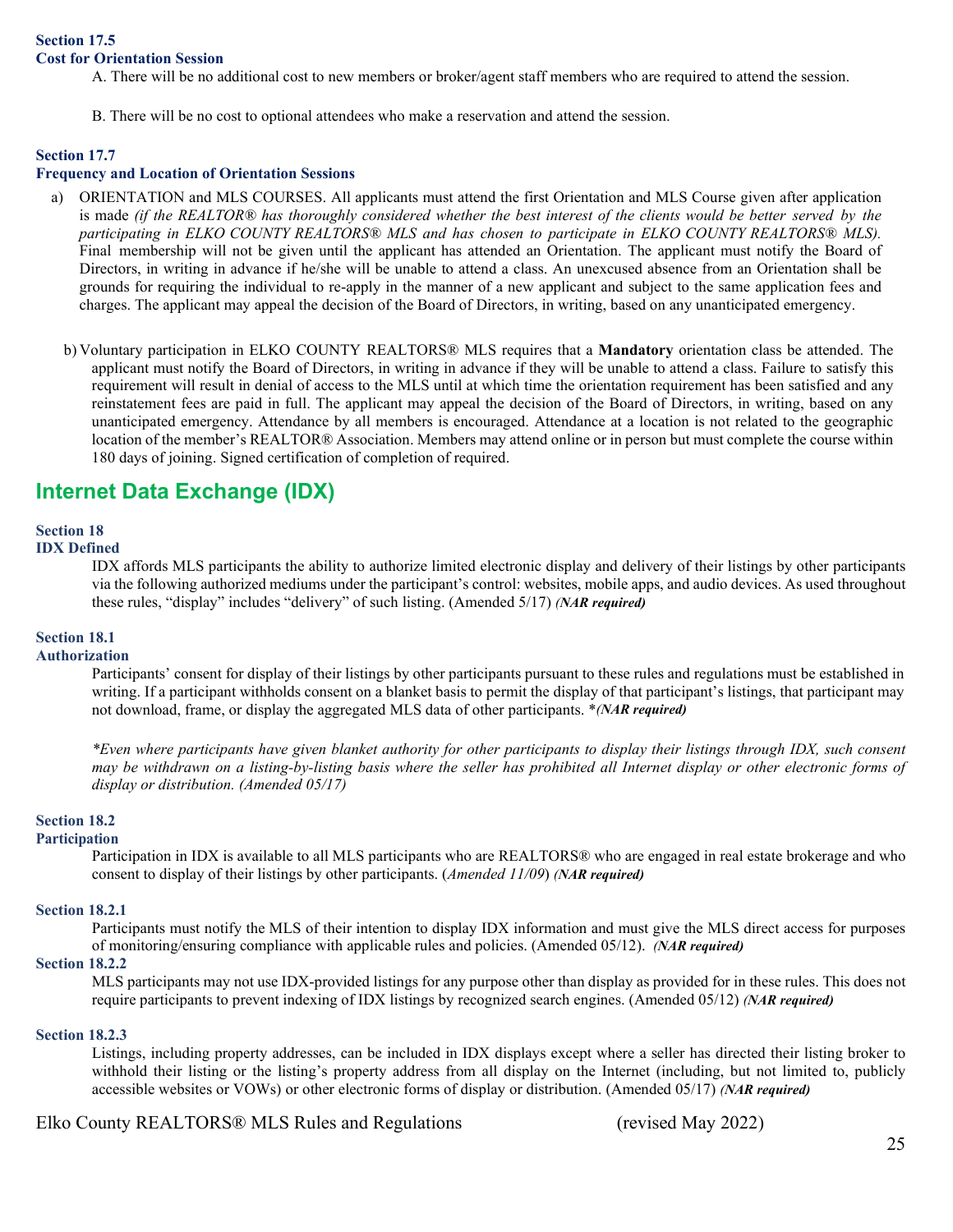#### **Section 18.2.4**

Participants may select the listings they choose to display through IDX based only on objective criteria including, but not limited to, factors such as geography or location ("uptown," "downtown," etc.), list price, or type of property (e.g., condominiums, cooperatives, singlefamily detached, multi-family), cooperative compensation offered by listing brokers, or type of listing (e.g., exclusive right-to-sell or exclusive agency), or the level of service being provided by the listing firm. Selection of listings displayed through IDX must be independently made by each participant. **M**

#### **Section 18.2.5**

Participants must refresh all MLS downloads and IDX displays automatically fed by those downloads at least once every twelve (12) hours. *(Amended 11/14) (NAR required)*

#### **Section 18.2.6**

Except as provided in the IDX policy and these rules, an IDX site or a participant or user operating an IDX site or displaying IDX information as otherwise permitted may not distribute, provide, or make any portion of the MLS database available to any person or entity. (Amended 05/12) *(NAR required)*

#### **Section 18.2.7**

Any IDX display controlled by a participant must clearly identify the name of the brokerage firm under which they operate in a readily visible color and typeface. For purposes of the IDX policy and these rules, "control" means the ability to add, delete, modify, and update information as required by the IDX policy and MLS rules. (Amended 05/12). *(NAR required)*

#### **Section 18.2.8**

Any IDX display controlled by a participant or subscriber that

a) allows third parties to write comments or reviews about particular listings or displays a hyperlink to such comments or reviews in immediate conjunction with particular listings, or

b) displays an automated estimate of the market value of the listing (or hyperlink to such estimate) in immediate conjunction with the listing,

either or both of those features shall be disabled or discontinued for the seller's listings at the request of the seller. The listing broker or agent shall communicate to the MLS that the seller has elected to have one or both of these features disabled or discontinued on all displays controlled by participants. Except for the foregoing and subject to Section 18.2.9, a participant's IDX display may communicate the participant's professional judgment concerning any listing. Nothing shall prevent an IDX display from notifying its customers that a particular feature has been disabled at the request of the seller. (Adopted 05/12) *(NAR required)*

#### **Section 18.2.9**

Participants shall maintain a means (e.g., e-mail address, telephone number) to receive comments about the accuracy of any data or information that is added by or on behalf of the participant beyond that supplied by the MLS and that relates to a specific property. Participants shall correct or remove any false data or information relating to a specific property upon receipt of a communication from the listing broker or listing agent for the property explaining why the data or information is false. However, participants shall not be obligated to remove or correct any data or information that simply reflects good faith opinion, advice, or professional judgment. (Amended 05/12) *(NAR required)*

#### **Section 18.2.10**

An MLS participant (or were permitted locally, an MLS subscriber) may co-mingle the listings of other brokers received in an IDX feed with listings available from other MLS IDX feeds, provided all such displays are consistent with the IDX rules, and the MLS participant (or MLS subscriber) holds participatory rights in those MLSs. As used in this policy, "co-mingling" means that consumers are able to execute a single property search of multiple IDX data feeds resulting in the display of IDX information from each of the MLSs on a single search results page; and that participant may display listings from each IDX feed on a single webpage or display. (Adopted 11/14) *(NAR required)*

#### **Section 18.2.11**

Participants shall not modify or manipulate information relating to other participants' listings. MLS participants may augment their IDX display of MLS data with applicable property information from other sources to appear on the same webpage or display, clearly separated by the data supplied by the MLS. The source(s) of the information must be clearly identified in the immediate proximity to such data. This requirement does not restrict the format of MLS data display or display of fewer than all of the available listings or fewer authorized fields. (Adopted 05/15) *(NAR required)*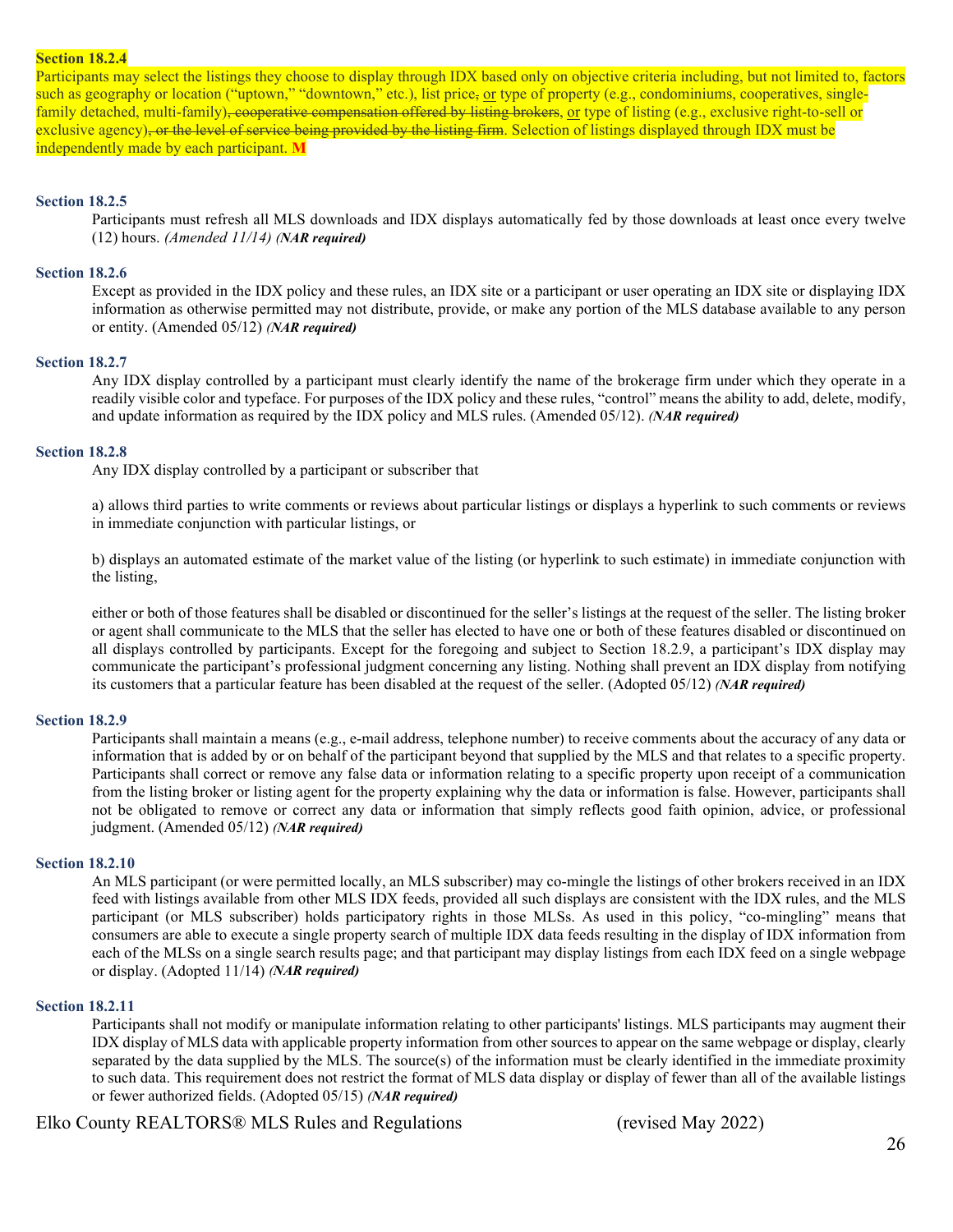#### **Section 18.2.12**

All listings displayed pursuant to IDX shall identify the listing firm in a reasonably prominent location and in a readily visible color and typeface not smaller than the median used in the display of listing data. \* (Amended 05/17) *(NAR required)*

*\*Displays of minimal information (e.g., "thumbnails", text messages, "tweets", etc., of two hundred [200] characters or less) are exempt from this requirement but only when linked directly to a display that includes all required disclosures. For audio delivery of listing content, all required disclosures must be subsequently delivered electronically to the registered consumer performing the property search or linked to through the device's application. (Amended 5/17)*

#### **Section 18.2.12**

All listing displayed pursuant to IDX shall identify the listing firm, and the email or phone number provided by the listing participant in a reasonably prominent location and in a readily visible color and typeface not smaller than the median used in the display of listing data. **M**

#### **Section 18.3**

Display of listing information pursuant to IDX is subject to the following rules:

**Note:** All of the following rules are optional but, if adopted, cannot be modified. Select those rules which apply to your IDX program and number the sections accordingly.

#### **Section 18.3.1**

Listings displayed pursuant to IDX shall contain only those fields of data designated by the MLS. Display of all other fields (as determined by the MLS) is prohibited. Confidential fields intended only for other MLS participants and users (e.g., cooperative compensation offers, showing instructions, property security information, etc.) may not be displayed. (Amended 05/12)

#### **Section 18.3.1**

Listings displayed pursuant to IDX shall contain only those fields of data designated by the MLS. Display of all other fields (as determined by the MLS) is prohibited. Confidential fields intended only for other MLS participants and users (e.g., cooperative compensation offers cooperative compensation offers, showing instructions, and property security information, etc.) may not be displayed. **O**

#### **Section 18.3.1.1**

The type of listing agreement (e.g., exclusive right to sell, exclusive agency, etc.) may not be displayed. (Amended 05/12)

#### **Section 18.3.2**

Deleted May 2015.

#### **Section 18.3.3**

Deleted May 2017; moved to 18.2.12 May 2017.

#### **Section 18.3.4**

All listings displayed pursuant to IDX shall identify the listing agent.

#### **Section 18.3.5**

Non-principal brokers and sales licensees affiliated with IDX participants may display information available through IDX on their own websites subject to their participant's consent and control and the requirements of state law and/or regulation.

#### **Section 18.3.6**

Deleted November 2006.

#### **Section 18.3.7**

All listings displayed pursuant to IDX shall show the MLS as the source of the information. (Amended 05/17)

#### **Section 18.3.8**

Participants (and their affiliated licensees, if applicable) shall indicate on their websites that IDX information is provided exclusively for consumers' personal, noncommercial use, that it may not be used for any purpose other than to identify prospective properties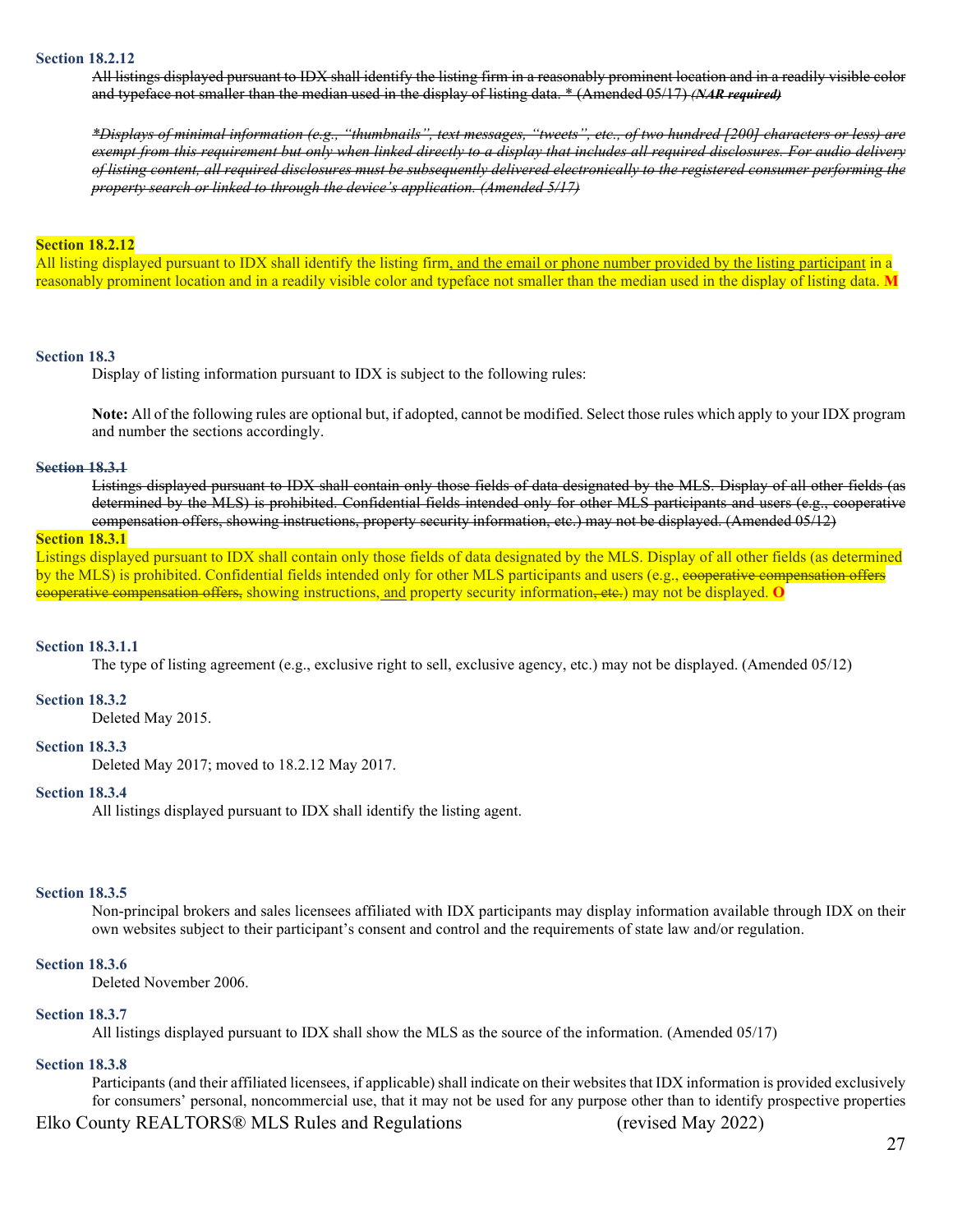consumers may be interested in purchasing, and that the data is deemed reliable but is not guaranteed accurate by the MLS. The MLS may, at its discretion, require use of other disclaimers as necessary to protect participants and/or the MLS from liability.  $*$  (Amended 05/17)

*\*Displays of minimal information (e.g., "thumbnails", text messages, "tweets", etc., of two hundred [200] characters or less) are exempt from this requirement but only when linked directly to a display that includes all required disclosures. For audio delivery of listing content, all required disclosures must be subsequently delivered electronically to the registered consumer performing the property search or linked to through the device's application. (Amended 05/17)* 

#### **Section 18.3.9**

The data consumers can retrieve or download in response to an inquiry shall be determined by the MLS but in no instance shall be limited to fewer than five hundred (500) listings or fifty percent (50%) of the listings available for IDX display, whichever is fewer. (Amended 11/17)

#### **Section 18.3.10**

The right to display other participants' listings pursuant to IDX shall be limited to a participant's office(s) holding participatory rights in this MLS.

#### **Section 18.3.11**

Listings obtained through IDX feeds from Realtor® Association MLSs where the MLS participant holds participatory rights must be displayed separately from listings obtained from other sources. Listings obtained from other sources (e.g., from other MLSs, from non-participating brokers, etc.) must display the source from which each such listing was obtained. \* (Amended 05/17)

*\*Displays of minimal information (e.g., "thumbnails", text messages, "tweets", etc., of two hundred [200] characters or less) are exempt from this requirement but only when linked directly to a display that includes all required disclosures. For audio delivery of listing content, all required disclosures must be subsequently delivered electronically to the registered consumer performing the property search or linked to through the device's application. (Amended 05/17)* 

#### **Section 18.3.12**

Display of expired, withdrawn, and sold listings\*\* is prohibited. (Amended 11/15)

#### **Section 18.3.12**

Display of expired, and withdrawn<del>, and sold</del> listings  $**$  is prohibited. (Amended 11/15) **O** \*\*Note: If "sold" information is publicly accessible, display of "sold" listings may not be prohibited. (Adopted 11/14)

#### **Section 18.3.13**

Display of seller's(s') and/or occupant's(s') name(s), phone number(s), and e-mail address(es) is prohibited.

#### **Section 18.3.14**

Participants are required to employ appropriate security protection such as firewalls on their websites and displays, provided that any security measures required may not be greater than those employed by the MLS. (Amended 05/12)

#### **Section 18.3.15**

Participants must maintain an audit trail of consumer activity on their website and make that information available to the MLS if the MLS believes the IDX site has caused or permitted a breach in the security of the data or a violation of MLS rules related to use by consumers. (Amended 05/12)

#### **Section 18.3.16**

Deceptive or misleading advertising (including co-branding) on pages displaying IDX-provided listings is prohibited. For purposes of these rules, co-branding will be presumed not to be deceptive or misleading if the participant's logo and contact information is larger than that of any third party. (Adopted 11/09)

#### **Section 18.4**

Service fees and charges for participation in IDX shall be as established annually by the Board of Directors. (Adopted 11/01, Amended 5/05)

## **Virtual Office Websites (VOWs)**

#### **Section 19**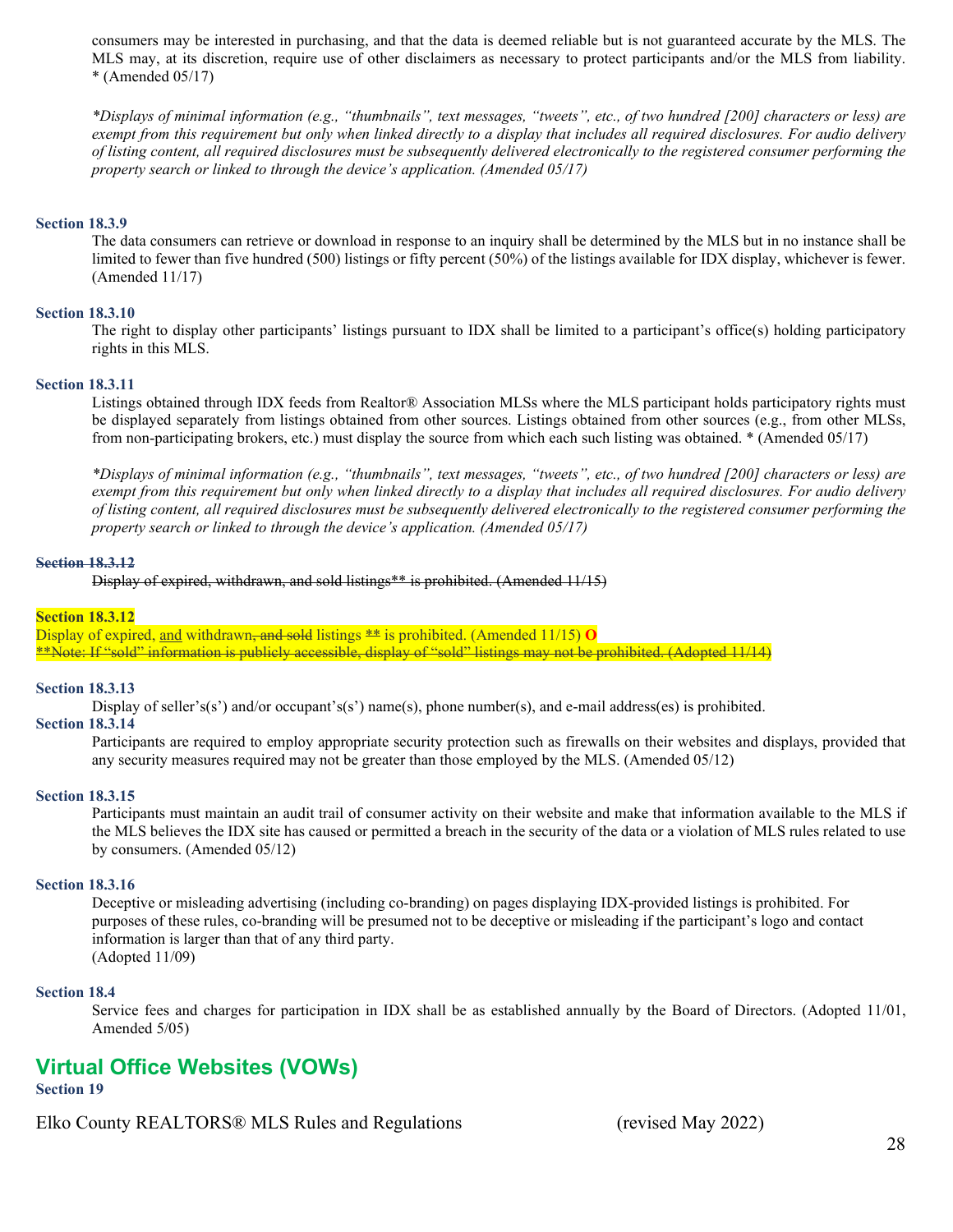#### **Section 19.1 VOW Defined**

a) A "Virtual Office Website" (VOW) is a participant's Internet website, or a feature of a participant's website, through which the participant is capable of providing real estate brokerage services to consumers with whom the participant has first established a broker-consumer relationship (as defined by state law) where the consumer has the opportunity to search MLS listing information, subject to the participant's oversight, supervision, and accountability. A non-principal broker or sales licensee affiliated with a participant may, with his or her participant's consent, operate a VOW. Any VOW of a non-principal broker or sales licensee is subject to the participant's oversight, supervision, and accountability. *(NAR required)*

b) As used in Section 19 of these rules, the term "participant" includes a participant's affiliated non-principal brokers and sales licensees—except when the term is used in the phrases "participant's consent" and "participant's oversight, supervision, and accountability". References to "VOW" and "VOWs" include all Virtual Office Websites, whether operated by a participant, by a non-principal broker or sales licensee, or by an "Affiliated VOW Partner" (AVP) on behalf of a participant. *(NAR required)*.

c) "Affiliated VOW Partner" (AVP) refers to an entity or person designated by a participant to operate a VOW on behalf of the participant, subject to the participant's supervision, accountability, and compliance with the VOW policy. No AVP has independent participation rights in the MLS by virtue of its right to receive information on behalf of a participant. No AVP has the right to use MLS listing information, except in connection with operation of a VOW on behalf of one or more participants. Access by an AVP to MLS listing information is derivative of the rights of the participant on whose behalf the AVP operates a VOW. *(NAR required)*

As used in Section 19 of these rules, the term "MLS listing information" refers to active listing information and sold data provided by participants to the MLS and aggregated and distributed by the MLS to participants. *(NAR required)*

#### **Section 19.2**

a) The right of a participant's VOW to display MLS listing information is limited to that supplied by the MLS(s) in which the participant has participatory rights. However, a participant with offices participating in different MLSs may operate a master website with links to the VOWs of the other offices. *(NAR required)*

b) Subject to the provisions of the VOW policy and these rules, a participant's VOW, including any VOW operated on behalf of a participant by an AVP, may provide other features, information, or functions, e.g., "Internet Data Exchange" (IDX). *(NAR required)*

c) Except as otherwise provided in the VOW policy or in these rules, a participant need not obtain separate permission from other MLS participants whose listings will be displayed on the participant's VOW. *(NAR required)*

#### **Section 19.3**

a) Before permitting any consumer to search for or retrieve any MLS listing information on his or her VOW, the participant must take each of the following steps.

i. The participant must first establish with that consumer a lawful broker-consumer relationship (as defined by state law), including completion of all actions required by state law in connection with providing real estate brokerage services to clients and customers (hereinafter, "Registrants"). Such actions shall include, but are not limited to, satisfying all applicable agency, non-agency, and other disclosure obligations, and execution of any required agreements.

ii. The participant must obtain the name of and a valid e-mail address for each Registrant. The participant must send an email to the address provided by the Registrant confirming that the Registrant has agreed to the terms of use (described in Subsection d., below). The participant must verify that the e-mail address provided by the Registrant

is valid and that the Registrant has agreed to the terms of use.

iii. The participant must require each Registrant to have a username and a password, the combination of which is different from those of all other Registrants on the VOW. The participant may, at his or her option, supply the username and password or may allow the Registrant to establish its username and password. The participant must also assure that any e-mail address is associated with only one username and password. *(NAR required)*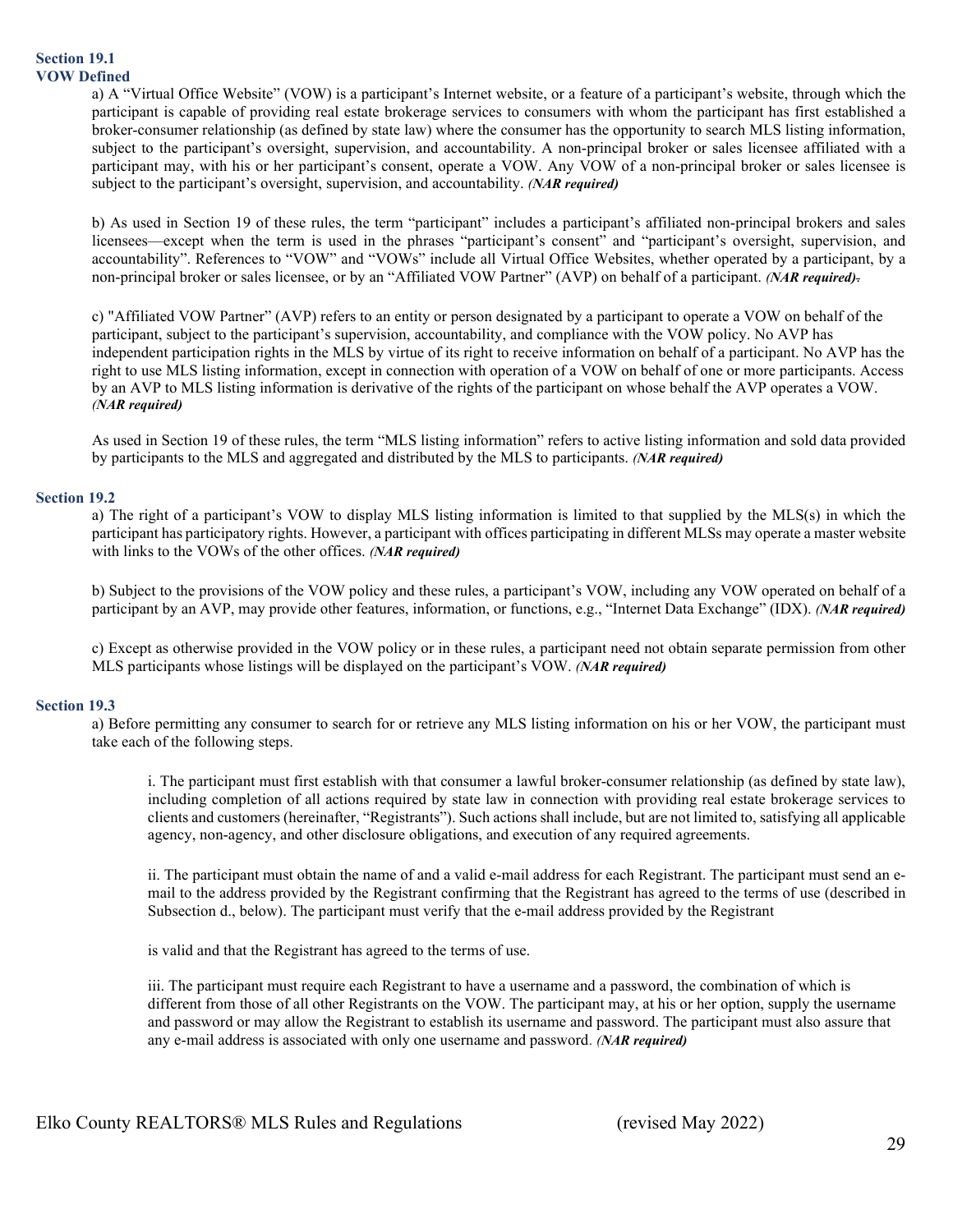b) The participant must assure that each Registrant's password expires on a date certain but may provide for renewal of the password. The participant must at all times maintain a record of the name, e-mail address, username, and current password of each Registrant. The participant must keep such records for not less than one hundred eighty (180) days after the expiration of the validity of the Registrant's password. *(NAR required)*

c) If the MLS has reason to believe that a participant's VOW has caused or permitted a breach in the security of MLS listing information or a violation of MLS rules, the participant shall, upon request of the MLS, provide the name, e-mail address, username, and current password, of any Registrant suspected of involvement in the breach or violation. The participant shall also, if requested by the MLS, provide an audit trail of activity by any such Registrant. *(NAR required)*

d) The participant shall require each Registrant to review and affirmatively to express agreement (by mouse click or otherwise) to a terms of use provision that provides at least the following:

i. that the Registrant acknowledges entering into a lawful consumer-broker relationship with the participant.

ii. that all information obtained by the Registrant from the VOW is intended only for the Registrant's personal, noncommercial use

iii. that the Registrant has a bona fide interest in the purchase, sale, or lease of real estate of the type being offered through the VOW

iv. that the Registrant will not copy, redistribute, or retransmit any of the information provided, except in connection with the Registrant's consideration of the purchase or sale of an individual property

v. that the Registrant acknowledges the MLS' ownership of and the validity of the MLS' copyright in the MLS database *(NAR required)*

e) The terms of use agreement may not impose a financial obligation on the Registrant or create any representation agreement between the Registrant and the participant. Any agreement entered into at any time between the participant and Registrant imposing a financial obligation on the Registrant or creating representation of the Registrant by the participant must be established separately from the terms of use, must be prominently labeled as such, and may not be accepted solely by mouse click. *(NAR required)*

f) The terms of use agreement shall also expressly authorize the MLS and other MLS participants or their duly authorized representatives to access the VOW for the purposes of verifying compliance with MLS rules and monitoring display of participants' listings by the VOW. The agreement may also include such other provisions as may be agreed to between the participant and the Registrant. *(NAR required)*

#### **Section 19.4**

A participant's VOW must prominently display an e-mail address, telephone number, or specific identification of another mode of communication (e.g., live chat) by which a consumer can contact the participant to ask questions or get more information about any property displayed on the VOW. The participant or a non-principal broker or sales licensee licensed with the participant must be willing and able to respond knowledgeably to inquiries from Registrants about properties within the market area served by that participant and displayed on the VOW. *(NAR required)*

#### **Section 19.5**

A participant's VOW must employ reasonable efforts to monitor for and prevent misappropriation, scraping, and other unauthorized uses of MLS listing information. A participant's VOW shall utilize appropriate security protection such as firewalls as long as this requirement does not impose security obligations greater than those employed concurrently by the MLS. *(NAR required)*

#### **Section 19.6**

a) A participant's VOW shall not display the listings or property addresses of any seller who has affirmatively directed the listing broker to withhold the seller's listing or property address from display on the Internet. The listing broker shall communicate to the MLS that the seller has elected not to permit display of the listing or property address on the Internet. Notwithstanding the foregoing, a participant who operates a VOW may provide to consumers via other delivery mechanisms, such as e-mail, fax, or otherwise, the listings of sellers who have determined not to have the listing for their property displayed on the Internet. *(NAR required)*

b) A participant who lists a property for a seller who has elected not to have the property listing, or the property address displayed on the Internet shall cause the seller to execute a document that includes the following (or a substantially similar) provision. *(NAR required)*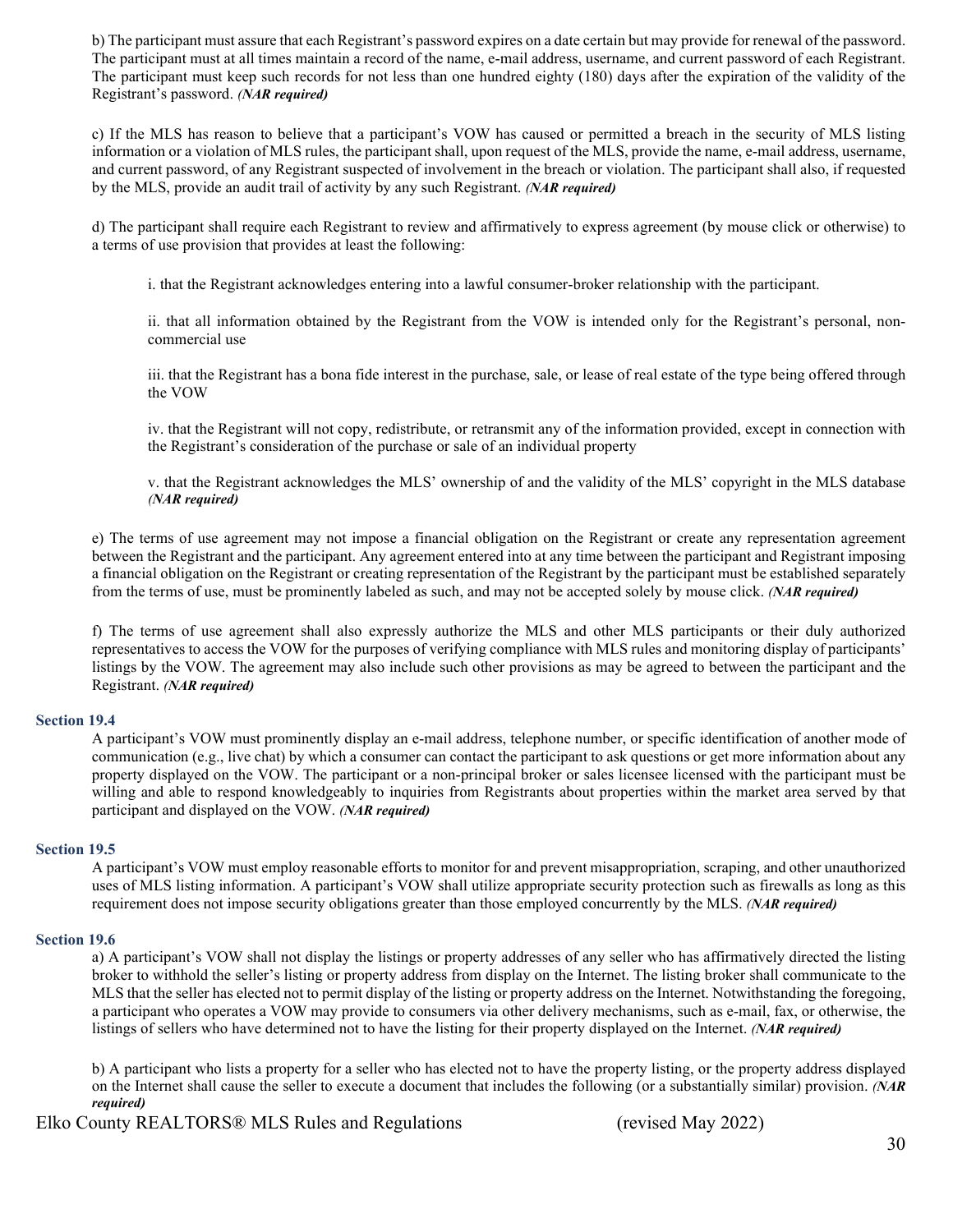c) The participant shall retain such forms for at least one (1) year from the date they are signed or one (1) year from the date the listing goes off the market, whichever is greater. *(NAR required)*

#### **Section 19.7**

a) Subject to Subsection b., below, a participant's VOW may allow third parties:

i. to write comments or reviews about particular listings or display a hyperlink to such comments or reviews in immediate conjunction with particular listings, or

ii. to display an automated estimate of the market value of the listing (or hyperlink to such estimate) in immediate conjunction with the listing. *(NAR required)*

b) Notwithstanding the foregoing, at the request of a seller, the participant shall disable or discontinue either or both of those features described in Subsection a. as to any listing of the seller. The listing broker or agent shall communicate to the MLS that the seller has elected to have one or both of these features disabled or discontinued on all participants' websites. Subject to the foregoing and to Section 19.8, a participant's VOW may communicate the participant's professional judgment concerning any listing. A participant's VOW may notify its customers that a particular feature has been disabled at the request of the seller. *(NAR required)*

#### **Section 19.8**

A participant's VOW shall maintain a means (e.g., e-mail address, telephone number) to receive comments from the listing broker about the accuracy of any information that is added by or on behalf of the participant beyond that supplied by the MLS and that relates to a specific property displayed on the VOW. The participant shall correct or remove any false information relating to a specific property within twenty-four (24) hours following receipt of a communication from the listing broker explaining why the data or information is false. The participant shall not, however, be obligated to correct or remove any data or information that simply reflects good faith opinion, advice, or professional judgment. *(NAR required)*

#### **Section 19.9**

A participant shall cause the MLS listing information available on its VOW to be refreshed at least once every three (3) days. *(NAR required)*

#### **Section 19.10**

Except as provided in these rules, in the NATIONAL ASSOCIATION OF REALTORS®, VOW policy, or in any other applicable MLS rules or policies, no participant shall distribute, provide, or make accessible any portion of the MLS listing information to any person or entity. *(NAR required)*

#### **Section 19.11**

A participant's VOW must display the participant's privacy policy informing Registrants of all of the ways in which information that they provide may be used. *(NAR required)*

#### **Section 19.12**

A participant's VOW may exclude listings from display based only on objective criteria, including, but not limited to, factors such as geography, list price, type of property, cooperative compensation offered by listing broker, and whether the listing broker is a REALTOR®. *(NAR required)*

#### **Section 19.12**

A participant's VOW may exclude listings from display based only on objective criteria, including, but not limited to, factors such as geography, list price, or type of property. cooperative compensation offered by listing broker and whether the listing broker is a REALTOR®. **M**

**Section 19.13**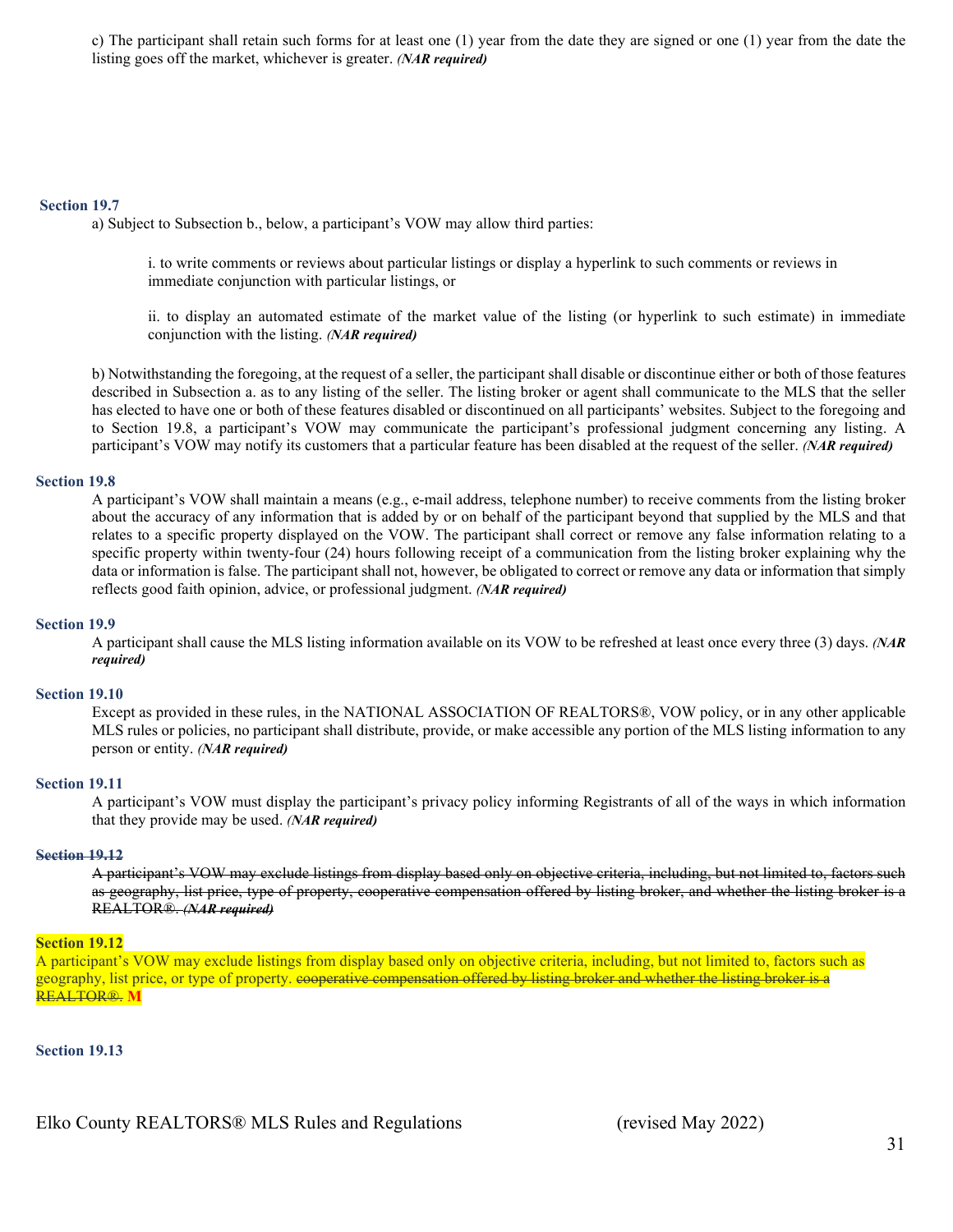A participant who intends to operate a VOW to display MLS listing information must notify the MLS of its intention to establish a VOW and must make the VOW readily accessible to the MLS and to all MLS participants for purposes of verifying compliance with these rules, the VOW policy, and any other applicable MLS rules or policies. *(NAR required)*

#### **Section 19.14**

A participant may operate more than one VOW himself or herself or through an AVP. A participant who operates his or her own VOW may contract with an AVP to have the AVP operate other VOWs on his or her behalf. However, any VOW operated on behalf of a participant by an AVP is subject to the supervision and accountability of the participant. *(NAR required)*

#### **Section 19.15**

A participant's VOW may not make available for search by or display to Registrants any of the following information:

- a) expired and withdrawn listings
- b) the compensation offered to other MLS participants
- c) the type of listing agreement, i.e., exclusive right-to-sell or exclusive agency
- d) the seller's and occupant's name(s), phone number(s), or e-mail address(es)
- e) instructions or remarks intended for cooperating brokers only, such as those regarding showings or security of listed property

#### f) sold information

#### **Section 19.15**

A participant's VOW may not make available for search by or display to Registrants any of the following information: ... f. Sales price if sold information is not publicly accessible in the jurisdiction of the MLS Sold information **O** Note: If sold information is publicly accessible in the jurisdiction of the MLS, Subsection 19.15 f must be omitted. (Revised 11/15) **M**

#### **Section 19.16**

A participant shall not change the content of any MLS listing information that is displayed on a VOW from the content as it is provided in the MLS. The participant may, however, augment MLS listing information with additional information not otherwise prohibited by these rules or by other applicable MLS rules or policies, as long as the source of such other information is clearly identified. This rule does not restrict the format of display of MLS listing information on VOWs or the display on VOWs of fewer than all of the listings or fewer than all of the authorized information fields.

#### **Section 19.17**

A participant shall cause to be placed on his or her VOW a notice indicating that the MLS listing information displayed on the VOW is deemed reliable but is not guaranteed accurate by the MLS. A participant's VOW may include other appropriate disclaimers necessary to protect the participant and/or the MLS from liability.

#### **Section 19.18**

A participant shall cause any listing that is displayed on his or her VOW to identify the name of the listing firm and the listing broker or agent in a readily visible color, in a reasonably prominent location, and in typeface not smaller than the median typeface used in the display of listing data.

#### **Section 19.18**

A participant shall cause any listing that is displayed on his or her VOW to identify the name of the listing firm, and the listing broker or agent, and the email or phone number provided by the listing participant in a readily visible color, in a reasonably prominent location, and in typeface not smaller than the median typeface used in the display of the listing data. **O**

#### **Section 19.19** *Deleted on 4/19*

**Section 19.20** *Deleted 4/19*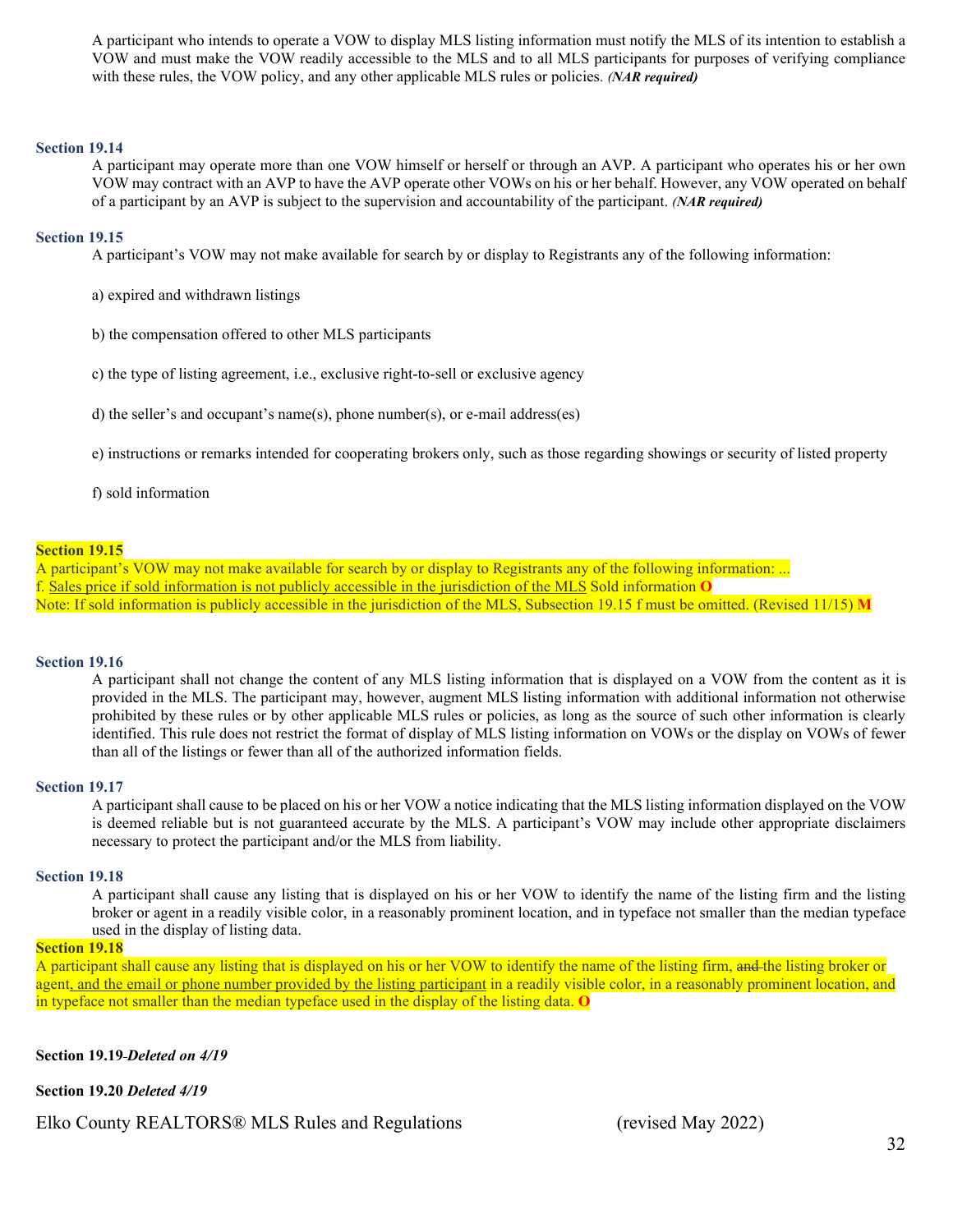#### **Section 19.21**

A participant may display advertising and the identification of other entities ("co-branding") on any VOW the participant operates or that is operated on his or her behalf. However, a participant may not display on any such VOW deceptive or misleading advertising or co-branding. For purposes of this section, co-branding will be presumed not to be deceptive or misleading if the participant's logo and contact information (or that of at least one participant, in the case of a VOW established and operated on behalf of more than one participant) is displayed in immediate conjunction with that of every other party, and the logo and contact information of all participants displayed on the VOW is as large as the logo of the AVP and larger than that of any third party.

#### **Section 19.22**

A participant shall cause any listing displayed on his or her VOW obtained from other sources, including from another MLS or from a broker not participating in the MLS, to identify the source of the listing.

#### **Section 19.23**

A participant shall cause any listing displayed on his or her VOW obtained from other sources, including from another MLS or from a broker not participating in the MLS, to be searched separately from listings in the MLS.

#### **Section 19.24**

Participants and the AVPs operating VOWs on their behalf must execute the license agreement required by the MLS.

#### **Section 19.25**

Where a seller affirmatively directs his or her listing broker to withhold either the seller's listing or the address of the seller's listing from display on the Internet, a copy of the seller's affirmative direction shall be provided to the MLS within twenty-four (24) hours. (Adopted 11/08)

#### **Lock Boxes**

#### **Section 20**

Elko County Association of Realtors requires the placement of an MLS approved lockbox on listed properties if any device giving access to real estate professionals and/or service providers is authorized by the seller and occupant and is placed on the property. If the Participant or Subscriber participates in the voluntary ECR Lockbox system, ECR MLS requires that the lockbox placed on the property be the current MLS lockbox. (Amended 2/13)

1.. The purpose of this requirement is to ensure cooperating participants and subscribers have timely access to listed properties.

2. Requiring that a lockbox or other access device be "MLS-approved" does not limit the devices that satisfy the requirement to lockboxes leased or sold by an association or MLS. However, ECR MLS requires that any devise be submitted for approval in advance

3. ECR MLS may revoke the approval and/or subject the participant to discipline if the device is used in a manner that fails to continue to satisfy this requirement. (Amended 5/12)

**Lockbox System:** Participants and every non-principal broker, sales licensee and licensed or certified appraiser, appraiser intern who is affiliated with an MLS participant and who is legally eligible for MLS access shall be eligible to hold a key subject to their execution of a lease agreement with the MLS. Cooperating brokers and sales licensees must contact the listing broker to disclose their agency status and to arrange appointments to show listed property, even if the property has a lockbox affixed to it, unless the listing broker has given specific permission (through information published in the MLS or otherwise) to show the property without first contacting the listing broker. MLS may operate a lockbox system provided that the following minimum-security requirements for such a system are met. These measures are the minimum required in order to have the protection of the errors and omission insurance program of the National Association of REALTORS®. (Amended 1/19)

The MLS shall:

1. Utilize any lockbox system defined in this standard. Any physical or electronic key, programmer, or other device (herein after referred to as "key') must be non-duplicative. Being non-duplicative means that it cannot be readily copied in the manner that other types of keys ordinarily are. A mobile device (such as a smart phone, tablet, etc.) can transmit a key to access a lockbox using standard protocols, including Bluetooth, infrared technology, and others. The applications and software used by mobile devices must contain security controls to allow only authorized users access to the lockbox (adopted 5/17)

2. Keys must be obtained from the original manufacturer, from a recognized vendor of lockbox systems, or from any other legitimate source. If ECR MLS purchases used lockboxes, lids, or keys, the original manufacturer and surrounding associations & MLSs will be contacted to determine whether the key 's pattern, code, or configuration is already in use. Electronic lockboxes and electronic keys running on mobile devices must incorporate security protocols to prevent the following types of cyber-attacks:

• where an unauthorized user can override or escalate their security credentials

• where the communication session between the electronic lockbox and key are recorded and played back later to gain unauthorized access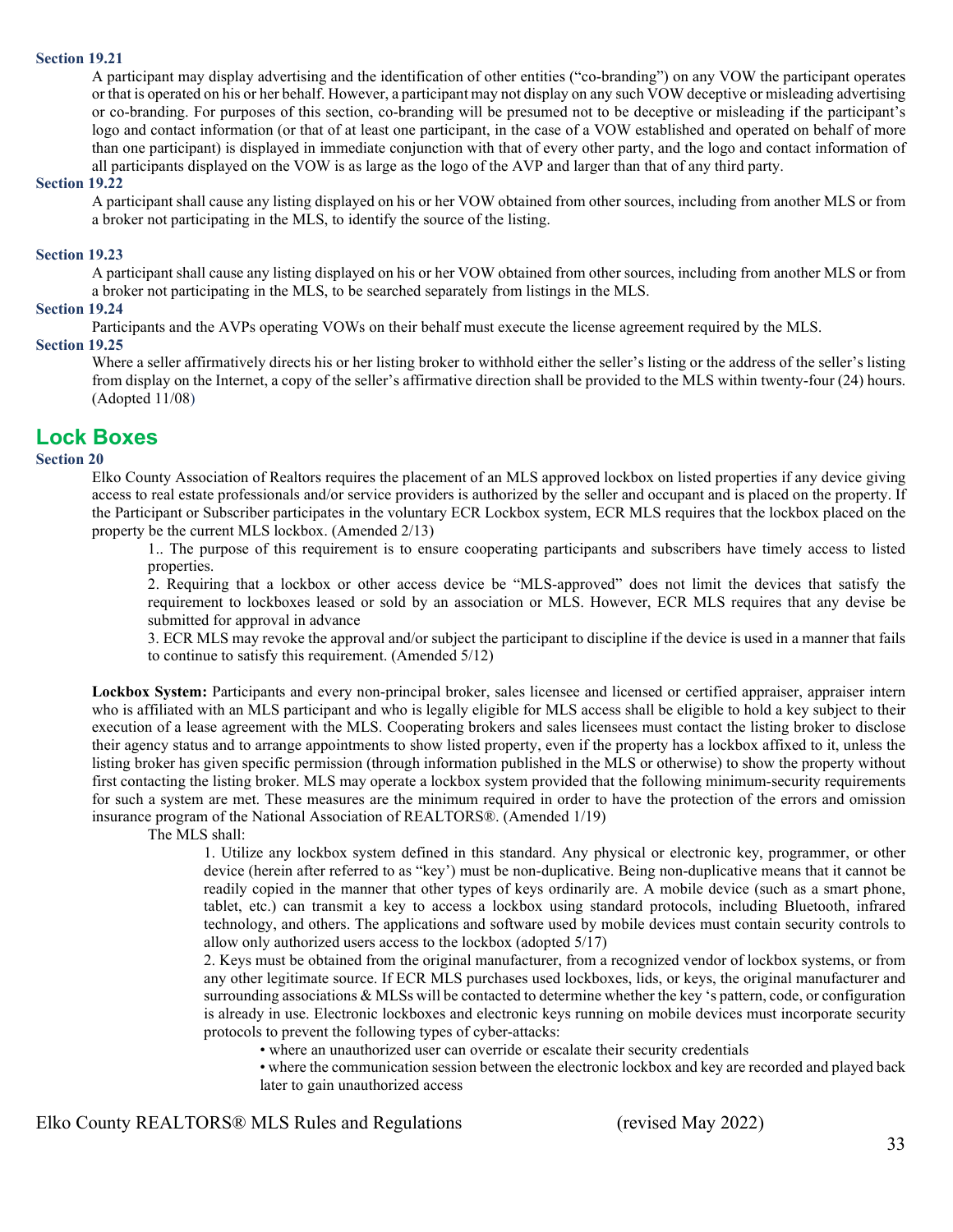• forging of electronic credentials that could allow an unauthorized user the ability to masquerade as an authorized user

• digitally signed updates to electronic keys running on mobile devices or electronic lockbox firmware plus a secured update process to prevent unauthorized software from being introduced into the lockbox system.

• transmission(s) of frequencies to deceive the lockbox electronics into opening (adopted 5/17)

3. Have a written agreement between ECR MLS and every MLS Participant, non-principal broker, sales licensee and licensed or certified appraiser who is affiliated with an MLS Participant and is authorized to have a key.

4. Lockbox codes and/or electronic key access must remain strictly confidential to each authorized participant, and may not be given, loaned, shared by any participant to any other participant or to any unauthorized party. Agents that utilize an assistant must have a separate key for assistants use. All assistants with access to the key must be registered with the ECR office

5. If participant has placed on a listing any lockbox or mechanism designed to allow contractors or others to access the property, ECR requires that the current electronic lockbox also be placed on the listing for the use of ECR members. Excluding foreclosures or new construction.

8. ECR MLS may refuse to sell lockbox keys, may terminate existing key lease agreements, and may refuse to activate or reactivate any key held by an individual who has been convicted of a crime within the past seven (7) years under the following circumstances (amended 5/17)

A. ECR MLS determines that the conviction(s) relates to the real estate business or puts clients, customers, other real estate professionals, or property at risk, for example through dishonest, deceptive, or violent acts.

B. ECR MLS gives the individual an opportunity to provide and the ECR MLS must consider mitigating factors related to the individual's criminal history.

## **Antitrust**

#### **Section 21**

**MLS Antitrust Compliance Policy:** The purpose of ECR MLS is the orderly correlation and dissemination of listing information to participants so they may better serve the buying and selling public. ECR MLS shall not enact or enforce any rule which restricts, limits, or interferes with participants in their relations with each other, in their broker/client relationships, or in the conduct of their business in the following areas. ECR shall not:

1. Fix, control, recommend, or suggest the commissions or fees charged for real estate brokerage services

2. Fix, control, recommend, or suggest the cooperative compensation offered by listing brokers to potential cooperating brokers.

3. Base dues, fees, or charges on commissions, listed prices, or sales prices. Initial participation fees and charges should directly relate to the costs incurred in bringing services to new participants.

4. Modify, or attempt to modify, the terms of any listing agreement; this does not prohibit administrative corrections of property information necessary to ensure accuracy or consistency in MLS compilations.

5. Refuse to include any listing in an MLS compilation solely on the basis of the listed price.

6. Prohibit or discourage participants from taking exclusive agency listings or refusing to include any listing in an MLS compilation solely on the basis that the property is listed on an exclusive agency basis.

7. Prohibit or discourage participants from taking "office exclusive" listings; certification may be required from the seller or listing broker that the listing is being withheld from the MLS at the direction of the seller.

8. Give participants or subscribers blanket authority to deal with or negotiate with buyers or sellers exclusively represented by other participants

9. Establish, or permit establishment of, any representational or contractual relationship between an MLS and sellers, buyers, landlords, or tenants.

10. Prohibit or discourage cooperation between participants and brokers that do not participate in the MLS.

- 11. Prohibit or discourage participants or subscribers from participating in political activities
- 12. Interfere in or restrict participants in their relationships with their affiliated licensees

## **Statistical Reports**

#### **Section 22**

#### **Policy on Use of Statistical Ranking Reports**

- **1. Ranking Reports Defined.** RealtyPro includes statistical programs that are available to brokers: Agent Ranking(by units and volume) and Office/Firm Ranking (by units and volume).
- **2. Member Use Only.** The Ranking Reports are intended for use by ECR MLS members only. Distribution of a Ranking Report to any 3<sup>rd</sup> Party for their individual marketing or promotional purposes is not allowed.

## **Virtual Tours**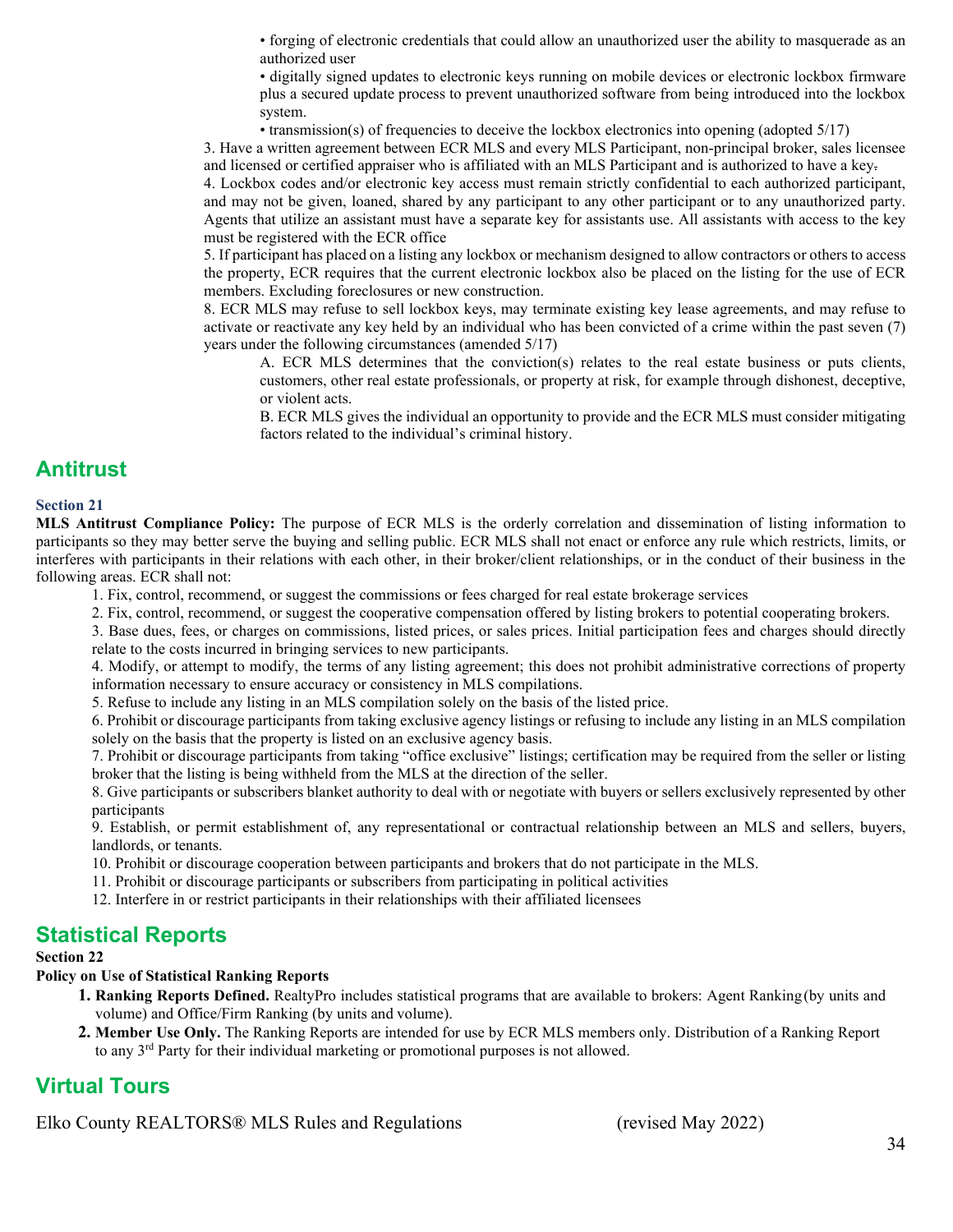#### **Section 22 Virtual Tour Defined**

- A. For ECR MLS purposes, a virtual tour is a pictorial tour of a property, which includes, but is not limited to still photos, video, audio, or some combination thereof.
- B. ECR MLS does not sell or create virtual tours, however, allows for posting of such tours in RealtyPro. The virtual tour link appears on selected MLS reports and is also included in data exports for public and IDX web sites.
- C. While style, layout and format may vary, there are two types of virtual tours: branded and unbranded. For ECR MLS purposes, each is defined as follows:
	- I. A "branded" virtual tour includes information other than the tour of the home, including but not limited to listing agent contact information, email links, agent photo, company logo, audio scripting that includes agent and/or office contact information, watermarked or overlaid contact info on photos, etc. A branded tour might also include links to other web sites and/or links to other services including but not limited to mortgage calculators, community information, etc.
	- II. An "unbranded" virtual tour includes information (including audio) on the property only. An unbranded tour might also include the logo of the virtual tour company that created the tour but contains no contact information or marketing media of the listing agent/broker, the listing agent may not appear in the video or virtual tour, and no link to the listing agent/broker website may be included.

#### **Virtual Tour Policy**

- A. All virtual tours posted in RealtyPro must be the "unbranded" version.
- B. Only the link to an unbranded virtual tour may be loaded into the virtual tour field. Posting of any other URL will be considered a violation of the policy.
- C. No links of any kind may be on an ECR MLS defined "unbranded" tour.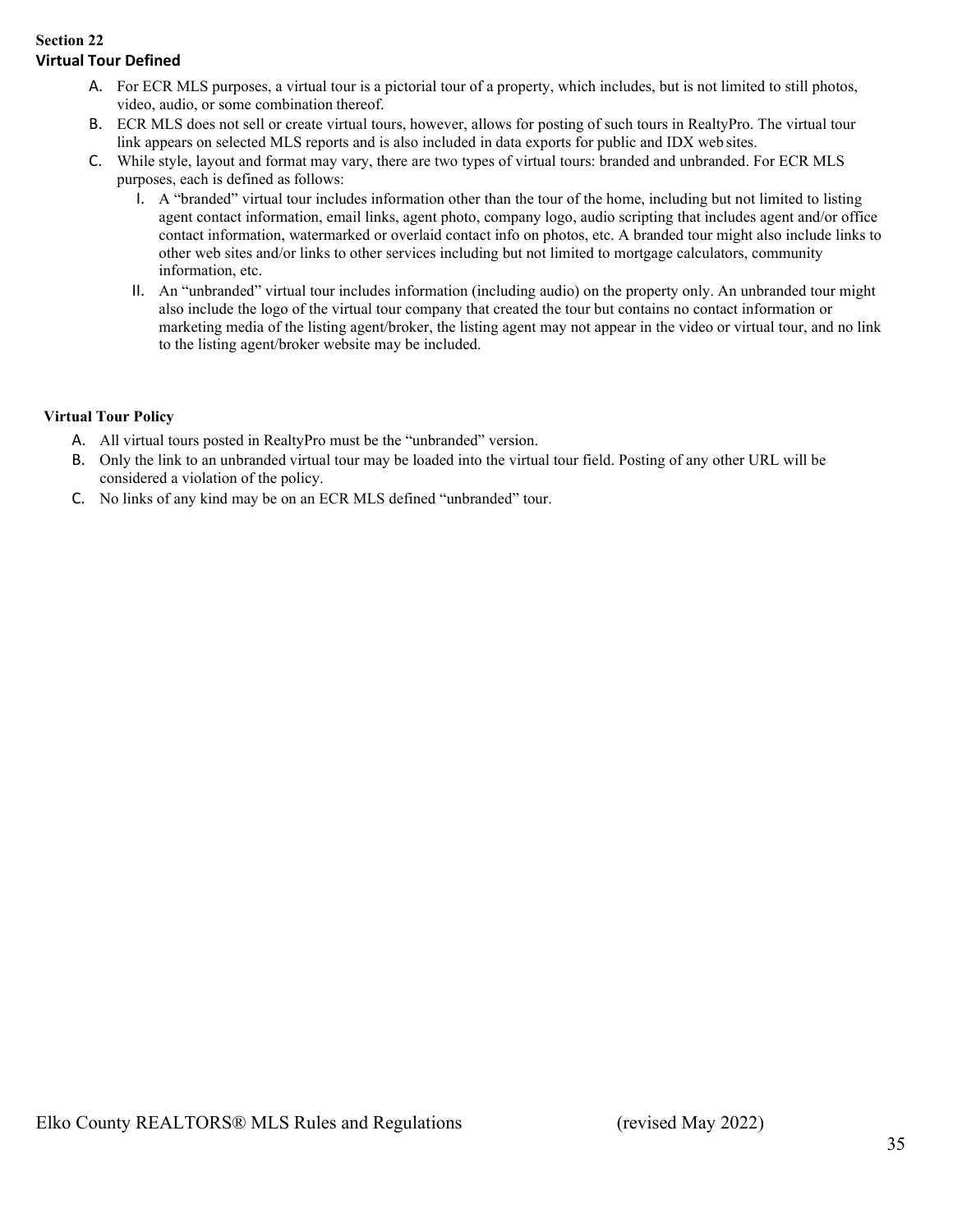## **Elko County Association for REALTORS MLS**

## **Citation Policy**

To ensure the integrity of the MLS and the MLS database, this Citation Policy has been established in accordance with MLS Rules & Regulations. Fines will be issued in accordance with this policy, subject to change upon approval of the MLS Committee and ECR Board of Directors. This policy is not all-inclusive, does not reflect violations of the Code of Ethics, and does not replace Professional Standards Enforcement through your local Association of REALTORS®. The ECR MLS Committee understands that the MLS database is an integral part of your day-to-day business and has instituted this Citation Policy to make a focused effort to increase the accuracy and protect the integrity of the MLS.

## **Section 1 – Reporting a Violation**

## **1 How Violations Originate**

• Reported to: (through Realty Pro via email) *revised Feb 2022*

Designated Broker

Managing Broker if different

Listing Agent

ECR Association Executive

**MLS Chair** 

- Random checks of the database
- Result of listing audit. MLS Rules/Regulations allow ECR MLS Chair to request copies of listing forms and change orders.

## **2 Reporting Violations**

• Use the "Report A Violation" option in Realty Pro to send an email to the following: *revised Feb 2022*

Designated Broker

Managing Broker if different

Listing Agent

ECR Association Executive

**MLS Chair**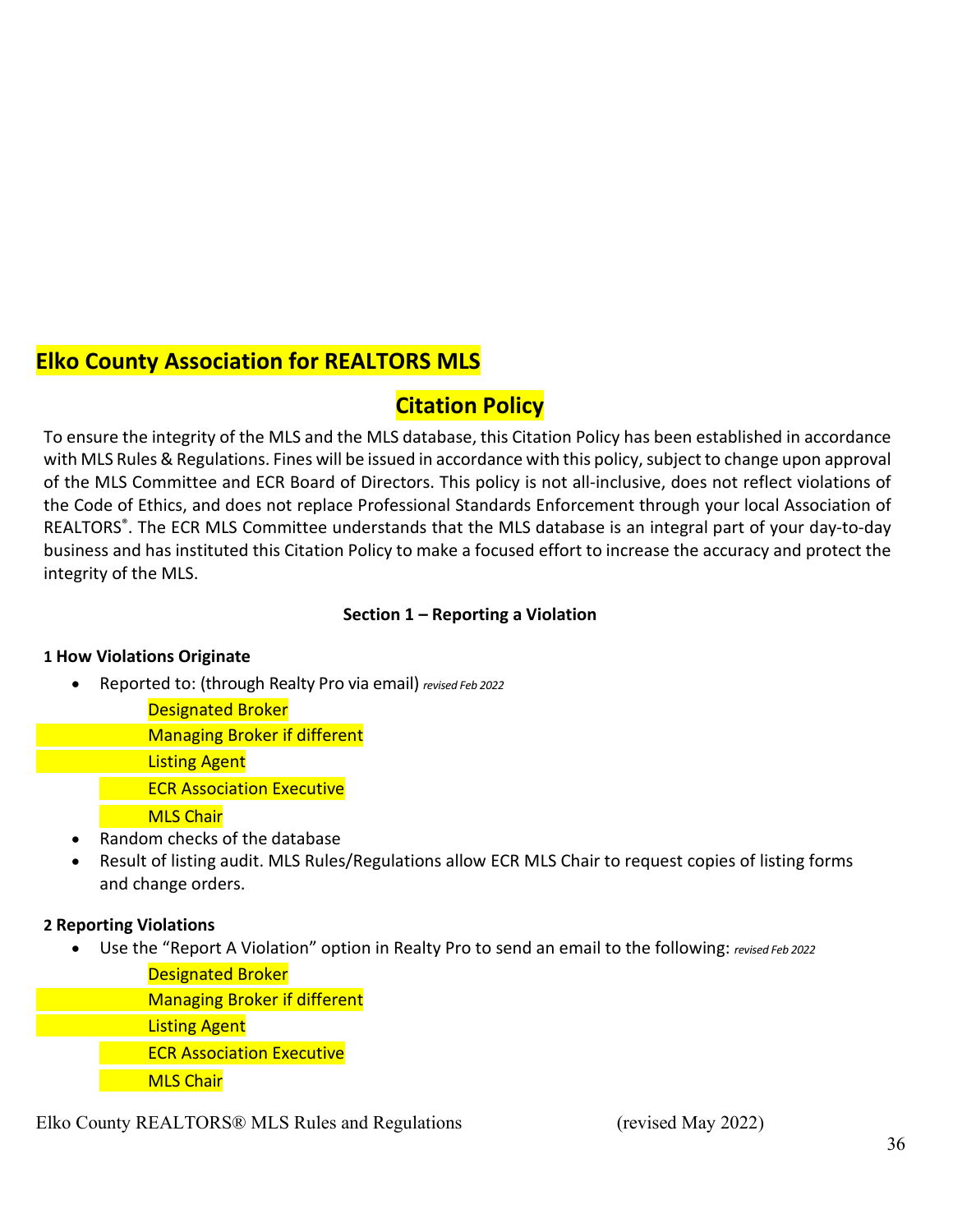## **3 Required Information When Reporting a Non-MLS Listing**

- Name and office of the alleged Responsible Participant or Subscriber
- Nature of the violation (be as specific as possible, i.e., when it occurred, the MLS #, etc.)
- Anonymous Complaints are acceptable if the complaint can stand alone i.e., Advertising, photographs, signage, emails, written documentation, and social media posts/internet displayed posts.

## **Section 2 – Summary of Citation Process**

**Process.** When a violation is reported, a Courtesy Correction Notice will be sent to the Responsible member (Participant or Subscriber) with a copy of the Notice to the Responsible Participant (and Broker) via email through RealtyPro MLS platform. The member will have **1 full business day** to make the correction. If the violation is **NOT**  corrected within **1 full business day** of the Notice of Violation-Warning being emailed, a *Notice of Citation and Fine Assessment* will be sent to the Member and his/her Broker. The notification will include the amount of the fine and reference to the ECR MLS Violation Fine Table for a complete overview of the Level 1 through 4 violations and fine amounts. (5/21)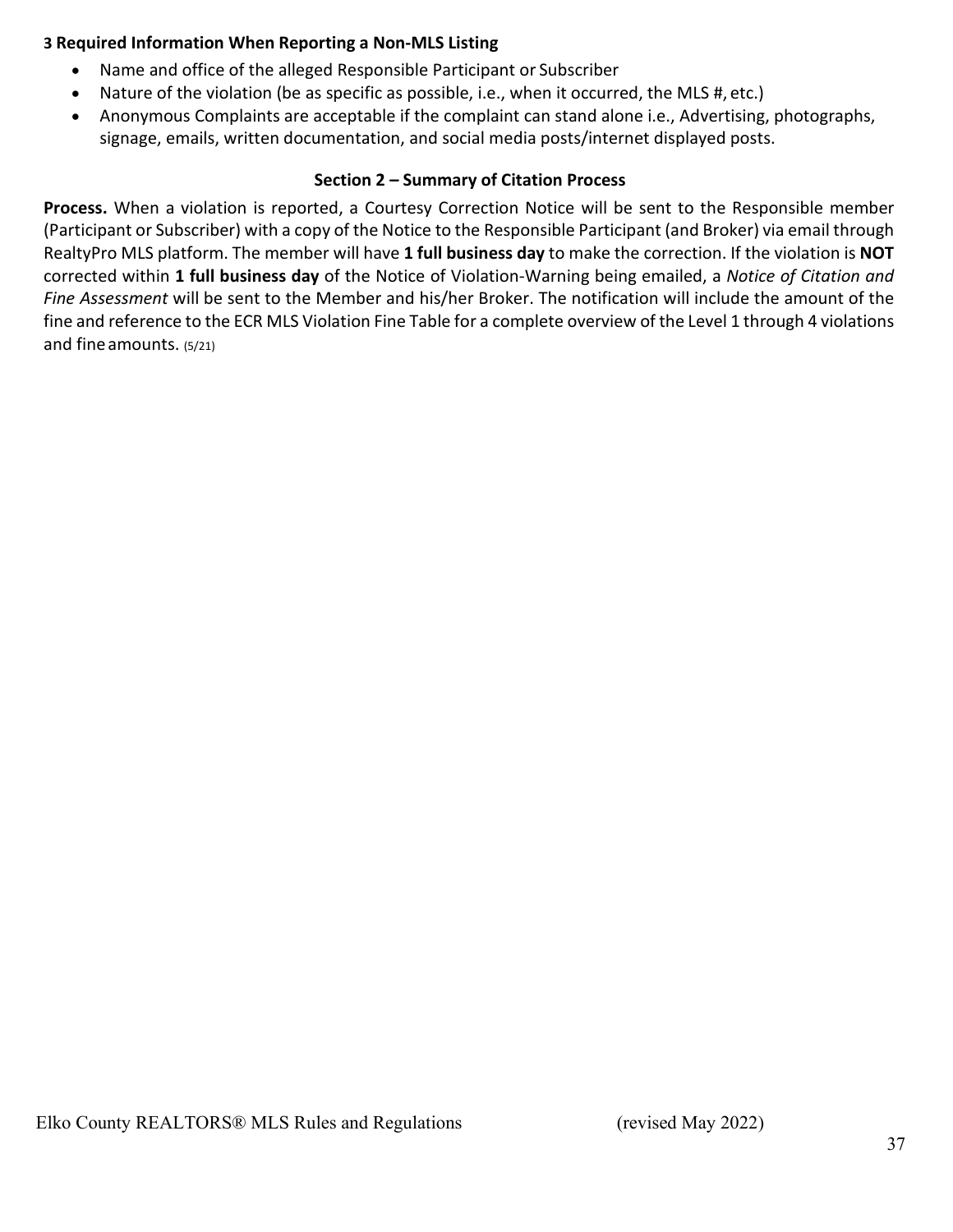*First Category 1 violation (or first violation within three {3} years): Possible discipline:*

- *Letter of warning*
- *Fine of \$800 or less*

• *Attendance at relevant education session Any combination of the above*

*Repeat Category 1 violation (within three [3] years): Possible discipline:*

- *Attendance at relevant education session(s) or course*
- *Fine of \$5000 or less*

*Any combination of the above*

#### *First Category 2 violation (or first violation within three {3} years): Possible discipline*

- *Letter of reprimand*
- *Fine of \$2000 or less*

• *Attendance at relevant education session(s) Any combination of the above*

#### *Category 2 violation (within three [3] years):*

*Possible discipline:*

- *Attendance at relevant education session(s) or course*
- *Fine of \$5000 or less*
- *Suspension from the MLS orfrom the MLS' lockbox key access for three {3} months or less Any combination of the above*

*First Category 3 violation (or first violation within three {3} years): Possible discipline:*

- *Letter of reprimand*
- *Fine of \$4000 or less*
- *Attendance at relevant education session(s)*

• *Suspension from MLS orfrom use of the MLS' lockbox key access for ninety (90} days or less Any combination of the above*

*Repeat Category 3 violation (within three [3] years):*

#### *Possible discipline:*

- *Attendance at relevant education session(s) or course*
- *Fine of \$5000 or less*
- *Suspension from MLS or from use of the MLS' lockbox key access for six {6} months or less*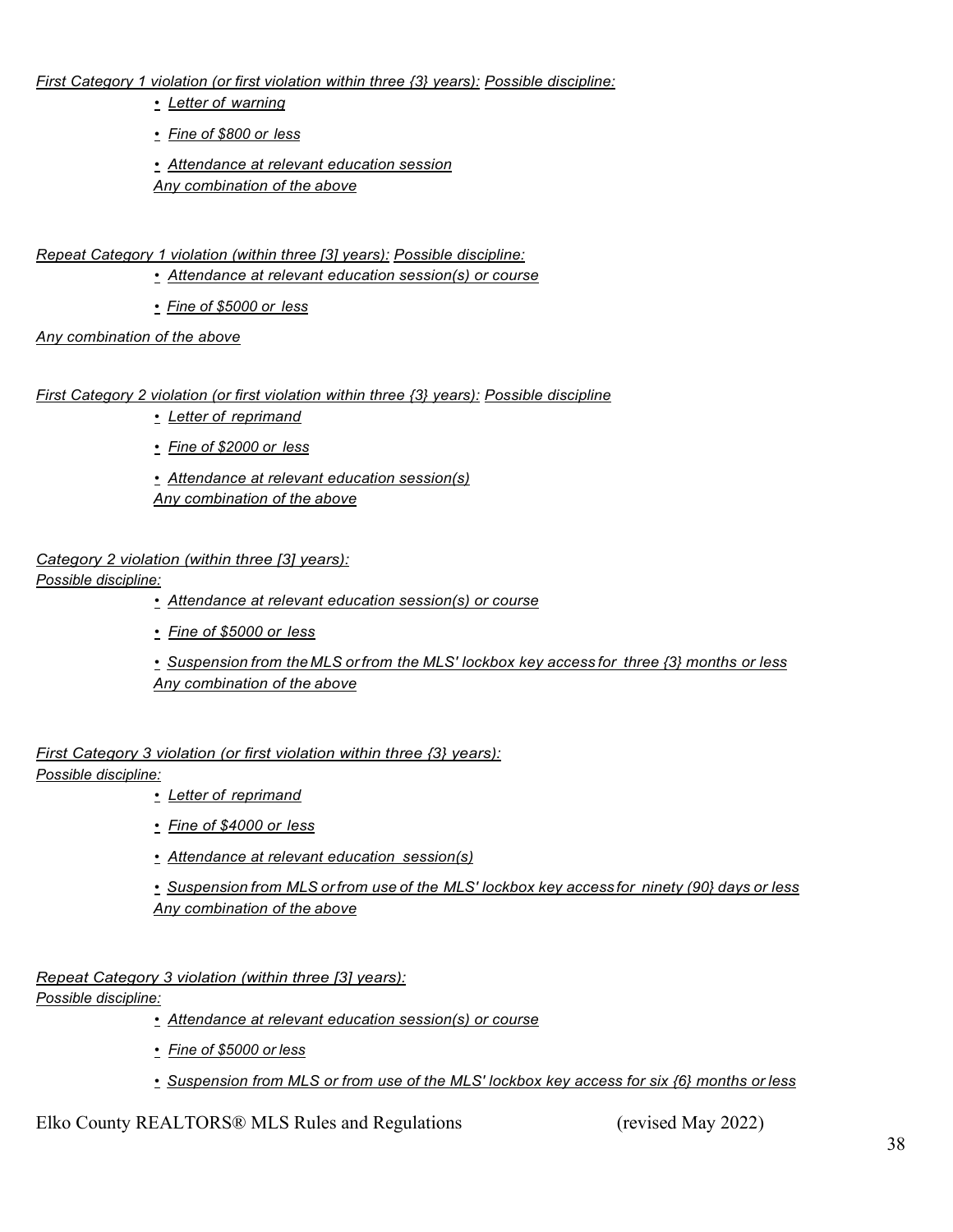• *Termination from MLS or from use of the MLS' lockbox key accessfor 1 to 3 years Any combination of the above*

*First Category 4 violation (or first violation within three {3} years):*

*Possible discipline:*

- *Letter of reprimand and*
- *A Fine of \$15,000 or less*
- *Attendance at relevant education session(s)*

• *Suspension from MLS orfrom use of the MLS' lockbox key access for ninety (90} days or less Any combination of the above*

*Repeat Category 4 violation (within three [3] years):*

#### *Possible discipline:*

- *Attendance at relevant education session(s) or course and a*
- *Fine of \$15,000 or less*
- *Suspension from MLS or from use of the MLS' lockbox key access for six {6} months or less*

• *Termination from MLS or from use of the MLS' lockbox key accessfor 1 to 3 years Any combination of the above*

*(refer to section 7 compliance with rules for the \$15,000)*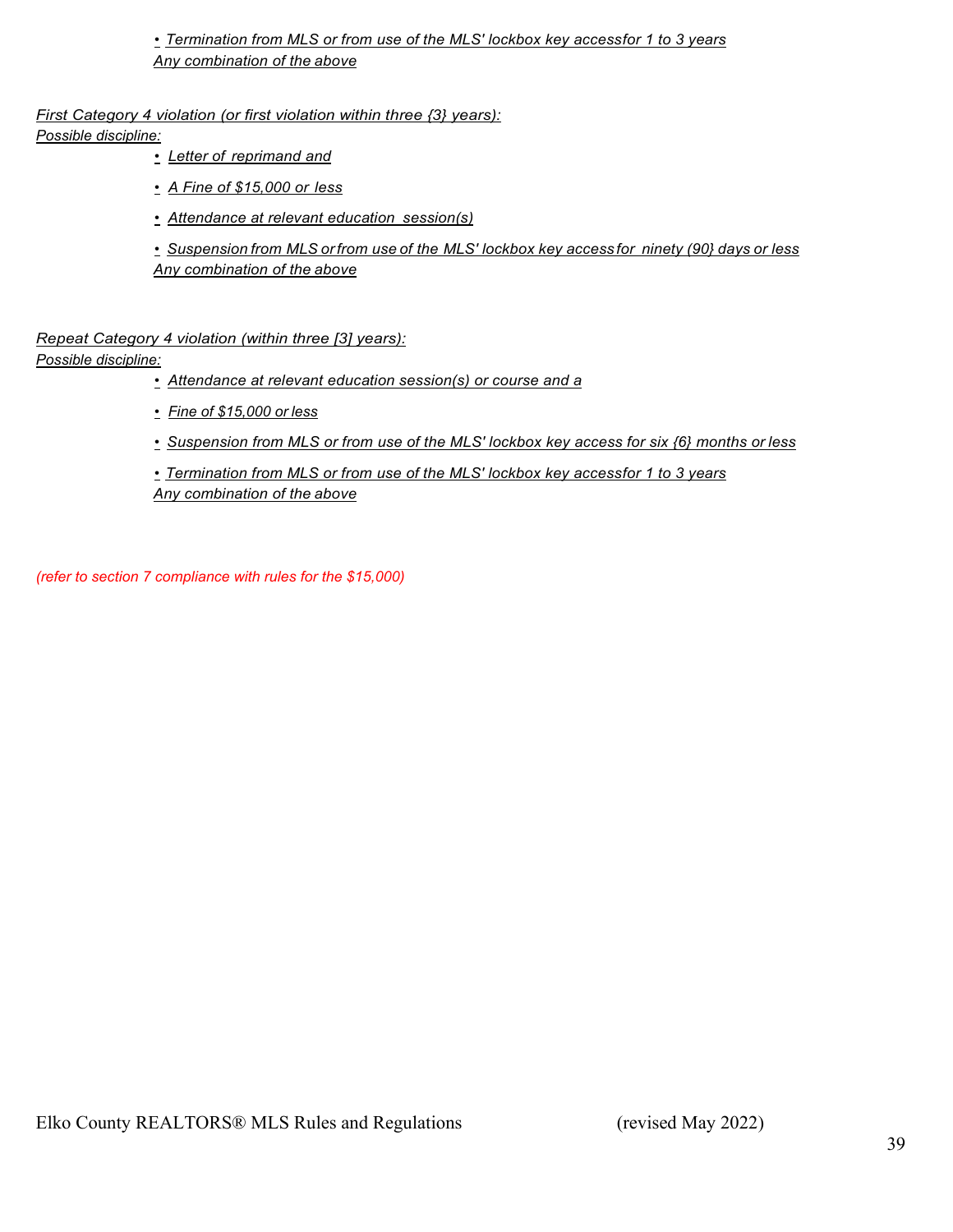|                                                                       | <b>MLS Rules</b>                                                                                                                                                                                                                                                                                                                                            | Fine                                                                                                                                                                                                                                                   | <b>Training or other</b>                                                                                                         |
|-----------------------------------------------------------------------|-------------------------------------------------------------------------------------------------------------------------------------------------------------------------------------------------------------------------------------------------------------------------------------------------------------------------------------------------------------|--------------------------------------------------------------------------------------------------------------------------------------------------------------------------------------------------------------------------------------------------------|----------------------------------------------------------------------------------------------------------------------------------|
|                                                                       |                                                                                                                                                                                                                                                                                                                                                             |                                                                                                                                                                                                                                                        | sanction in lieu of or<br>in addition to a fine                                                                                  |
|                                                                       |                                                                                                                                                                                                                                                                                                                                                             |                                                                                                                                                                                                                                                        |                                                                                                                                  |
| <b>Listing Procedures</b>                                             |                                                                                                                                                                                                                                                                                                                                                             |                                                                                                                                                                                                                                                        |                                                                                                                                  |
| Failure to submit a<br>required listing to the<br><b>MLS</b>          | Section 1 - Listing<br>Procedures, Section 1.01<br>Clear Cooperation,<br>Section 1.3 - Exempted<br>Listings, Section 1.12 -<br>Service Area                                                                                                                                                                                                                 | Level 4<br>Fine \$1000<br>Uncorrected within 5 days<br>\$2000<br>Uncorrected additional 7 days<br>\$4000<br>If still uncorrected for an<br>additional 7 days \$5000 and<br>services suspended until fine is<br>paid in full.                           | Letter of Reprimand<br>Required Attendance at<br>relevant education session(s)<br>or course<br>Or a combination of the<br>above. |
| Failure to comply with<br>Imputing requirements<br>(remarks & photos) | Section 1.1.1 Remarks (5, 9-12)<br>(13) Listing Photos (14) Virtual<br>Staging (Misrepresentation of the<br>Property (Example: modifying the<br>$photo(s)/rendering(s)$ to exclude<br>negative visual elements or include<br>visual elements not physically<br>possible from the specified location paid in full.<br>in the real world)                     | Level <sub>2</sub><br>Fine \$250<br>Uncorrected within 5 days $$500$ relevant education session(s)<br>Uncorrected additional 7 days<br>\$1000<br>If still uncorrected for an<br>additional 7 days \$2000 and<br>services suspended until fine is       | Letter of Reprimand<br>Required Attendance at<br>or course<br>Or a combination of the<br>above.                                  |
| Failure to submit                                                     | Section 1.1.1 - Listing                                                                                                                                                                                                                                                                                                                                     | Level 1                                                                                                                                                                                                                                                | Letter of Reprimand                                                                                                              |
| accurate and complete<br>listing information                          | Input requirements<br>(14) Virtual Staging-No disclosure<br>in public remarks<br>1.11 - Termination Date                                                                                                                                                                                                                                                    | Fine \$100.00<br>Uncorrected 5 days \$200<br>Uncorrected additional 7 days<br>\$400<br>If still uncorrected for an<br>additional 7 days \$800 and<br>services suspended until fine is<br>paid in full                                                  | Required Attendance at<br>relevant education session(s)<br>or course<br>Or a combination of the<br>above.                        |
| Failure to report and<br>update listing<br>information                | Section 1.4 - Change of<br>Status of Listing,<br>Section 1.5 -<br>Withdrawal of Listing<br>Prior to, $1.6$ -<br>Contingencies<br>Applicable to Listings,<br>Section 1.7 - Listing<br>Price Specified, Section<br>2.5 - Reporting Sales to<br>the Service, Reporting<br>Resolutions of<br>Contingencies,<br><b>Reporting Cancellation</b><br>of Pending Sale | Level 2<br>Fine \$250<br>Uncorrected within 5 days $$500$ relevant education session(s)<br>Uncorrected additional 7 days<br>\$1000<br>If still uncorrected for an<br>additional 7 days \$2000 and<br>services suspended until fine is<br>paid in full. | Letter of Reprimand<br>Required Attendance at<br>or course<br>Or a combination of the<br>above.                                  |
| Failure to list properties<br>separately                              | Section 1.8 - Listing Multiple<br><b>Unit Properties</b>                                                                                                                                                                                                                                                                                                    | Level 4<br>Fine \$1000<br>Uncorrected within 5 days<br>\$2000                                                                                                                                                                                          | Letter of Reprimand<br>Required Attendance at<br>relevant education session(s)<br>or course                                      |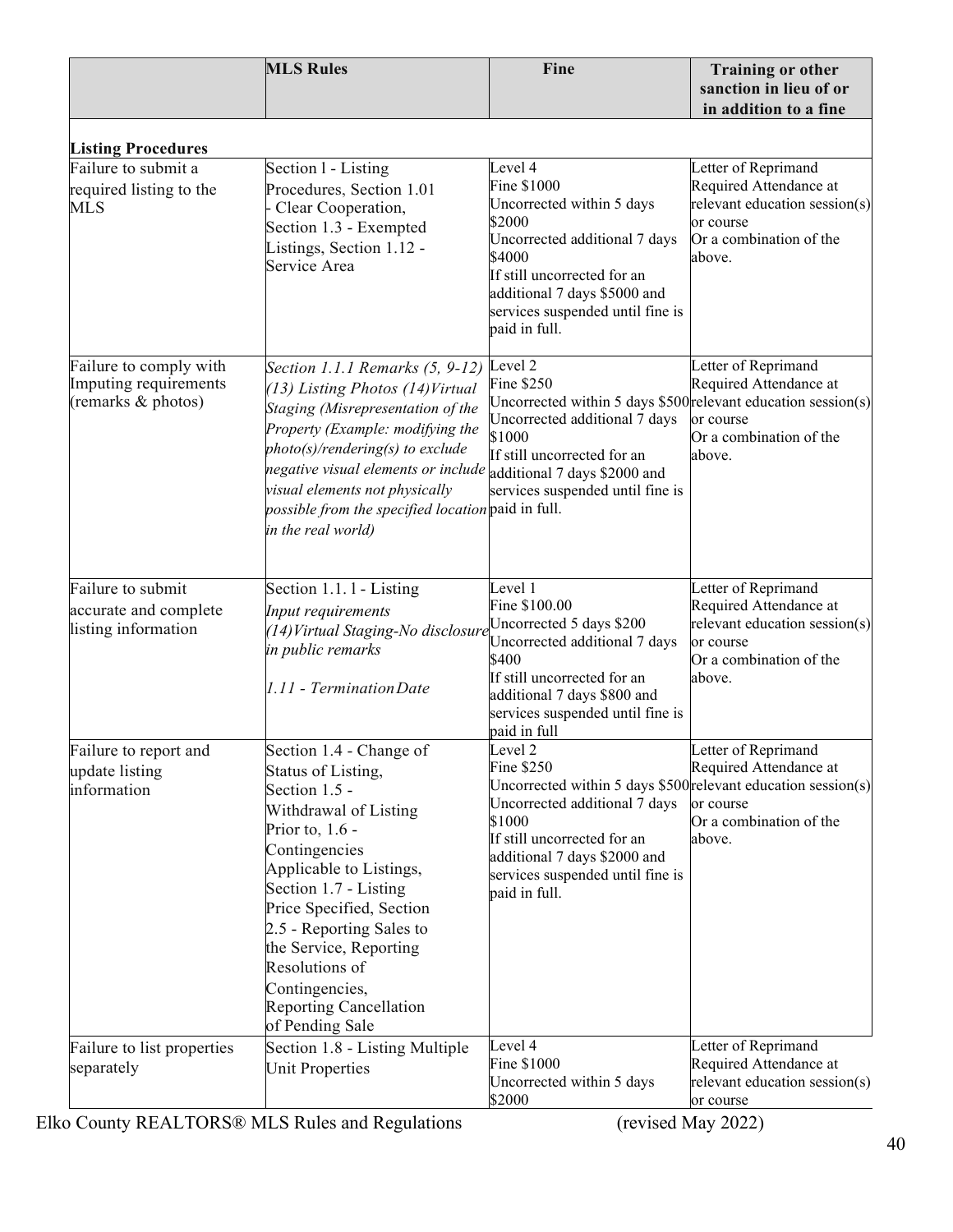|                                           |                                                                                                                           | Uncorrected additional 7 days<br>\$4000<br>If still uncorrected for an<br>additional 7 days \$5000 and<br>services suspended until fine is<br>paid in full.                                                                                                             | Or a combination of the<br>above.                                                                                                |
|-------------------------------------------|---------------------------------------------------------------------------------------------------------------------------|-------------------------------------------------------------------------------------------------------------------------------------------------------------------------------------------------------------------------------------------------------------------------|----------------------------------------------------------------------------------------------------------------------------------|
| <b>Listing Policies</b>                   | Section 1.16 Listing with<br>Unrecorded Maps,<br>Remarks (access information &<br>Steering)                               | Level <sub>2</sub><br><b>Fine \$250</b><br>Uncorrected within 5 days \$500 relevant education session(s)<br>Uncorrected additional 7 days<br>\$1000<br>If still uncorrected for an<br>additional 7 days \$2000 and<br>services suspended until fine is<br>paid in full. | Letter of Reprimand<br>Required Attendance at<br>or course<br>Or a combination of the<br>above.                                  |
| <b>Listing Polices</b>                    | Section 1.16 Real Property,<br>Reservations & Referral Fees,<br>Active Not Available for<br><b>Showing, Modular Homes</b> | Level 1<br>Fine \$100.00<br>Uncorrected 5 days \$200<br>Uncorrected additional 7 days<br>\$400<br>If still uncorrected for an<br>additional 7 days \$800 and<br>services suspended until fine is<br>paid in full                                                        | Letter of Reprimand<br>Required Attendance at<br>relevant education session(s)<br>or course<br>Or a combination of the<br>above. |
| <b>Listing Polices</b>                    | Section 1.16 Coming Soon                                                                                                  | Level 4<br>Fine \$1000<br>Uncorrected within 5 days<br>\$2000<br>Uncorrected additional 7 days<br>\$4000<br>If still uncorrected for an<br>additional 7 days \$5000 and<br>services suspended until fine is<br>paid in full.                                            | Letter of Reprimand<br>Required Attendance at<br>relevant education session(s)<br>or course<br>Or a combination of the<br>above. |
| <b>Listing Procedures</b>                 | Section 1.16 Disclosure of<br>Variable Commission Rate                                                                    | Level 3<br>Fine \$500<br>Uncorrected within 5 days<br>\$1000<br>Uncorrected additional 7 days<br>\$2000<br>If still uncorrected for an<br>additional 7 days \$4000 and<br>services suspended until fine is<br>paid in full                                              | Letter of Reprimand<br>Required Attendance at<br>relevant education session(s)<br>or course<br>Or a combination of the<br>above. |
| <b>Selling Procedures</b>                 |                                                                                                                           |                                                                                                                                                                                                                                                                         |                                                                                                                                  |
| Failure to follow<br>showing instructions | Section 2 - Showings<br>and Negotiations                                                                                  | Level 1<br>Fine \$100.00<br>Uncorrected 5 days \$200<br>Uncorrected additional 7<br>days \$400<br>If still uncorrected for an<br>additional 7 days \$800 and<br>services suspended until fine<br>is paid in full                                                        | Letter of Reprimand<br>Required Attendance at<br>relevant education session(s)<br>or course<br>Or a combination of the<br>above. |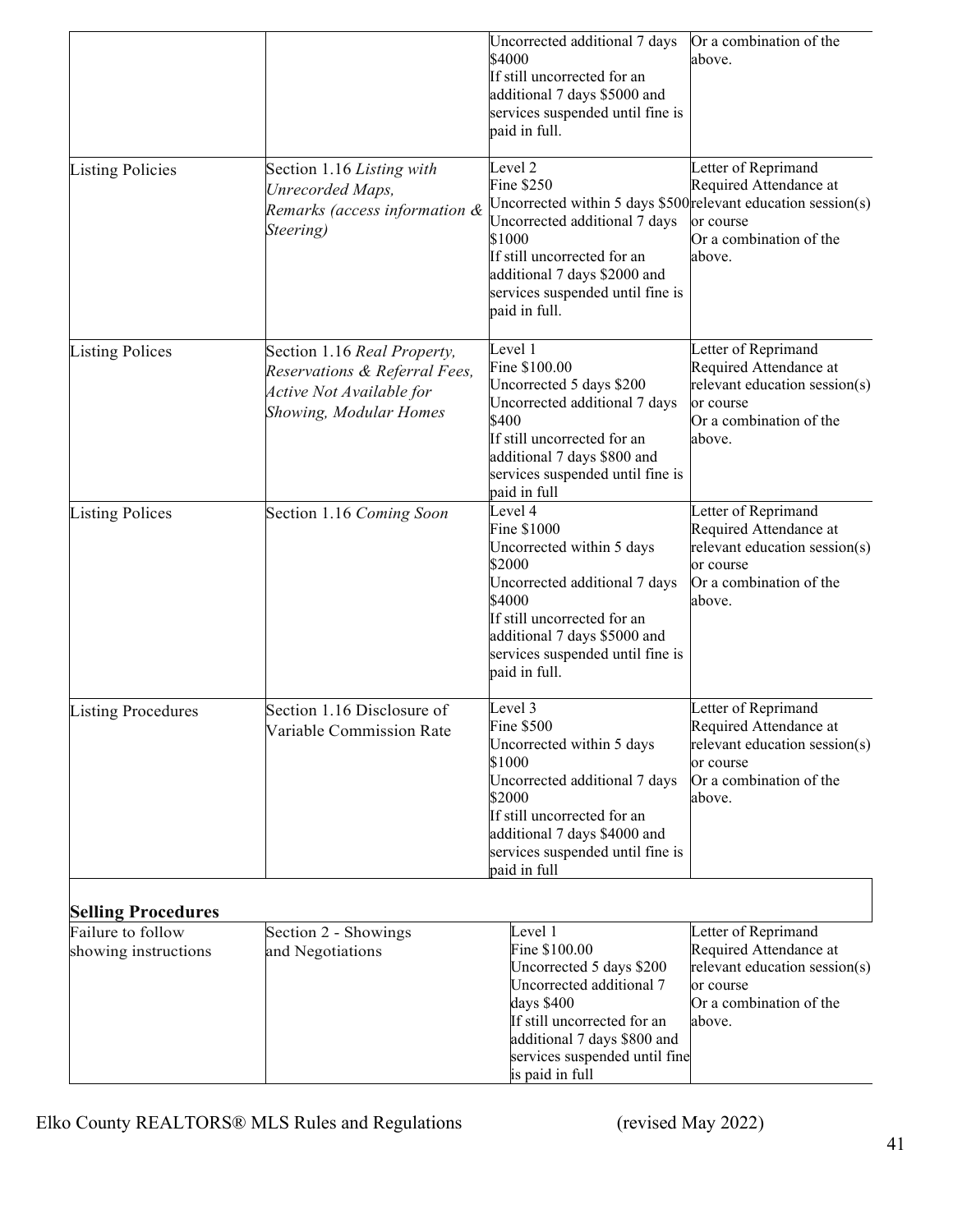| Failure to present an offer<br>or provide written<br>confirmation of an offer<br>being submitted | Section 2.1 - Presentation of<br>Offers, Section 2.2 -<br>Submission of Written Offers<br>and Counter Offers, Section 2.3<br>Right of Cooperating<br>Broker in Presentation of Offer,<br>Section 2.4 - Right of Listing<br>Broker in Presentation of<br>Counteroffer, | Level 4<br>Fine \$1000<br>Uncorrected within 5 days<br>\$2000<br>Uncorrected additional 7<br>days \$4000<br>If still uncorrected for an<br>additional 7 days \$5000 and<br>services suspended until fine<br>is paid in full. | Letter of Reprimand<br>Required Attendance at<br>relevant education session(s)<br>or course<br>Or a combination of the<br>above. |
|--------------------------------------------------------------------------------------------------|-----------------------------------------------------------------------------------------------------------------------------------------------------------------------------------------------------------------------------------------------------------------------|------------------------------------------------------------------------------------------------------------------------------------------------------------------------------------------------------------------------------|----------------------------------------------------------------------------------------------------------------------------------|
| Advertising a listing<br>without authority                                                       | Section 2,7 - Advertising of<br>Listings Filed with the Service                                                                                                                                                                                                       | Level 4<br>Fine \$1000<br>Uncorrected within 5 days<br>\$2000<br>Uncorrected additional 7<br>days \$4000<br>If still uncorrected for an<br>additional 7 days \$5000 and<br>services suspended until fine<br>is paid in full. | Letter of Reprimand<br>Required Attendance at<br>relevant education session(s)<br>or course<br>Or a combination of the<br>above. |
| To misrepresent access to,<br>and the ability to<br>show, a property                             | Section 2.10 - Availability of<br><b>Listed Property</b>                                                                                                                                                                                                              | Level 4<br>Fine \$1000<br>Uncorrected within 5 days<br>\$2000<br>Uncorrected additional 7<br>days \$4000<br>If still uncorrected for an<br>additional 7 days \$5000 and<br>services suspended until fine<br>is paid in full. | Letter of Reprimand<br>Required Attendance at<br>relevant education session(s)<br>or course<br>Or a combination of the<br>above. |
| Providing MLS<br>information to brokers or<br>firms that do not<br>participate in MLS            | Section 4 - Information for<br>Participants Only                                                                                                                                                                                                                      | Level 4<br>Fine \$1000<br>Uncorrected within 5 days<br>\$2000<br>Uncorrected additional 7<br>days \$4000<br>If still uncorrected for an<br>additional 7 days \$5000 and<br>services suspended until fine<br>is paid in full. | Letter of Reprimand<br>Required Attendance at<br>relevant education session(s)<br>or course<br>Or a combination of the<br>above. |
| Violation of for sale<br>and sold sign rules                                                     | Section 4.1 - For Sale Signs,<br>Section 4.2 - Sold<br>Signs                                                                                                                                                                                                          | Level 1<br>Fine \$100.00<br>Uncorrected 5 days \$200<br>Uncorrected additional 7<br>days \$400<br>If still uncorrected for an<br>additional 7 days \$800 and<br>services suspended until fine<br>is paid in full             | Letter of Reprimand<br>Required Attendance at<br>relevant education session(s)<br>or course<br>Or a combination of the<br>above. |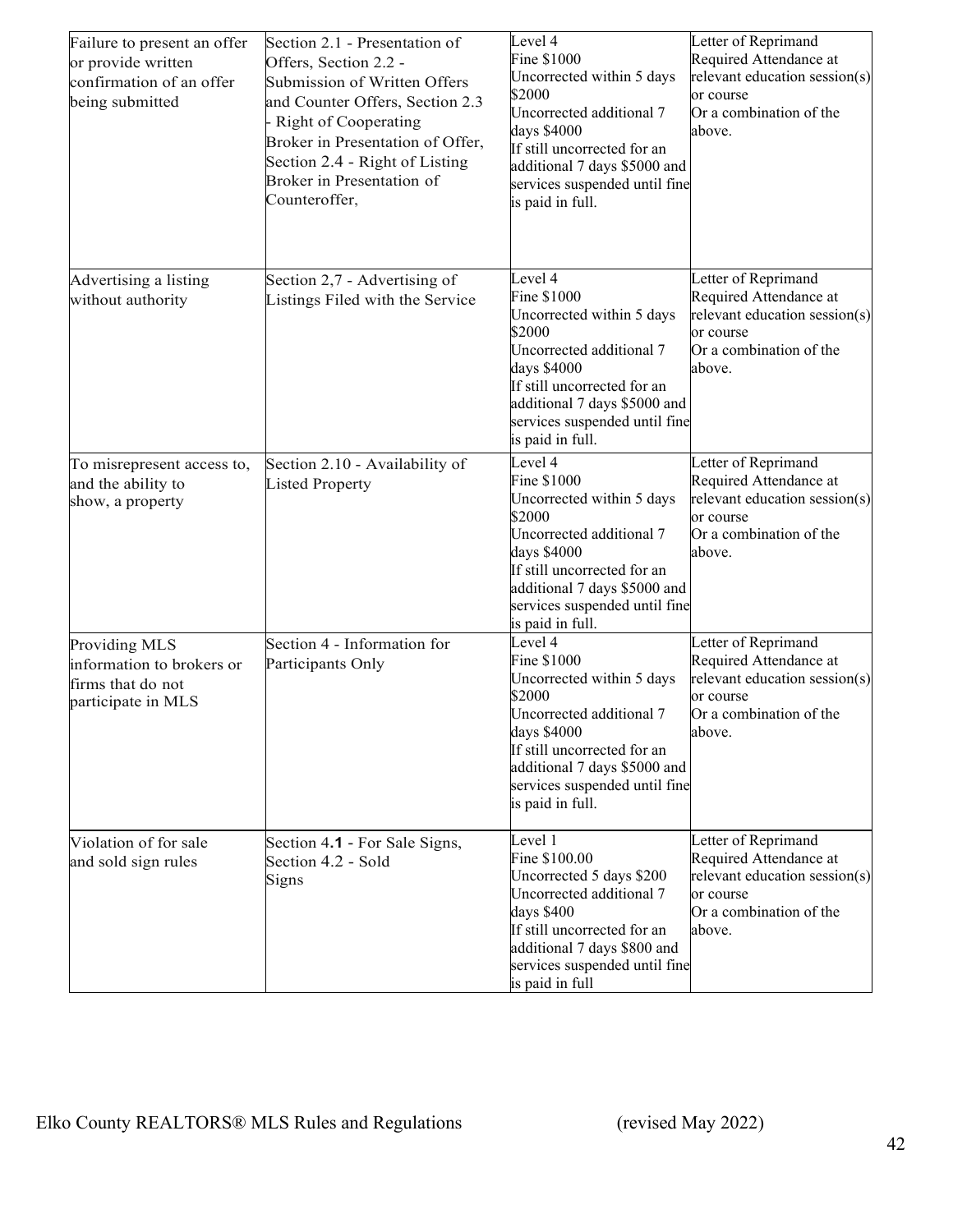| Unauthorized<br>solicitation of seller                    | Section 4.3 -<br>Solicitation of Listing Filed<br>with the Service                                     | Level 4<br>Fine \$1000<br>Uncorrected within 5 days                                                                                                                                                                            | Letter of Reprimand<br>Required Attendance at<br>relevant education session(s)                                                   |
|-----------------------------------------------------------|--------------------------------------------------------------------------------------------------------|--------------------------------------------------------------------------------------------------------------------------------------------------------------------------------------------------------------------------------|----------------------------------------------------------------------------------------------------------------------------------|
|                                                           |                                                                                                        | \$2000<br>Uncorrected additional 7<br>days \$4000<br>If still uncorrected for an<br>additional 7 days \$5000 and<br>services suspended until fine<br>is paid in full.                                                          | or course<br>Or a combination of the<br>above.                                                                                   |
| Misuse of terms MLS<br>and multiple listing<br>service    | Section4-Information for<br>Participants Only 4.4- Use of<br>Terms MLS and Multiple Listing<br>Service | Level 4<br>Fine \$2000<br>Uncorrected within 5 days<br>\$4000<br>Uncorrected additional 7<br>days \$8000<br>If still uncorrected for an<br>additional 7 days \$15,000<br>and services suspended until<br>fine is paid in full. | Letter of Reprimand<br>Required Attendance at<br>relevant education session(s)<br>or course<br>Or a combination of the<br>above. |
| Failure to include<br>cooperative<br>compensation         | Section 5 -<br>Compensation Specified on Each<br>Listing                                               | Level 3<br><b>Fine \$500</b><br>Uncorrected 5 days \$1000<br>Uncorrected additional 7<br>days \$2000<br>If still uncorrected for an<br>additional 7 days \$4000 and<br>services suspended until fine<br>is paid in full        | Letter of Reprimand<br>Required Attendance at<br>relevant education session(s)<br>or course<br>Or a combination of the<br>above. |
| Failure to disclose<br>Potential short sales              | Section 5.0.1 -<br>Disclosing Potential Short<br>Sales                                                 | Level 4<br>Fine \$1000<br>Uncorrected within 5 days<br>\$2000<br>Uncorrected additional 7<br>days \$4000<br>If still uncorrected for an<br>additional 7 days \$5000 and<br>services suspended until fine<br>is paid in full.   | Letter of Reprimand<br>Required Attendance at<br>relevant education session(s)<br>or course<br>Or a combination of the<br>above. |
| Failure to disclose status<br>as a principal or purchaser | Section 5.1 - Participant as<br>Principal, Section 5.2<br>- Participant as<br>Purchaser                | Level 4<br>Fine \$1000<br>Uncorrected within 5 days<br>\$2000<br>Uncorrected additional 7<br>days \$4000<br>If still uncorrected for an<br>additional 7 days \$5000 and<br>services suspended until fine<br>is paid in full.   | Letter of Reprimand<br>Required Attendance at<br>relevant education session(s)<br>or course<br>Or a combination of the<br>above. |
| <b>Service Charges</b>                                    |                                                                                                        |                                                                                                                                                                                                                                |                                                                                                                                  |
| Failure to pay MLS<br>Dues, Fees and<br>Changes           | Section 6 - Service Fees and<br>Charges                                                                | Suspension of services<br>Late Fee \$50.00<br>Reinstatement Fee \$150.                                                                                                                                                         | Suspension<br>Late Fee<br>Reinstatement Fee                                                                                      |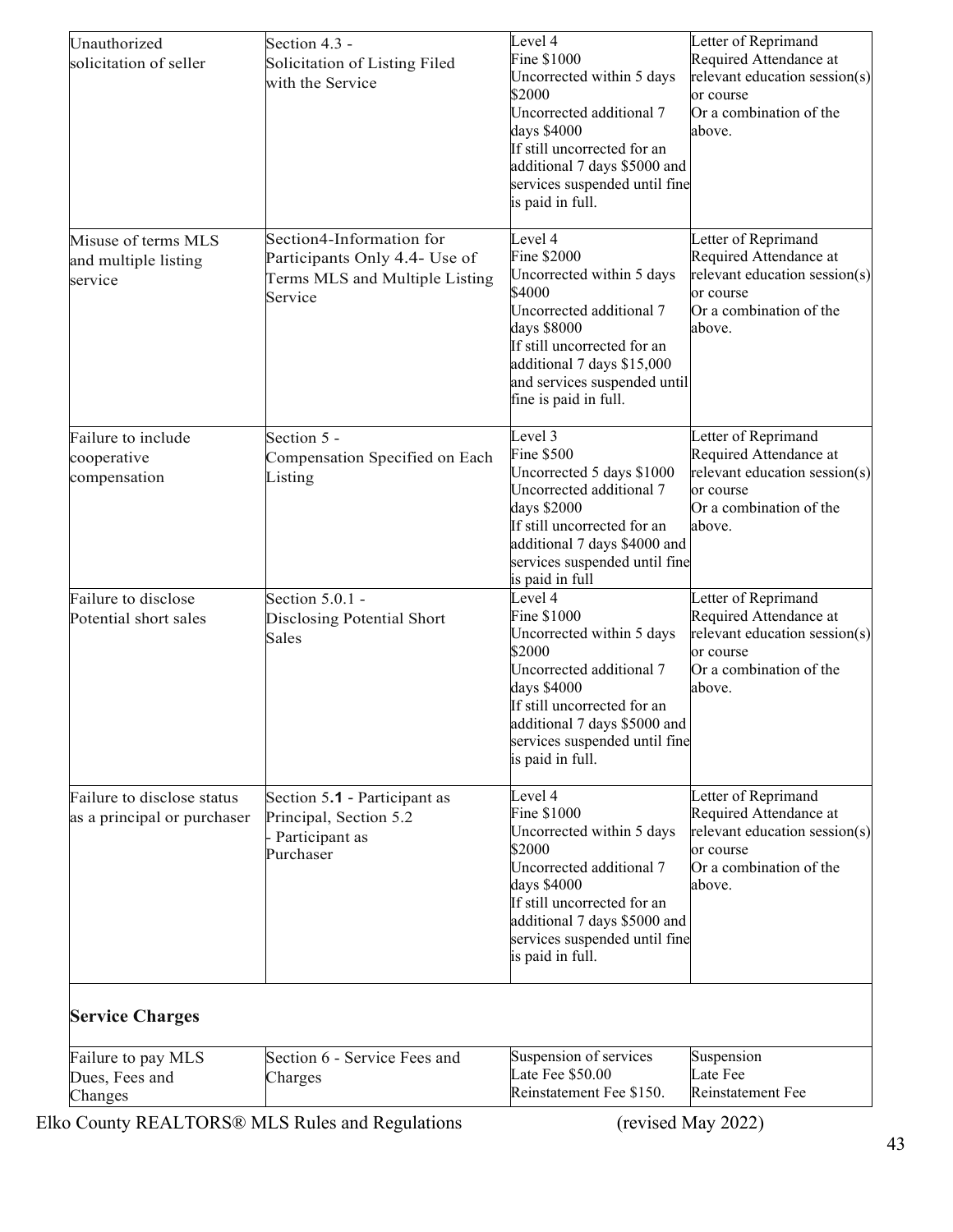|                                                                                    |                                                                                                                                                                                                                                |                                                                                                                                                                                                                                  | Or a combination of the<br>above.                                                                                                |
|------------------------------------------------------------------------------------|--------------------------------------------------------------------------------------------------------------------------------------------------------------------------------------------------------------------------------|----------------------------------------------------------------------------------------------------------------------------------------------------------------------------------------------------------------------------------|----------------------------------------------------------------------------------------------------------------------------------|
| <b>Confidentiality of MLS Information</b>                                          |                                                                                                                                                                                                                                |                                                                                                                                                                                                                                  |                                                                                                                                  |
| Misuse or unauthorized                                                             | Section 10- Confidentiality of<br>distribution of MLS content MLS Information, Section 12<br>Distribution, Section<br>12.1 - Display, Section<br>12.2 - Reproduction, Section 13<br>- Limitations on Use of MLS<br>Information | Level 4<br>Fine \$2500<br>Uncorrected within 5 days<br>\$5000<br>Uncorrected additional 7<br>days \$10,000<br>If still uncorrected for an<br>additional 7 days \$15,000<br>and services suspended until<br>fine is paid in full. | Letter of Reprimand<br>Required Attendance at<br>relevant education session(s)<br>or course<br>Or a combination of the<br>above. |
|                                                                                    | <b>Standards of Conduct-Referred to Code of Ethics</b>                                                                                                                                                                         |                                                                                                                                                                                                                                  |                                                                                                                                  |
| <b>Orientation</b>                                                                 |                                                                                                                                                                                                                                |                                                                                                                                                                                                                                  |                                                                                                                                  |
| Failure to complete<br>orientation or<br>continuing education                      | Section 17 - Orientation                                                                                                                                                                                                       | Member's services will be<br>suspended.<br>Current service reactivation Or a combination of the<br>fee paid in full.                                                                                                             | Course completion<br><b>Reactivation Fee</b><br>above                                                                            |
| <b>Internet Data Exchange (IDX)</b>                                                |                                                                                                                                                                                                                                |                                                                                                                                                                                                                                  |                                                                                                                                  |
| Failure to notify and<br>provide access to an<br><b>IDX</b> display                | Section 18.2.1                                                                                                                                                                                                                 | Level 4<br>Fine \$1000<br>Uncorrected within 5 days<br>\$2000<br>Uncorrected additional 7<br>days \$4000<br>If still uncorrected for an<br>additional 7 days \$5000 and<br>services suspended until fine<br>is paid in full.     | Letter of Reprimand<br>Required Attendance at<br>relevant education session(s)<br>or course<br>Or a combination of the<br>above. |
| Misuse of IDX content                                                              | Section 18.2.2                                                                                                                                                                                                                 | Level 4<br>Fine \$1000<br>Uncorrected within 5 days<br>\$2000<br>Uncorrected additional 7<br>days \$4000<br>If still uncorrected for an<br>additional 7 days \$5000 and<br>services suspended until fine<br>is paid in full.     | Letter of Reprimand<br>Required Attendance at<br>relevant education session(s)<br>or course<br>Or a combination of the<br>above. |
| Failure to withhold<br>listing or property<br>address per seller's<br>instructions | Section 18.2.3                                                                                                                                                                                                                 | Level 4<br>Fine \$1000<br>Uncorrected within 5 days<br>\$2000<br>Uncorrected additional 7<br>days \$4000<br>If still uncorrected for an                                                                                          | Letter of Reprimand<br>Required Attendance at<br>relevant education session(s)<br>or course<br>Or a combination of the<br>above. |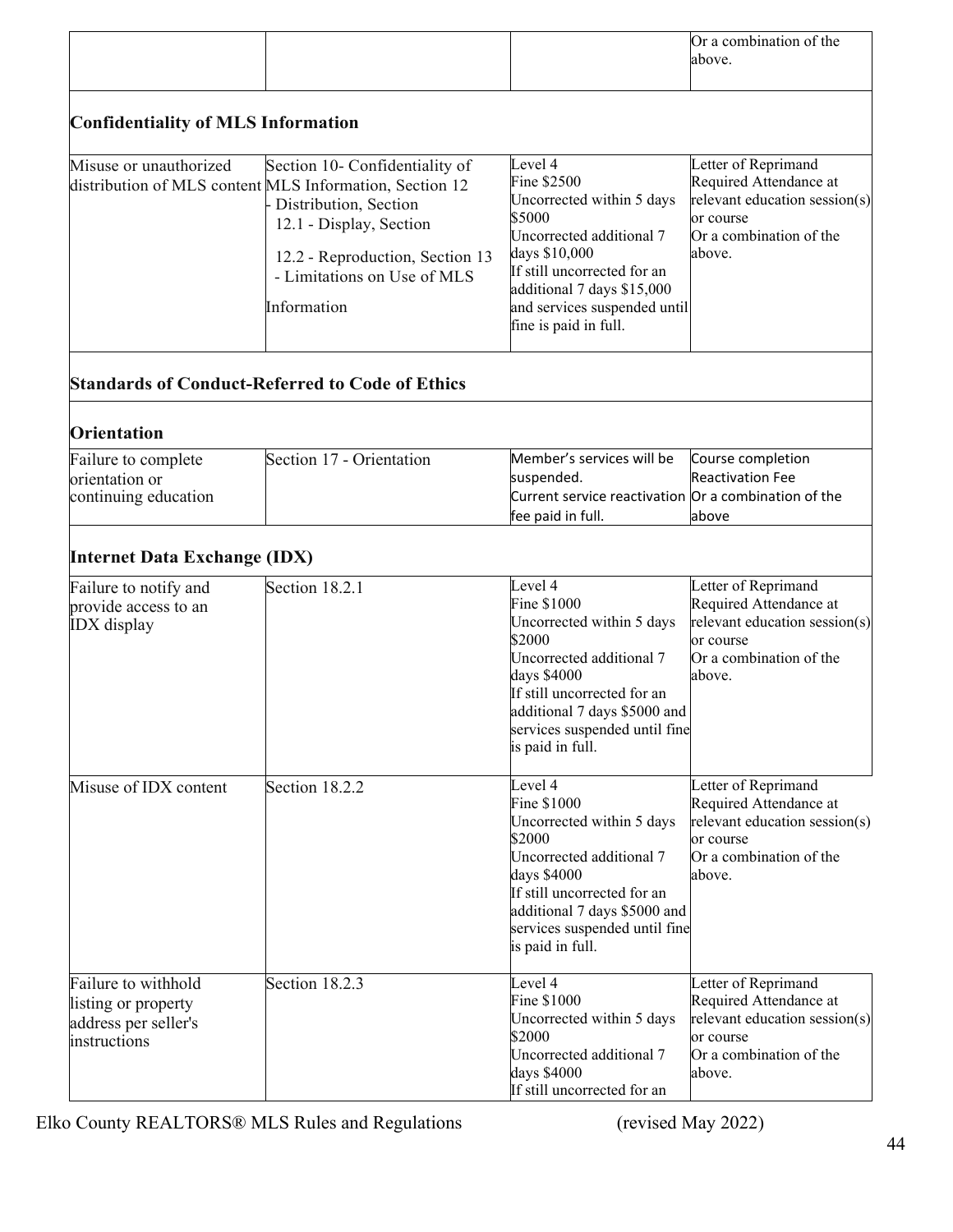|                                                                                                                  |                | additional 7 days \$5000 and<br>services suspended until fine<br>is paid in full.                                                                                                                                              |                                                                                                                                  |
|------------------------------------------------------------------------------------------------------------------|----------------|--------------------------------------------------------------------------------------------------------------------------------------------------------------------------------------------------------------------------------|----------------------------------------------------------------------------------------------------------------------------------|
| Failure to refresh<br>download within 12<br>hours                                                                | Section 18.2.5 | Level 4<br>Fine \$1000<br>Uncorrected within 5 days<br>\$2000<br>Uncorrected additional 7<br>days \$4000<br>If still uncorrected for an<br>additional 7 days \$5000 and<br>services suspended until fine<br>is paid in full.   | Letter of Reprimand<br>Required Attendance at<br>relevant education session(s)<br>or course<br>Or a combination of the<br>above. |
| Unauthorized<br>distribution of MLS<br>database                                                                  | Section 18.2.6 | Level 4<br>Fine \$1000<br>Uncorrected within 5 days<br>\$2000<br>Uncorrected additional 7<br>days \$4000<br>If still uncorrected for an<br>additional 7 days \$5000 and<br>services suspended until fine<br>is paid in full.   | Letter of Reprimand<br>Required Attendance at<br>relevant education session(s)<br>or course<br>Or a combination of the<br>above. |
| Failure to disclose the<br>name of the brokerage<br>firm                                                         | Section 18.2.7 | Level $4$<br>Fine \$1000<br>Uncorrected within 5 days<br>\$2000<br>Uncorrected additional 7<br>days \$4000<br>If still uncorrected for an<br>additional 7 days \$5000 and<br>services suspended until fine<br>is paid in full. | Letter of Reprimand<br>Required Attendance at<br>relevant education session(s)<br>or course<br>Or a combination of the<br>above. |
| Failure to disable third-<br>party comments and<br><b>AVMs</b>                                                   | Section 18.2.8 | Level 4<br>Fine \$1000<br>Uncorrected within 5 days<br>\$2000<br>Uncorrected additional 7<br>days \$4000<br>If still uncorrected for an<br>additional 7 days \$5000 and<br>services suspended until fine<br>is paid in full.   | Letter of Reprimand<br>Required Attendance at<br>relevant education session(s)<br>or course<br>Or a combination of the<br>above. |
| Failure to include email<br>address or telephone<br>number for displaying<br>broker, or to<br>correct false data | Section 18.2.9 | Level 4<br>Fine \$1000<br>Uncorrected within 5 days<br>\$2000<br>Uncorrected additional 7<br>days \$4000<br>If still uncorrected for an<br>additional 7 days \$5000 and<br>services suspended until fine<br>is paid in full.   | Letter of Reprimand<br>Required Attendance at<br>relevant education session(s)<br>or course<br>Or a combination of the<br>above. |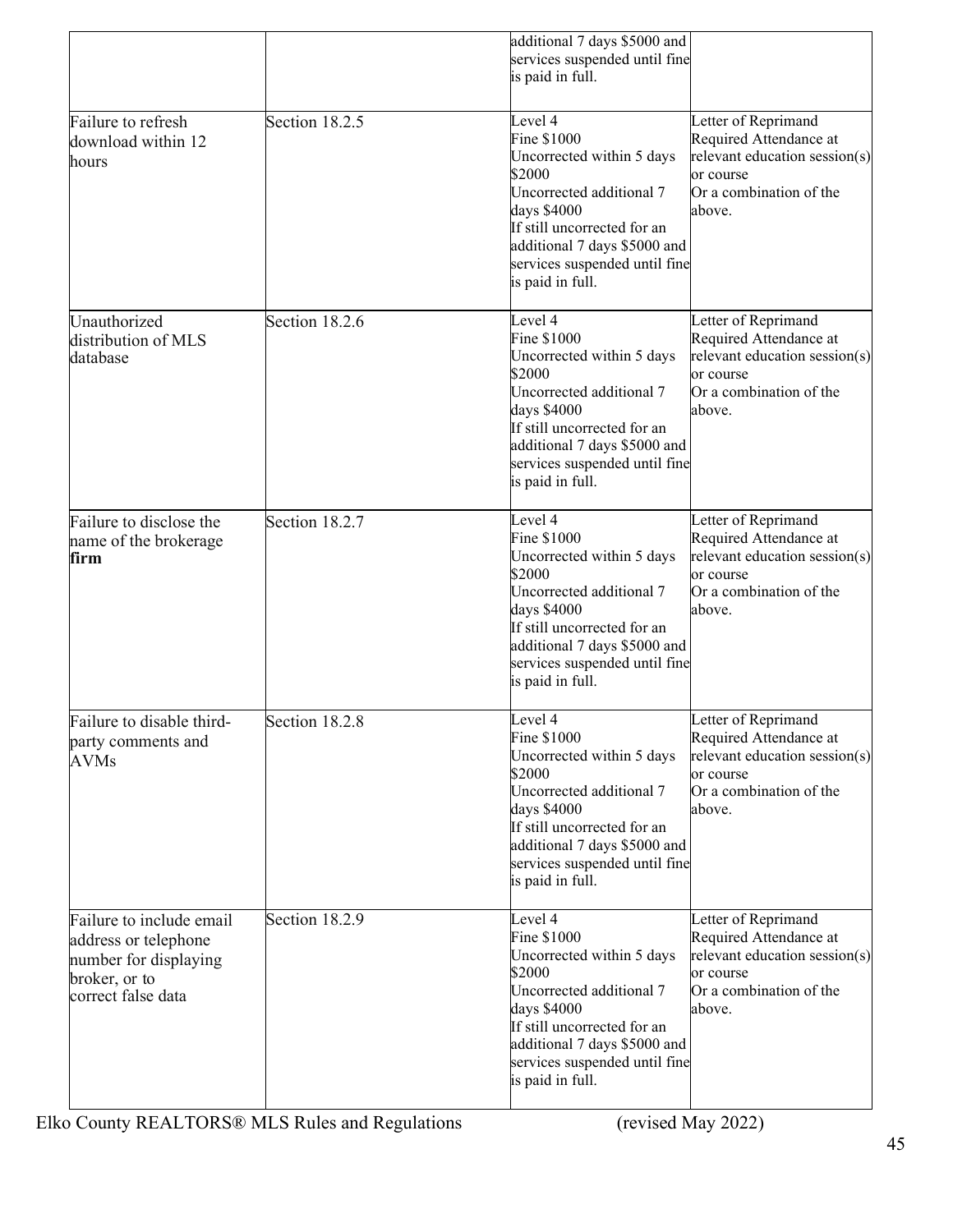| Modifying or<br>manipulating other<br>participants listings                            | Section 18.2.11 | Level 4<br>Fine \$1000<br>Uncorrected within 5 days<br>\$2000<br>Uncorrected additional 7<br>days \$4000<br>If still uncorrected for an<br>additional 7 days \$5000 and<br>services suspended until fine<br>is paid in full. | Letter of Reprimand<br>Required Attendance at<br>relevant education session(s)<br>or course<br>Or a combination of the<br>above. |
|----------------------------------------------------------------------------------------|-----------------|------------------------------------------------------------------------------------------------------------------------------------------------------------------------------------------------------------------------------|----------------------------------------------------------------------------------------------------------------------------------|
| Failure to identify the<br>listing firm                                                | Section 18.2.12 | Level 4<br>Fine \$1000<br>Uncorrected within 5 days<br>\$2000<br>Uncorrected additional 7<br>days \$4000<br>If still uncorrected for an<br>additional 7 days \$5000 and<br>services suspended until fine<br>is paid in full. | Letter of Reprimand<br>Required Attendance at<br>relevant education session(s)<br>or course<br>Or a combination of the<br>above. |
| Display of prohibited fields Section 18.3.1                                            |                 | Level 4<br>Fine \$1000<br>Uncorrected within 5 days<br>\$2000<br>Uncorrected additional 7<br>days \$4000<br>If still uncorrected for an<br>additional 7 days \$5000 and<br>services suspended until fine<br>is paid in full. | Letter of Reprimand<br>Required Attendance at<br>relevant education session(s)<br>or course<br>Or a combination of the<br>above. |
| Failure to identify the<br>listing agent                                               | Section 18.3.4  | Level 4<br>Fine \$1000<br>Uncorrected within 5 days<br>\$2000<br>Uncorrected additional 7<br>days \$4000<br>If still uncorrected for an<br>additional 7 days \$5000 and<br>services suspended until fine<br>is paid in full. | Letter of Reprimand<br>Required Attendance at<br>relevant education session(s)<br>or course<br>Or a combination of the<br>above. |
| Subscriber's display of IDX Section 18.3.5<br>content without<br>participant's consent |                 | Level 4<br>Fine \$1000<br>Uncorrected within 5 days<br>\$2000<br>Uncorrected additional 7<br>days \$4000<br>If still uncorrected for an<br>additional 7 days \$5000 and<br>services suspended until fine<br>is paid in full. | Letter of Reprimand<br>Required Attendance at<br>relevant education session(s)<br>or course<br>Or a combination of the<br>above. |
| Failure to include the<br>MLS as the source of<br>the information                      | Section 18.3.7  | Level 4<br>Fine \$1000<br>Uncorrected within 5 days<br>\$2000                                                                                                                                                                | Letter of Reprimand<br>Required Attendance at<br>relevant education session(s)<br>or course                                      |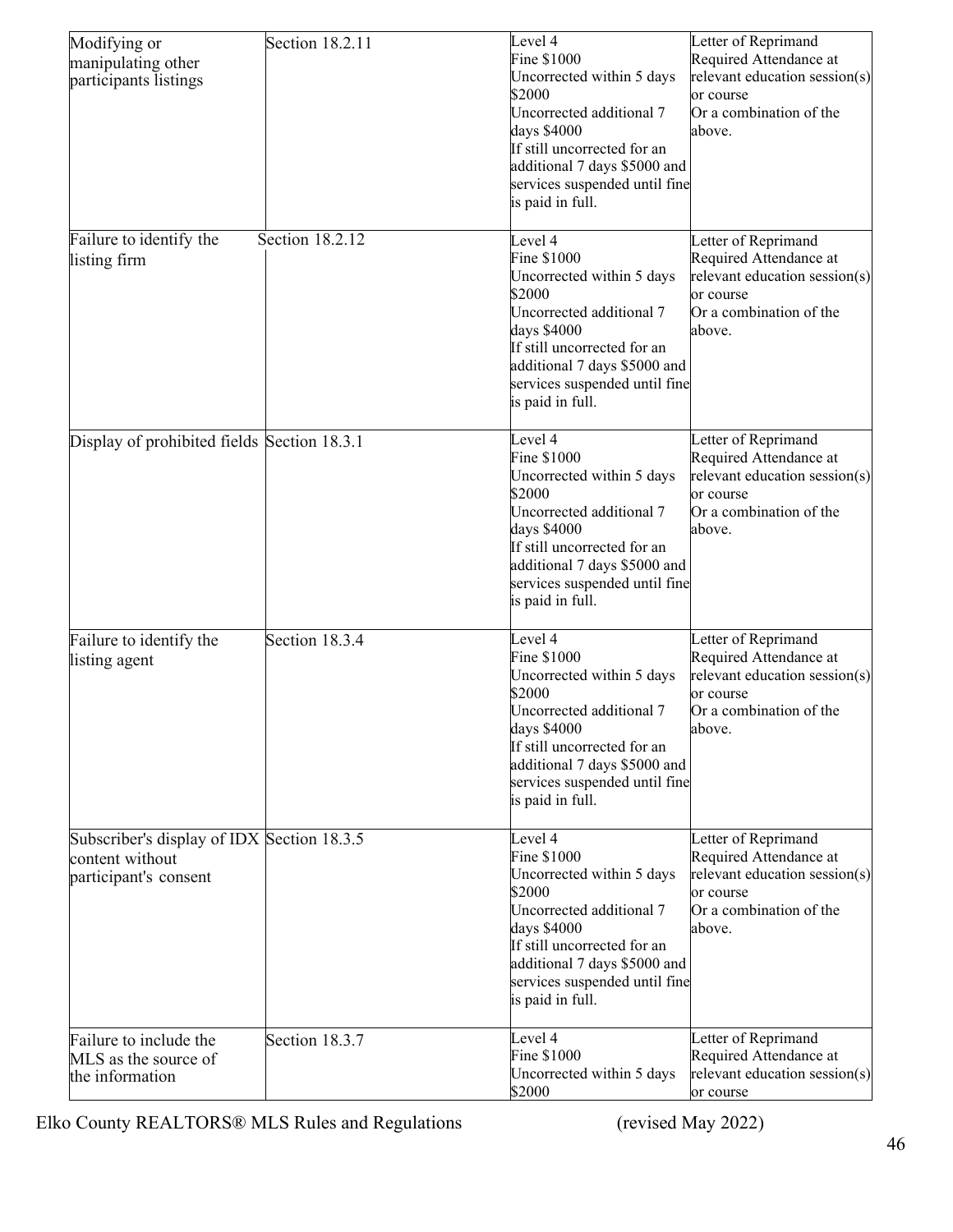|                                                                          |                                     | Uncorrected additional 7<br>days \$4000<br>If still uncorrected for an<br>additional 7 days \$5000 and<br>services suspended until fine<br>is paid in full.                                                                  | Or a combination of the<br>above.                                                                                                |
|--------------------------------------------------------------------------|-------------------------------------|------------------------------------------------------------------------------------------------------------------------------------------------------------------------------------------------------------------------------|----------------------------------------------------------------------------------------------------------------------------------|
| Failure to include<br>required disclaimers                               | Section 18.3.8                      | Level 4<br>Fine \$1000<br>Uncorrected within 5 days<br>\$2000<br>Uncorrected additional 7<br>days \$4000<br>If still uncorrected for an<br>additional 7 days \$5000 and<br>services suspended until fine<br>is paid in full. | Letter of Reprimand<br>Required Attendance at<br>relevant education session(s)<br>or course<br>Or a combination of the<br>above. |
| Exceeding the number of<br>listings to consumer<br>inquires              | Section 18.3.9                      | Level 4<br>Fine \$1000<br>Uncorrected within 5 days<br>\$2000<br>Uncorrected additional 7<br>days \$4000<br>If still uncorrected for an<br>additional 7 days \$5000 and<br>services suspended until fine<br>is paid in full. | Letter of Reprimand<br>Required Attendance at<br>relevant education session(s)<br>or course<br>Or a combination of the<br>above. |
| Failure to separate<br>displays from other<br>sources                    | Section 18.3.11                     | Level 4<br>Fine \$1000<br>Uncorrected within 5 days<br>\$2000<br>Uncorrected additional 7<br>days \$4000<br>If still uncorrected for an<br>additional 7 days \$5000 and<br>services suspended until fine<br>is paid in full. | Letter of Reprimand<br>Required Attendance at<br>relevant education session(s)<br>or course<br>Or a combination of the<br>above. |
| Displaying prohibited<br>statuses and<br>sellers/occupant<br>information | Section 18.3.12, Section<br>18.3.13 | Level 4<br>Fine \$1000<br>Uncorrected within 5 days<br>\$2000<br>Uncorrected additional 7<br>days \$4000<br>If still uncorrected for an<br>additional 7 days \$5000 and<br>services suspended until fine<br>is paid in full. | Letter of Reprimand<br>Required Attendance at<br>relevant education session(s)<br>or course<br>Or a combination of the<br>above. |
| Failure to employ<br>required security protection                        | Section 18.3.14                     | Level 4<br>Fine \$1000<br>Uncorrected within 5 days<br>\$2000<br>Uncorrected additional 7<br>days \$4000<br>If still uncorrected for an<br>additional 7 days \$5000 and<br>services suspended until fine                     | Letter of Reprimand<br>Required Attendance at<br>relevant education session(s)<br>or course<br>Or a combination of the<br>above. |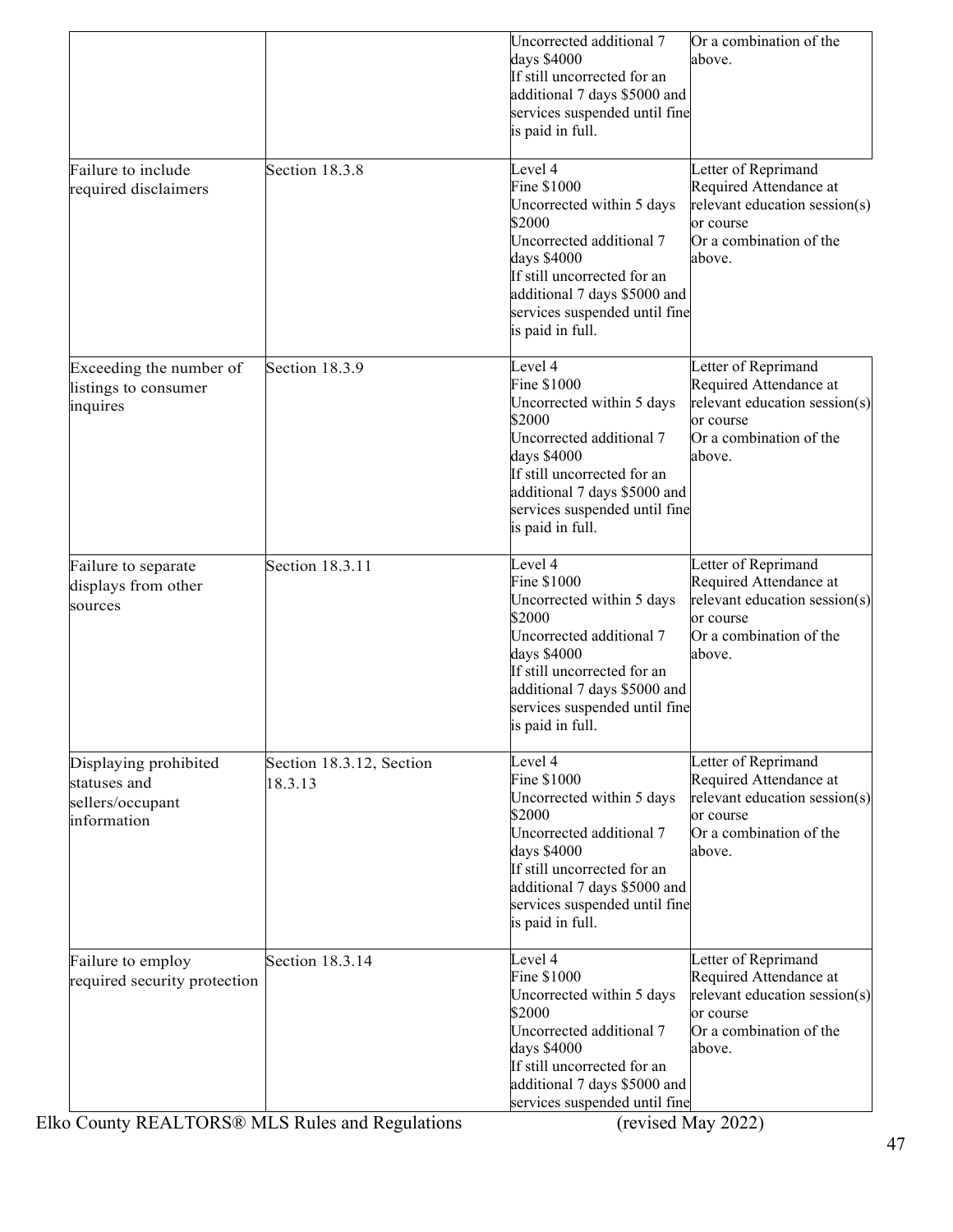|                                                                                                                                 |                                      | is paid in full.                                                                                                                                                                                                             |                                                                                                                                  |
|---------------------------------------------------------------------------------------------------------------------------------|--------------------------------------|------------------------------------------------------------------------------------------------------------------------------------------------------------------------------------------------------------------------------|----------------------------------------------------------------------------------------------------------------------------------|
|                                                                                                                                 |                                      |                                                                                                                                                                                                                              |                                                                                                                                  |
| maintain an<br>Failure to<br>audit trail of consumer<br>activity                                                                | Section 18.3.15                      | Level 4<br>Fine \$1000<br>Uncorrected within 5 days<br>\$2000<br>Uncorrected additional 7<br>days \$4000<br>If still uncorrected for an<br>additional 7 days \$5000 and<br>services suspended until fine<br>is paid in full. | Letter of Reprimand<br>Required Attendance at<br>relevant education session(s)<br>or course<br>Or a combination of the<br>above. |
| Failure to comply with the<br>MLS's advertising rule on<br>pages with IDX<br>listings                                           | Section 18.3.16                      | Level 4<br>Fine \$1000<br>Uncorrected within 5 days<br>\$2000<br>Uncorrected additional 7<br>days \$4000<br>If still uncorrected for an<br>additional 7 days \$5000 and<br>services suspended until fine<br>is paid in full. | Letter of Reprimand<br>Required Attendance at<br>relevant education session(s)<br>or course<br>Or a combination of the<br>above. |
| <b>Virtual Office Websites</b>                                                                                                  |                                      |                                                                                                                                                                                                                              |                                                                                                                                  |
| Failure to establish a<br>broker-consumer<br>relationship, or to<br>receive participant<br>consent for non<br>principal display | Section 19.1a, Section<br>19.3 a. i. | Level 4<br>Fine \$1000<br>Uncorrected within 5 days<br>\$2000<br>Uncorrected additional 7<br>days \$4000<br>If still uncorrected for an<br>additional 7 days \$5000 and<br>services suspended until fine<br>is paid in full. | Letter of Reprimand<br>Required Attendance at<br>relevant education session(s)<br>or course<br>Or a combination of the<br>above. |
| Failure to obtain a name,<br>email address,<br>username, and password<br>for<br>registrants                                     | Section 19.3 a. ii. and iii.         | Level 4<br>Fine \$1000<br>Uncorrected within 5 days<br>\$2000<br>Uncorrected additional 7<br>days \$4000<br>If still uncorrected for an<br>additional 7 days \$5000 and<br>services suspended until fine<br>is paid in full. | Letter of Reprimand<br>Required Attendance at<br>relevant education session(s)<br>or course<br>Or a combination of the<br>above. |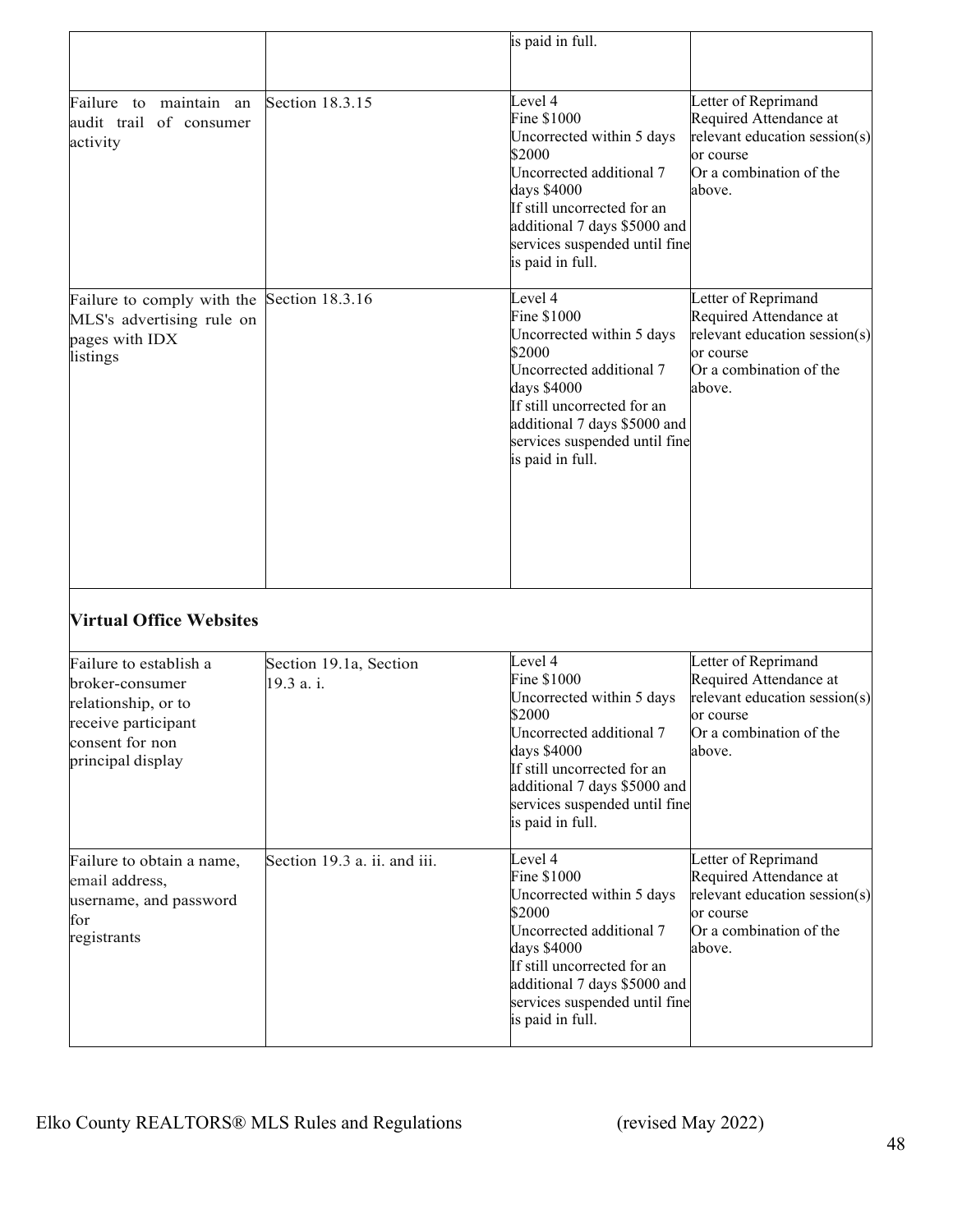| Failure to expire<br>passwords for registrants<br>or to keep records for<br>not less than 180 days<br>after<br>expiration                                            | Section 19.3 b. | Level 4<br>Fine \$1000<br>Uncorrected within 5 days<br>\$2000<br>Uncorrected additional 7<br>days \$4000<br>If still uncorrected for an<br>additional 7 days \$5000 and<br>services suspended until fine<br>is paid in full. | Letter of Reprimand<br>Required Attendance at<br>relevant education session(s)<br>or course<br>Or a combination of the<br>above. |
|----------------------------------------------------------------------------------------------------------------------------------------------------------------------|-----------------|------------------------------------------------------------------------------------------------------------------------------------------------------------------------------------------------------------------------------|----------------------------------------------------------------------------------------------------------------------------------|
| Failure to provide the<br>name, email address,<br>username, and current<br>password for alleged<br>breach of MLS listing<br>information or<br>violation of MLS rules | Section 19.3 c. | Level 4<br>Fine \$1000<br>Uncorrected within 5 days<br>\$2000<br>Uncorrected additional 7<br>days \$4000<br>If still uncorrected for an<br>additional 7 days \$5000 and<br>services suspended until fine<br>is paid in full. | Letter of Reprimand<br>Required Attendance at<br>relevant education session(s)<br>or course<br>Or a combination of the<br>above. |
| Failure to require registrant Section 19.3 d.<br>to agreement to required<br>terms of<br>use                                                                         |                 | Level 4<br>Fine \$1000<br>Uncorrected within 5 days<br>\$2000<br>Uncorrected additional 7<br>days \$4000<br>If still uncorrected for an<br>additional 7 days \$5000 and<br>services suspended until fine<br>is paid in full. | Letter of Reprimand<br>Required Attendance at<br>relevant education session(s)<br>or course<br>Or a combination of the<br>above. |
| Failure to display broker's<br>contact information or the<br>respond to registrant<br>inquires                                                                       | Section 19.4    | Level 4<br>Fine \$1000<br>Uncorrected within 5 days<br>\$2000<br>Uncorrected additional 7<br>days \$4000<br>If still uncorrected for an<br>additional 7 days \$5000 and<br>services suspended until fine<br>is paid in full. | Letter of Reprimand<br>Required Attendance at<br>relevant education session(s)<br>or course<br>Or a combination of the<br>above. |
| Failure to monitor or<br>prevent<br>misappropriation,<br>scraping, or other<br>unauthorized uses of<br><b>MLS</b> information                                        | Section 19.5    | Level 4<br>Fine \$1000<br>Uncorrected within 5 days<br>\$2000<br>Uncorrected additional 7<br>days \$4000<br>If still uncorrected for an<br>additional 7 days \$5000 and<br>services suspended until fine<br>is paid in full. | Letter of Reprimand<br>Required Attendance at<br>relevant education session(s)<br>or course<br>Or a combination of the<br>above. |
| Displaying seller<br>address when<br>unauthorized                                                                                                                    | Section 19.6 a. | Level 4<br>Fine \$1000<br>Uncorrected within 5 days<br>\$2000<br>Uncorrected additional 7                                                                                                                                    | Letter of Reprimand<br>Required Attendance at<br>relevant education session(s)<br>or course<br>Or a combination of the           |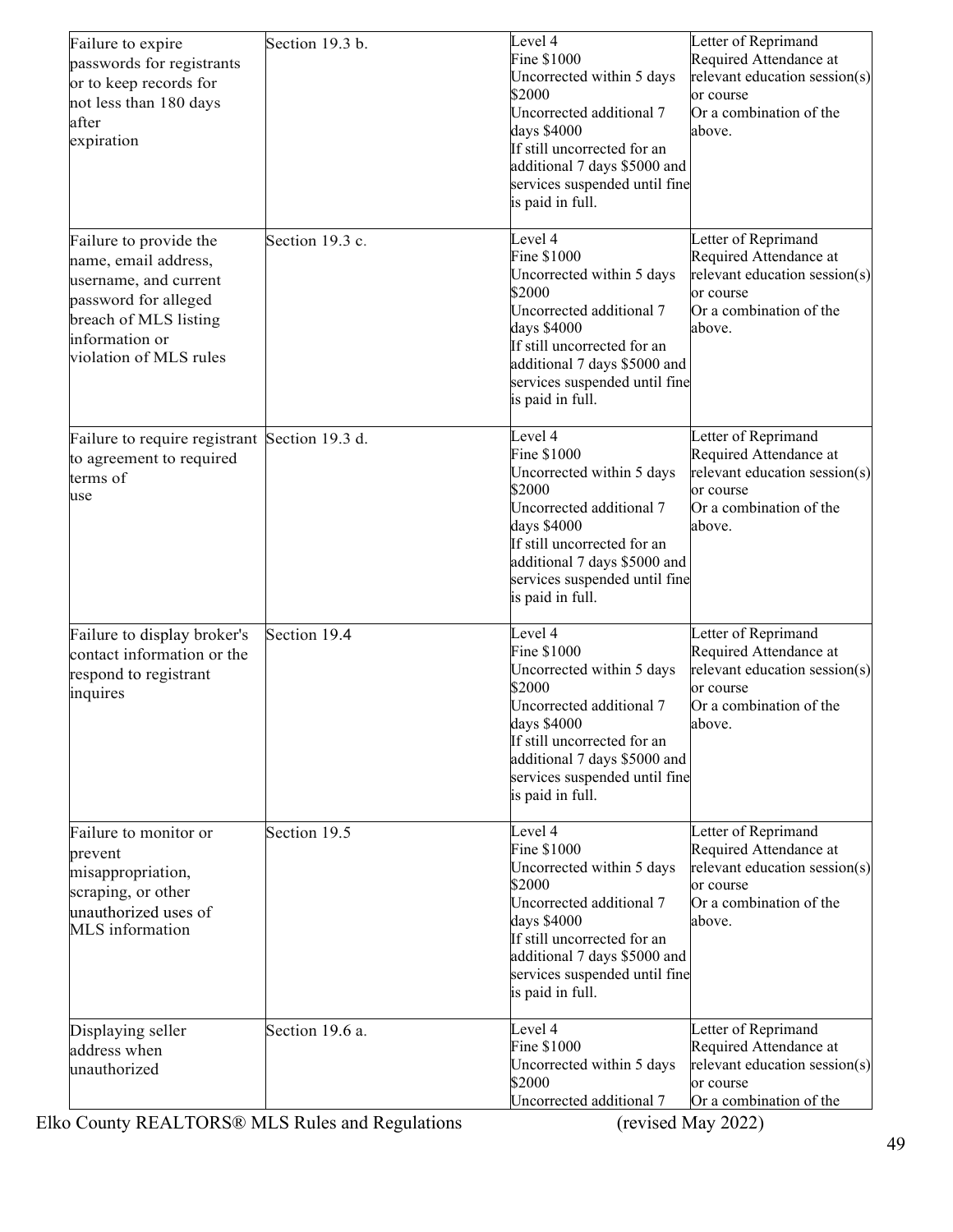|                                                                                                                                     |                        | days \$4000<br>If still uncorrected for an<br>additional 7 days \$5000 and<br>services suspended until fine<br>is paid in full.                                                                                              | above.                                                                                                                           |
|-------------------------------------------------------------------------------------------------------------------------------------|------------------------|------------------------------------------------------------------------------------------------------------------------------------------------------------------------------------------------------------------------------|----------------------------------------------------------------------------------------------------------------------------------|
| Failure to execute a<br>seller opt-out form<br>when required, or retain<br>the form for 1<br>year                                   | Section 19.6 b. and c. | Level 4<br>Fine \$1000<br>Uncorrected within 5 days<br>\$2000<br>Uncorrected additional 7<br>days \$4000<br>If still uncorrected for an<br>additional 7 days \$5000 and<br>services suspended until fine<br>is paid in full. | Letter of Reprimand<br>Required Attendance at<br>relevant education session(s)<br>or course<br>Or a combination of the<br>above. |
| Failure to disable third-<br>party comments and<br><b>AVMs</b>                                                                      | Section 19.7 a. and b. | Level 4<br>Fine \$1000<br>Uncorrected within 5 days<br>\$2000<br>Uncorrected additional 7<br>days \$4000<br>If still uncorrected for an<br>additional 7 days \$5000 and<br>services suspended until fine<br>is paid in full. | Letter of Reprimand<br>Required Attendance at<br>relevant education session(s)<br>or course<br>Or a combination of the<br>above. |
| Failure to include email<br>address or telephone<br>number for displaying<br>broker, or to correct false<br>data<br>within 48 hours | Section 19.8           | Level 4<br>Fine \$1000<br>Uncorrected within 5 days<br>\$2000<br>Uncorrected additional 7<br>days \$4000<br>If still uncorrected for an<br>additional 7 days \$5000 and<br>services suspended until fine<br>is paid in full. | Letter of Reprimand<br>Required Attendance at<br>relevant education session(s)<br>or course<br>Or a combination of the<br>above. |
| Failure to refresh VOW<br>data feed within 3 days                                                                                   | Section 19.9           | Level 4<br>Fine \$1000<br>Uncorrected within 5 days<br>\$2000<br>Uncorrected additional 7<br>days \$4000<br>If still uncorrected for an<br>additional 7 days \$5000 and<br>services suspended until fine<br>is paid in full. | Letter of Reprimand<br>Required Attendance at<br>relevant education session(s)<br>or course<br>Or a combination of the<br>above. |
| Unauthorized access to<br>VOW content                                                                                               | Section 19.10          | Level 4<br>Fine \$1000<br>Uncorrected within 5 days<br>\$2000<br>Uncorrected additional 7<br>days \$4000<br>If still uncorrected for an<br>additional 7 days \$5000 and<br>services suspended until fine<br>is paid in full. | Letter of Reprimand<br>Required Attendance at<br>relevant education session(s)<br>or course<br>Or a combination of the<br>above. |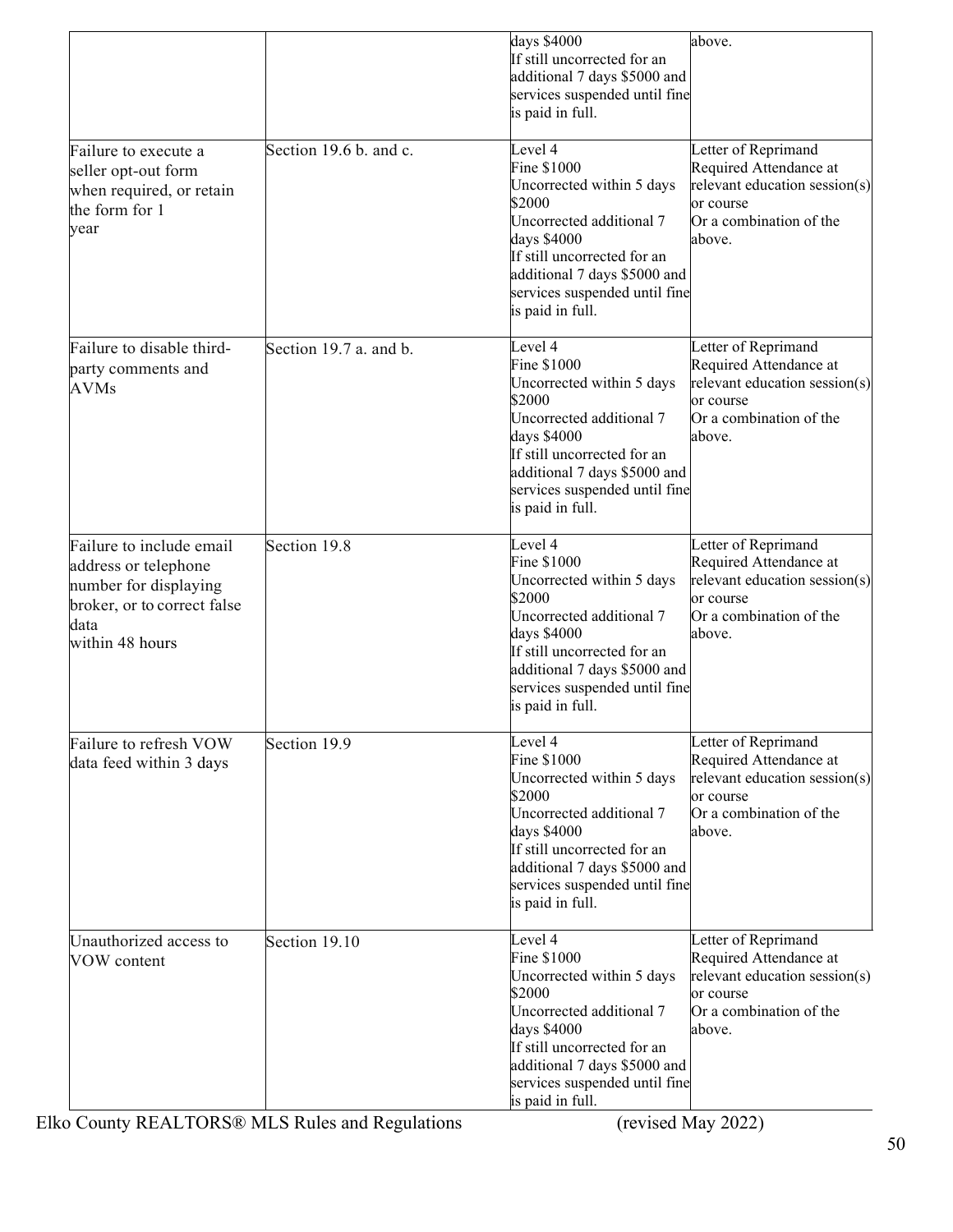| Failure to display<br>participant's privacy policy                                                     | Section 19.11 | Level 4<br>Fine \$1000<br>Uncorrected within 5 days<br>\$2000<br>Uncorrected additional 7<br>days \$4000<br>If still uncorrected for an<br>additional 7 days \$5000 and<br>services suspended until fine<br>is paid in full. | Letter of Reprimand<br>Required Attendance at<br>relevant education session(s)<br>or course<br>Or a combination of the<br>above. |
|--------------------------------------------------------------------------------------------------------|---------------|------------------------------------------------------------------------------------------------------------------------------------------------------------------------------------------------------------------------------|----------------------------------------------------------------------------------------------------------------------------------|
| Failure to notify and<br>provide access to an<br><b>IDX</b> display                                    | Section 19.13 | Level 4<br>Fine \$1000<br>Uncorrected within 5 days<br>\$2000<br>Uncorrected additional 7<br>days \$4000<br>If still uncorrected for an<br>additional 7 days \$5000 and<br>services suspended until fine<br>is paid in full. | Letter of Reprimand<br>Required Attendance at<br>relevant education session(s)<br>or course<br>Or a combination of the<br>above. |
| Displaying prohibited<br>information                                                                   | Section 19.15 | Level 4<br>Fine \$1000<br>Uncorrected within 5 days<br>\$2000<br>Uncorrected additional 7<br>days \$4000<br>If still uncorrected for an<br>additional 7 days \$5000 and<br>services suspended until fine<br>is paid in full. | Letter of Reprimand<br>Required Attendance at<br>relevant education session(s)<br>or course<br>Or a combination of the<br>above. |
| Unauthorized change to<br>VOW content, or failure<br>to identify the source of<br>augmented<br>content | Section 19.16 | Level 4<br>Fine \$1000<br>Uncorrected within 5 days<br>\$2000<br>Uncorrected additional 7<br>days \$4000<br>If still uncorrected for an<br>additional 7 days \$5000 and<br>services suspended until fine<br>is paid in full. | Letter of Reprimand<br>Required Attendance at<br>relevant education session(s)<br>or course<br>Or a combination of the<br>above. |
| Failure to include required<br>disclosures                                                             | Section 19.17 | Level 4<br>Fine \$1000<br>Uncorrected within 5 days<br>\$2000<br>Uncorrected additional 7<br>days \$4000<br>If still uncorrected for an<br>additional 7 days \$5000 and<br>services suspended until fine<br>is paid in full. | Letter of Reprimand<br>Required Attendance at<br>relevant education session(s)<br>or course<br>Or a combination of the<br>above. |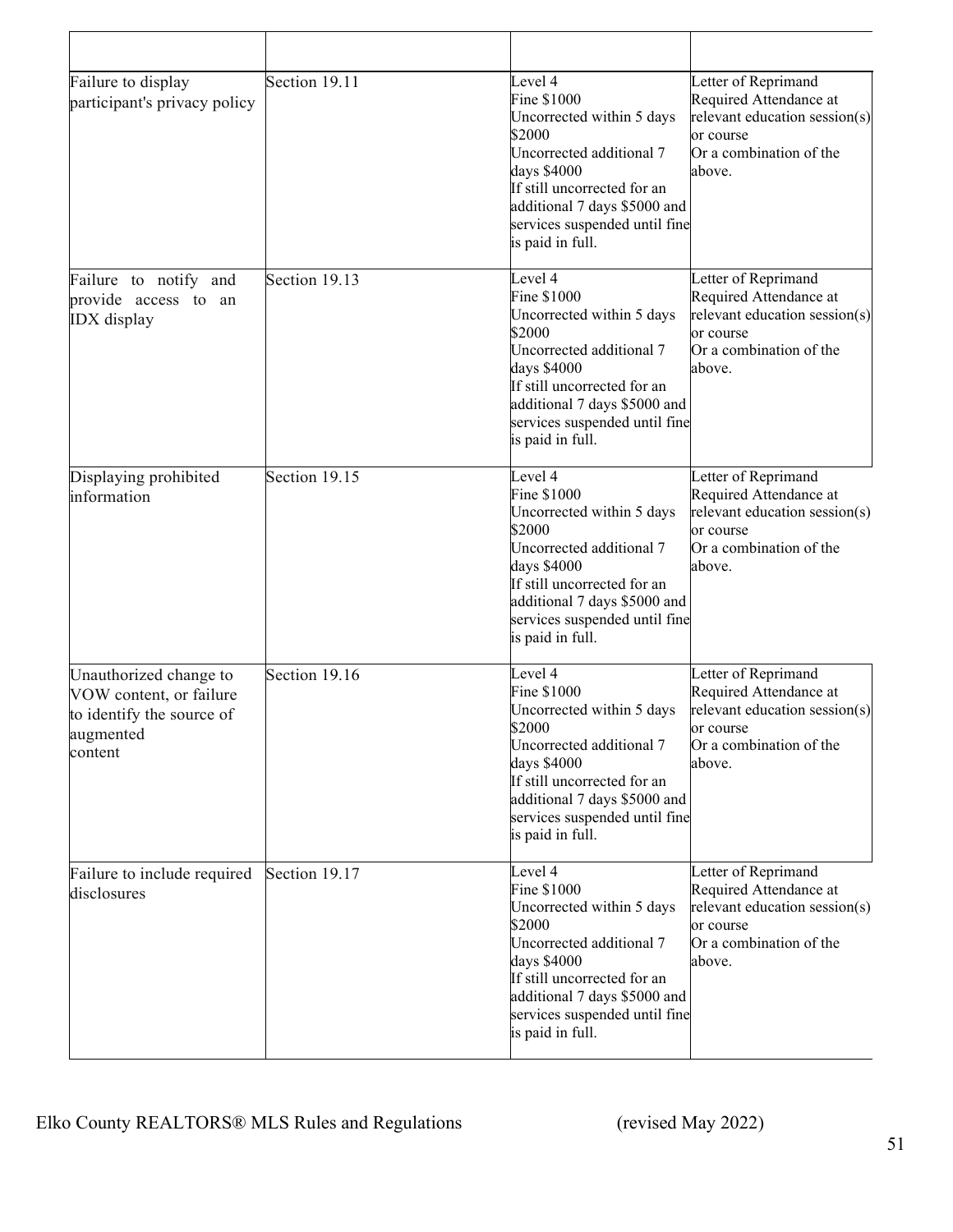| Failure to identify the<br>name of the listing firm,<br>broker, or agent                                        | Section 19.18                   | Level 4<br>Fine \$1000<br>Uncorrected within 5 days<br>\$2000<br>Uncorrected additional 7<br>days \$4000<br>If still uncorrected for an<br>additional 7 days \$5000 and<br>services suspended until fine<br>is paid in full. | Letter of Reprimand<br>Required Attendance at<br>relevant education session(s)<br>or course<br>Or a combination of the<br>above. |
|-----------------------------------------------------------------------------------------------------------------|---------------------------------|------------------------------------------------------------------------------------------------------------------------------------------------------------------------------------------------------------------------------|----------------------------------------------------------------------------------------------------------------------------------|
| Exceeding the number of<br>listings<br>to<br>consumer<br>inquires                                               | Section 19.19                   | Level 4<br>Fine \$1000<br>Uncorrected within 5 days<br>\$2000<br>Uncorrected additional 7<br>days \$4000<br>If still uncorrected for an<br>additional 7 days \$5000 and<br>services suspended until fine<br>is paid in full. | Letter of Reprimand<br>Required Attendance at<br>relevant education session(s)<br>or course<br>Or a combination of the<br>above. |
| Failure to require<br>registrant's passwords<br>to be changed                                                   | Section 19.20                   | Level 4<br>Fine \$1000<br>Uncorrected within 5 days<br>\$2000<br>Uncorrected additional 7<br>days \$4000<br>If still uncorrected for an<br>additional 7 days \$5000 and<br>services suspended until fine<br>is paid in full. | Letter of Reprimand<br>Required Attendance at<br>relevant education session(s)<br>or course<br>Or a combination of the<br>above. |
| MLS's<br>Violating<br>the<br>advertising<br>for<br>rules<br>pages with VOW<br>content                           | Section 19.21                   | Level 4<br>Fine \$1000<br>Uncorrected within 5 days<br>\$2000<br>Uncorrected additional 7<br>days \$4000<br>If still uncorrected for an<br>additional 7 days \$5000 and<br>services suspended until fine<br>is paid in full. | Letter of Reprimand<br>Required Attendance at<br>relevant education session(s)<br>or course<br>Or a combination of the<br>above. |
| Failure to identify other<br>sources of property<br>information, or to display<br>search<br>results separately. | Section 19.22, Section<br>19.23 | Level 4<br>Fine \$1000<br>Uncorrected within 5 days<br>\$2000<br>Uncorrected additional 7<br>days \$4000<br>If still uncorrected for an<br>additional 7 days \$5000 and<br>services suspended until fine<br>is paid in full. | Letter of Reprimand<br>Required Attendance at<br>relevant education session(s)<br>or course<br>Or a combination of the<br>above. |
| Failure to execute a<br>license agreement                                                                       | Section 19.24                   | Level 4<br>Fine \$1000<br>Uncorrected within 5 days<br>\$2000                                                                                                                                                                | Letter of Reprimand<br>Required Attendance at<br>relevant education session(s)<br>or course                                      |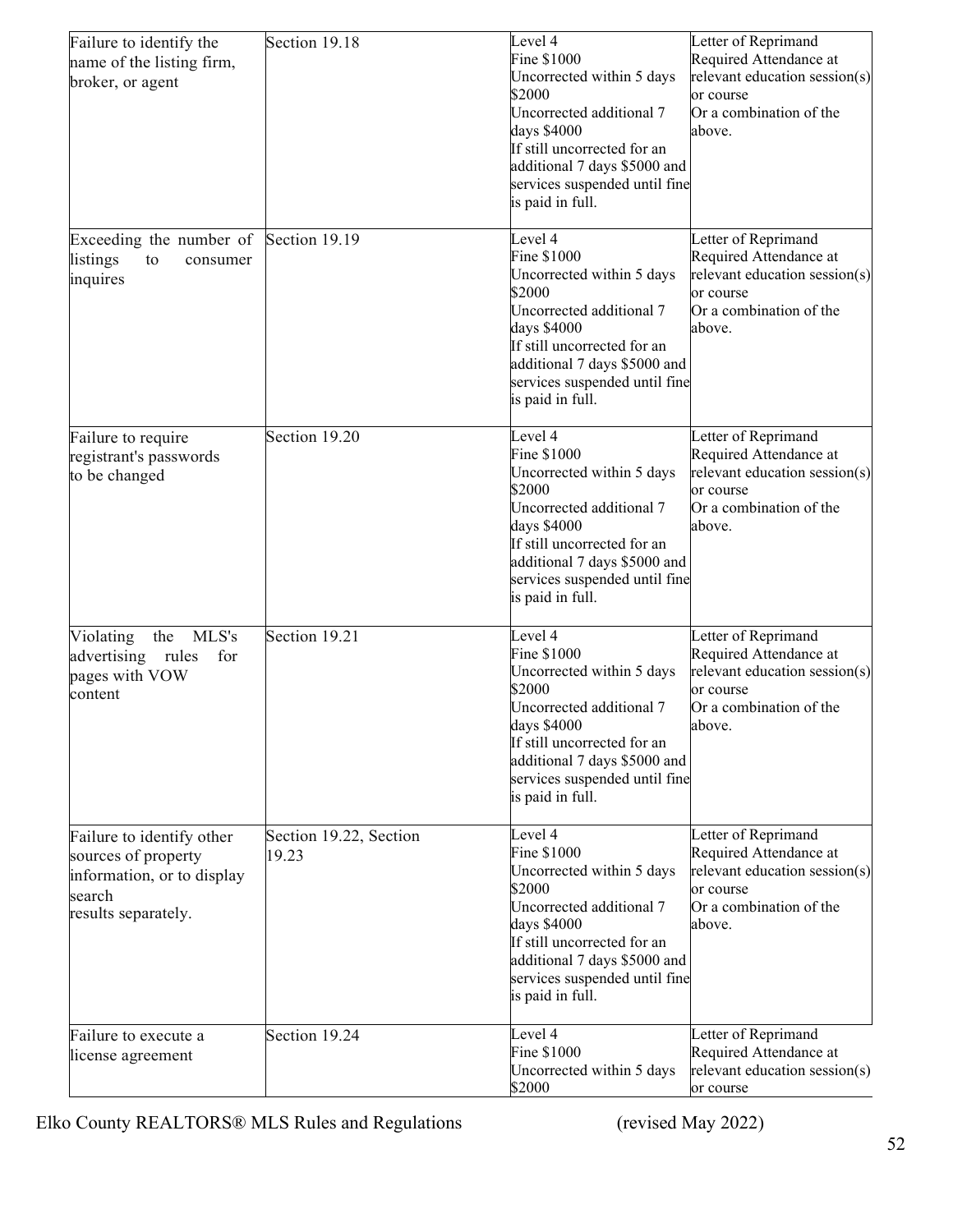|                                                                                                 |                                                                                                | Uncorrected additional 7<br>days \$4000<br>If still uncorrected for an<br>additional 7 days \$5000 and<br>services suspended until fine<br>is paid in full.                                                                  | Or a combination of the<br>above.                                                                                                |
|-------------------------------------------------------------------------------------------------|------------------------------------------------------------------------------------------------|------------------------------------------------------------------------------------------------------------------------------------------------------------------------------------------------------------------------------|----------------------------------------------------------------------------------------------------------------------------------|
| Failure to file written<br>instructions from the seller<br>to withhold a listing and<br>address | Section 19.25                                                                                  | Level 4<br>Fine \$1000<br>Uncorrected within 5 days<br>\$2000<br>Uncorrected additional 7<br>days \$4000<br>If still uncorrected for an<br>additional 7 days \$5000 and<br>services suspended until fine<br>is paid in full. | Letter of Reprimand<br>Required Attendance at<br>relevant education session(s)<br>or course<br>Or a combination of the<br>above. |
| Lockbox Requirements                                                                            | Section 20 required use of LockboxLevel 1<br>or Removal of Lockbox from off-<br>market listing | Fine \$100.00<br>Uncorrected 5 days \$200<br>Uncorrected additional 7<br>days \$400<br>If still uncorrected for an<br>additional 7 days \$800 and<br>services suspended until fine<br>is paid in full                        | Letter of Reprimand<br>Required Attendance at<br>relevant education session(s)<br>or course<br>Or a combination of the<br>above. |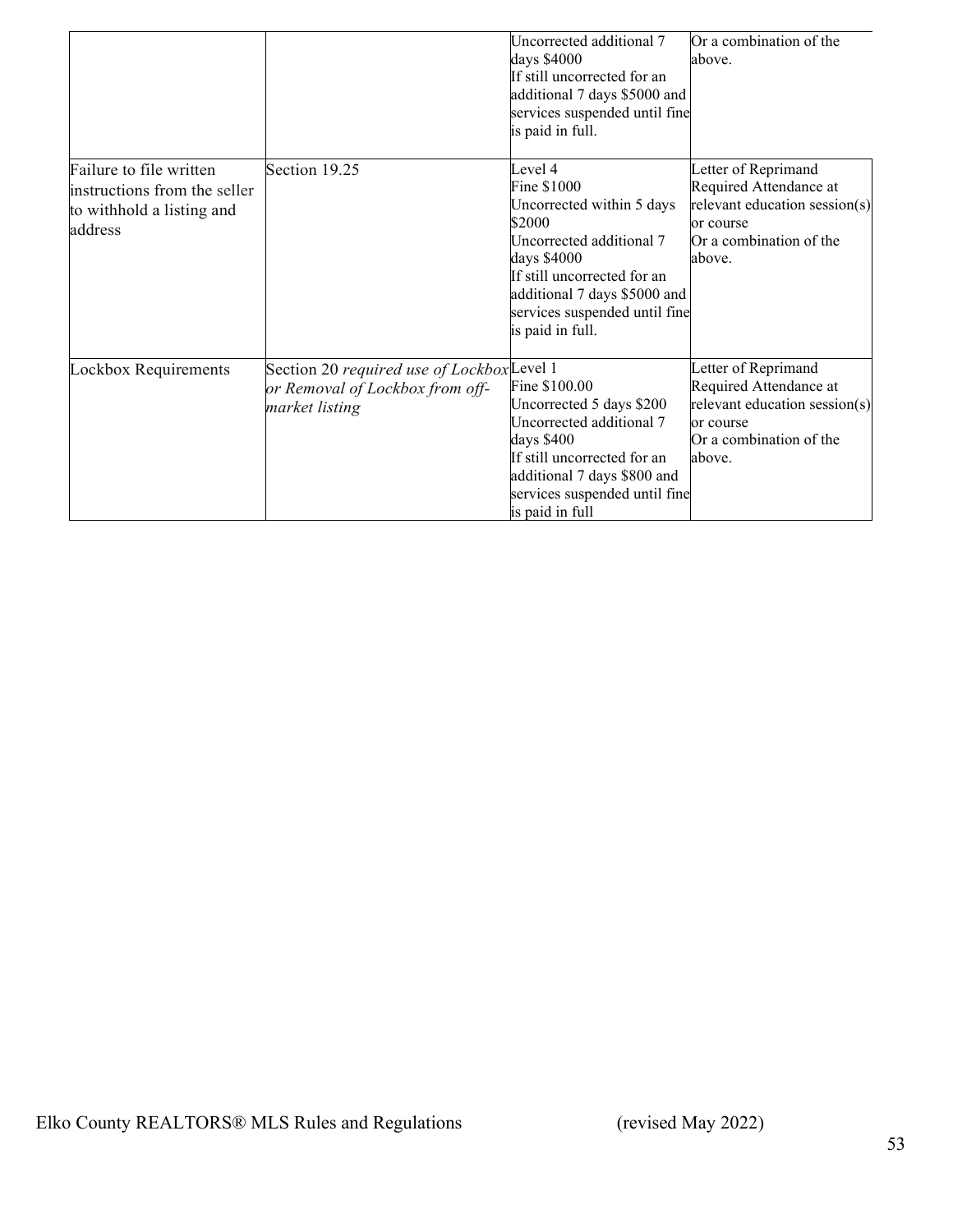## **MLS TOUR RULES 2021**

1. Remember the Golden Rule! "Do Unto others as you would have them unto you."

2. Please as a courtesy to homeowners and agents allow sufficient time to participate and view all homes on tour.

3. Please make sure that your home is prepared for tour, i.e., Snowy driveways, lights, heat, etc. Prior to tour.

4. Meeting Locations: Elko, Location TBD, Spring Creek, Maverick. Is subject to change.

5. Agent or Representative with next listing on tour will wait for all members to be ready and lead the tour to their listing.

6. All Agents or Representatives must be at the meeting location for headcount and discuss any changes.

7. Carpooling is encouraged.

8. One listing per agent may be placed on tour. Additional listings may be added per availability.

9. Listings can be put on tour once per 6-month period. Exceptions can be made for significant changes to property or at the discretion of the tour manager if space is available.

10. A minimum of 4 and a maximum of 8 homes will be placed on tour for Elko unless there are listings outside of the city then it will be a maximum of 6. i.e.: Kittridge Canyon, Adobe Heights, Osino, Rydon, Carlin, etc.…

11. A minimum of 4 and a maximum of 8 homes will be placed on tour for Spring Creek unless there are listings outside of the Spring Creek boundaries. Then there will be a maximum of 6. i.e.: Lamoille, Southfork, Western Hills, Burner Basin, Pleasant Valley, etc.…

12. When placing listings for tour enter agent's name, date and time and you must state am or pm in the comment box *(no extra information is needed) (it is a first come, first serve process)*

*13. All Agents that attend can put one business card in for the drawing.* 

14. \$2.00 per listing will be collected for the drawing, plus two business cards for each listing, Drawing will be held at the last home on tour. Winner will be selected from the bag. You must be present to win. If winner is not present, all money will be held over till the next drawing. This is not mandatory; it is for fun only. If you do not put in your \$2.00, your card will be removed from the bag.

15. Business cards will stay in the bag and empty every season on the season date. One of each REALTORS business cards will remain in the bag from the last tour

16. Tour is for ECR Members only. Children may come in emergencies only and must be supervised at all times.

17. New Construction can be added to tour if it is a new floor plan even if it is under contract.

18. Construction of the home must be complete. This is to make REALTORS familiar with the new models being offered.

19. Agent tour entries, will be entered by Monday at 10:00 am.

20. Tour agenda will be available by 5:00 pm on Tuesday.

21. Do not put homes on tour without confirming with sellers first.

22. Agents or Representatives that no show their tour listing will have to wait 30 days to tour the listing again.23. Remember that the objective of tour is exposure for seller, market knowledge and feedback. Keep comments constructive and professional. Be prepared to comment on market condition and price/value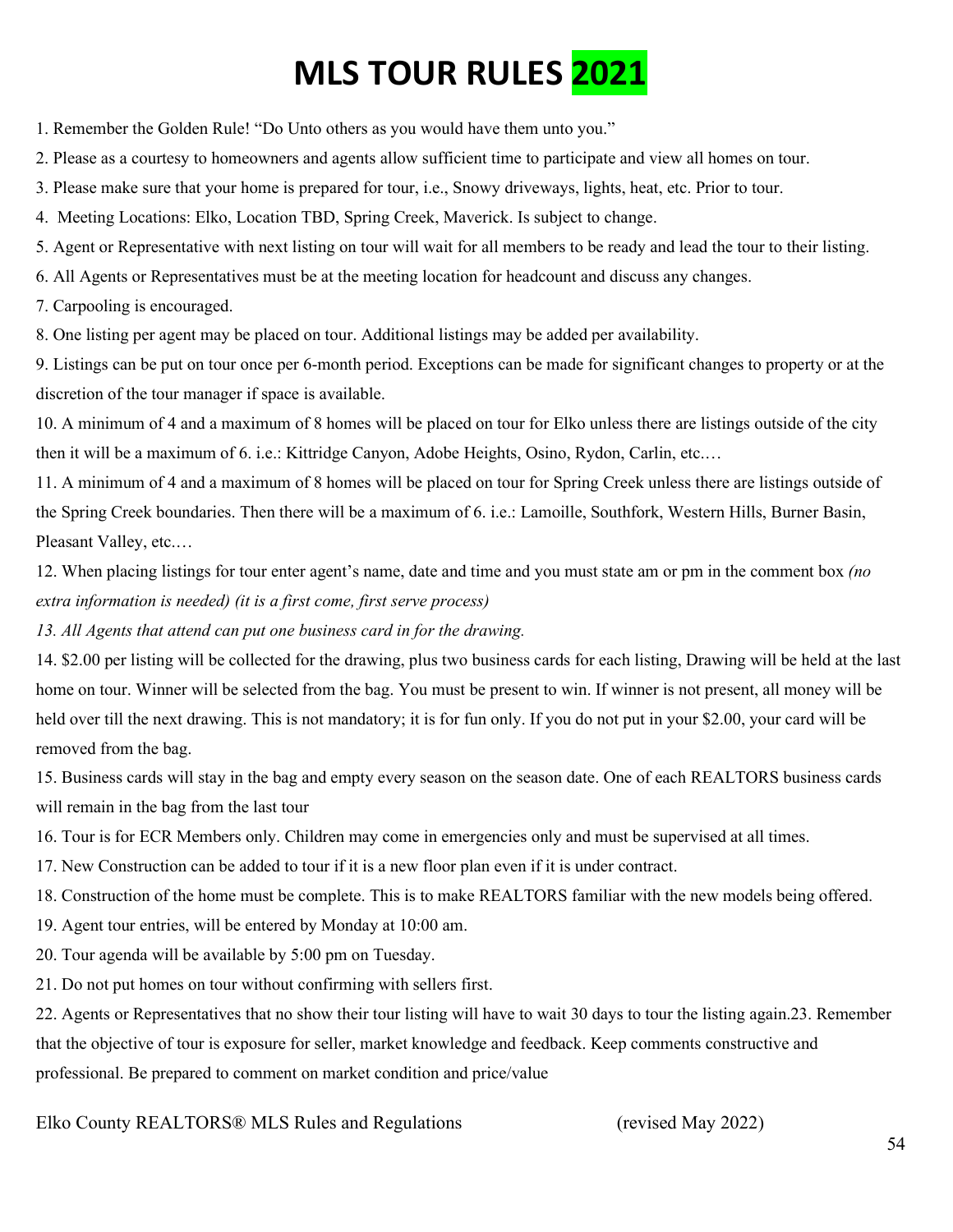## **Elko County REALTORS MLS Billing and Refund Policy**

#### **Section 1. Semi-Annual Billing MLS Services**

Billed semi-annually for recurring MLS fees.

Members who join the MLS on or before the 1<sup>st</sup> of June will be prorated amount for the first half of the year and the full amount for the second half of the year. If joining in the  $2^{nd}$  half of the year dues will be prorated to month of licensure.

#### **Section 2. Payment Process**

Invoicing on accounts are sent out on the 20<sup>th</sup> of the month prior to due date. Due by the 1<sup>st</sup> day of the month (January 1st and July  $1<sup>st</sup>$  – Semi-Annually) and dues are considered delinquent at 4:00 p.m. on the 10<sup>th</sup> day of the month from original due date. Members may pay their bill via check or PayPal. Payments may be delivered to the ECR office, mailed, or made online through the ECR Website ElkoRealtors.com

#### **Section 3. Late Payments**

Postmarked envelopes or after-hours delivery will not be considered when determining late fees. Payments must be received at the ECAR office by 4:00 p.m. on the 10<sup>th</sup> day of the month from original due date or services will be charged a \$75 late fee. On the  $20<sup>th</sup>$  of the month, MLS subscription will be suspended and a re-activation fee of \$150 will be assessed. All services will be reinstated upon receipt of account balance, late fees, and \$150 re-activation fee.

- A. Members who do not bring their account current and pay the re-activation fee by the following month (of which the payment is due) will be considered non-members for MLS purposes. After 90 days, delinquent accounts may be sent forward for collection. Brokers will receive notification of all delinquent members. All listings of delinquent members will be defaulted to Broker upon deactivation of MLS member.
- B. Brokers who do not bring their individual account current by the end of the month (of which the payment is due) will be suspended and a re-activation fee of \$150 will be assessed. If, after 90 days, the Broker's account is not brought current and re-activation fees paid, the entire office will be terminated, and all listings will be removed.

#### **Section 4. Refund Policy**

- A. **Terminated Members: NO REFUNDS are given for membership termination.** If termination paperwork is signed by agent but not forwarded to ECR Office by the Broker for official termination, accumulating balances may be billed to the Designated Broker.
- B. **Resignation of Members in Good Standing:** if a member resigns from the association and has prepaid dues a refund can be given: if the member is in good standing with the association and the association has not been billed for services *(revised 8/19)*

#### C. **Active Members**:

i. Errors on Billing: If ECAR MLS erroneously bills a member, a credit will be applied to their account and will appear on the next monthly statement.